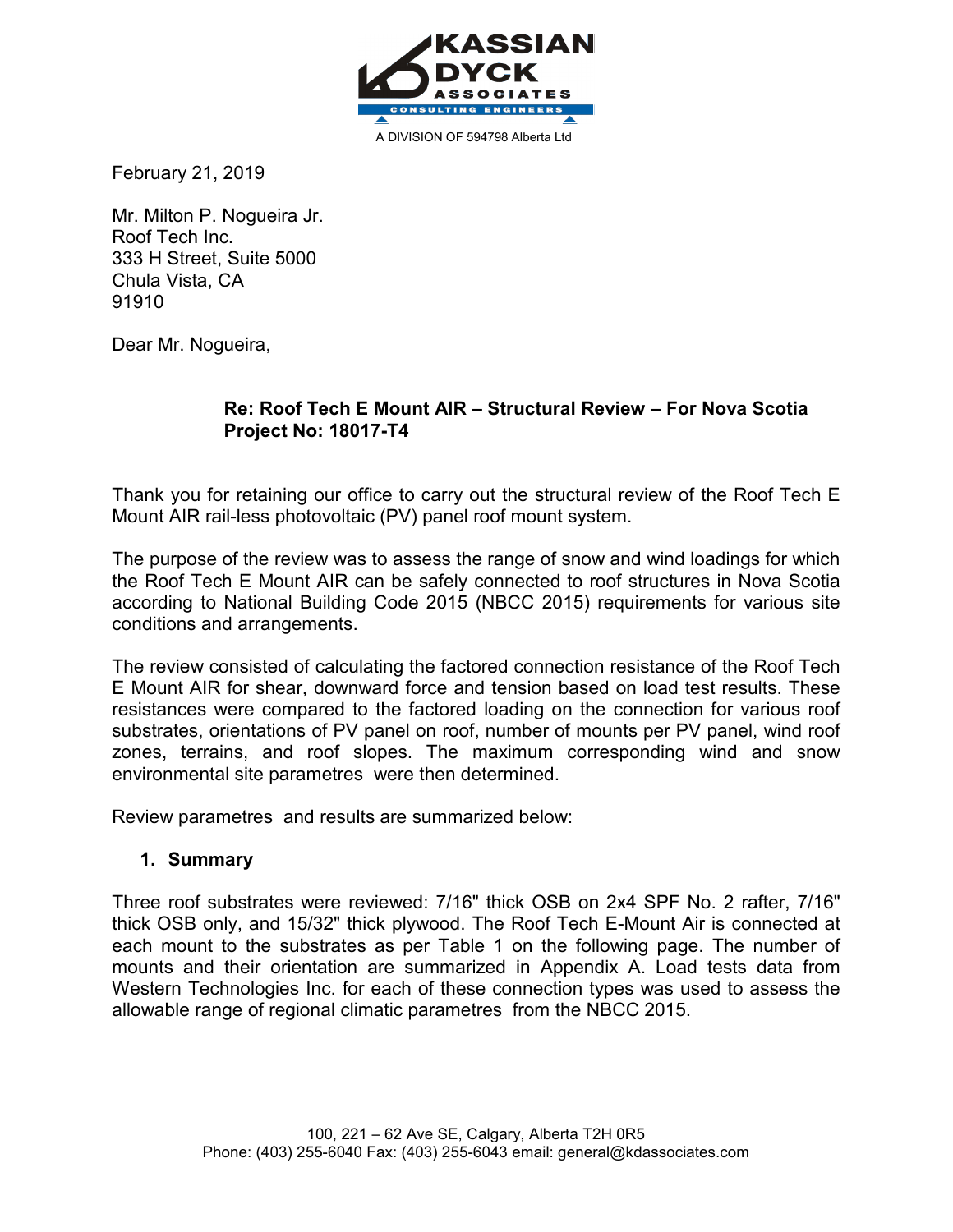| Wood Substrate                          | Number of 5.0 mm x 60 mm stainless steel<br>wood screws per mount |
|-----------------------------------------|-------------------------------------------------------------------|
| 7/16" thick OSB on 2x4 SPF No. 2 rafter |                                                                   |
| 7/16" thick OSB only                    |                                                                   |
| 15/32" thick plywood                    |                                                                   |

# Table 1: Roof Wood Substrates and Number of Screws per Mount

# **2. System Description**

The Roof Tech E Mount AIR system is composed of an aluminum E Mount Air base, middle clamp, end clamp, panel spacer, shim(s), and stainless steel bonding plate. The mounting system is fastened together with an 8 mm diameter bolt complete with nut and washer. The system is attached to the roof wood substrate with stainless steel (SS304) wood screws 5.0Ø mm x 60 mm.

# **3. Connection Load Tests**

Load tests conducted by Western Technologies Inc. measured the failure capacity of the connection assembly with 3 different roof wood substrates. In these tests, failure occurred by pullout of the screws for OSB or plywood only cases, shear failure for the OSB or plywood only cases, or shear failure for OSB on rafter. The associated number of screws required for attachment to the wood substrate is shown on Table 1.

In order to establish connection capacities, the average value of each failure mechanism for each wood substrate was multiplied by a material resistance factor of 0.55. The resistance factor was based on formulas presented in CAN/CSA-086-14 (Engineering Design in Wood) for similar proprietary wood connection products where the capacity is assessed through load testing. The material resistance factor of 0.6 is multiplied by a test reliability factor of 0.91 for a minimum of three tests. These values are shown in Table 2 below. The factored connection resistance was compared to factored loads as per NBCC 2015.

|             |                                               | Factored test resistance =<br>0.55*(minimum test result), (kN) |       |           |  |  |  |
|-------------|-----------------------------------------------|----------------------------------------------------------------|-------|-----------|--|--|--|
| Orientation | Material                                      | Uplift                                                         | Shear | Downforce |  |  |  |
|             | 7/16" OSB sheathing over 2x4 SPF #2 rafter    | 4.0                                                            | 2.83  |           |  |  |  |
|             | 7/16" sheathing only                          | 1.02                                                           | 1.02  | 1.83      |  |  |  |
| Landscape   | 15/32" plywood with 2 layers asphalt shingles | 1.49                                                           | 1.3   | 3.95      |  |  |  |
|             | 7/16" sheathing over 2x4 SPF #2 rafter        | 3.47                                                           | 1.03  |           |  |  |  |
|             | 7/16" OSB sheathing only                      | 1.278                                                          | 0.76  | 1.83      |  |  |  |
| Portrait    | 15/32" plywood with 2 layers asphalt shingles | 2.02                                                           | 0.95  | 3.95      |  |  |  |

| Table 2: Factored Test Resistance of Roof Wood Substrates |
|-----------------------------------------------------------|
|                                                           |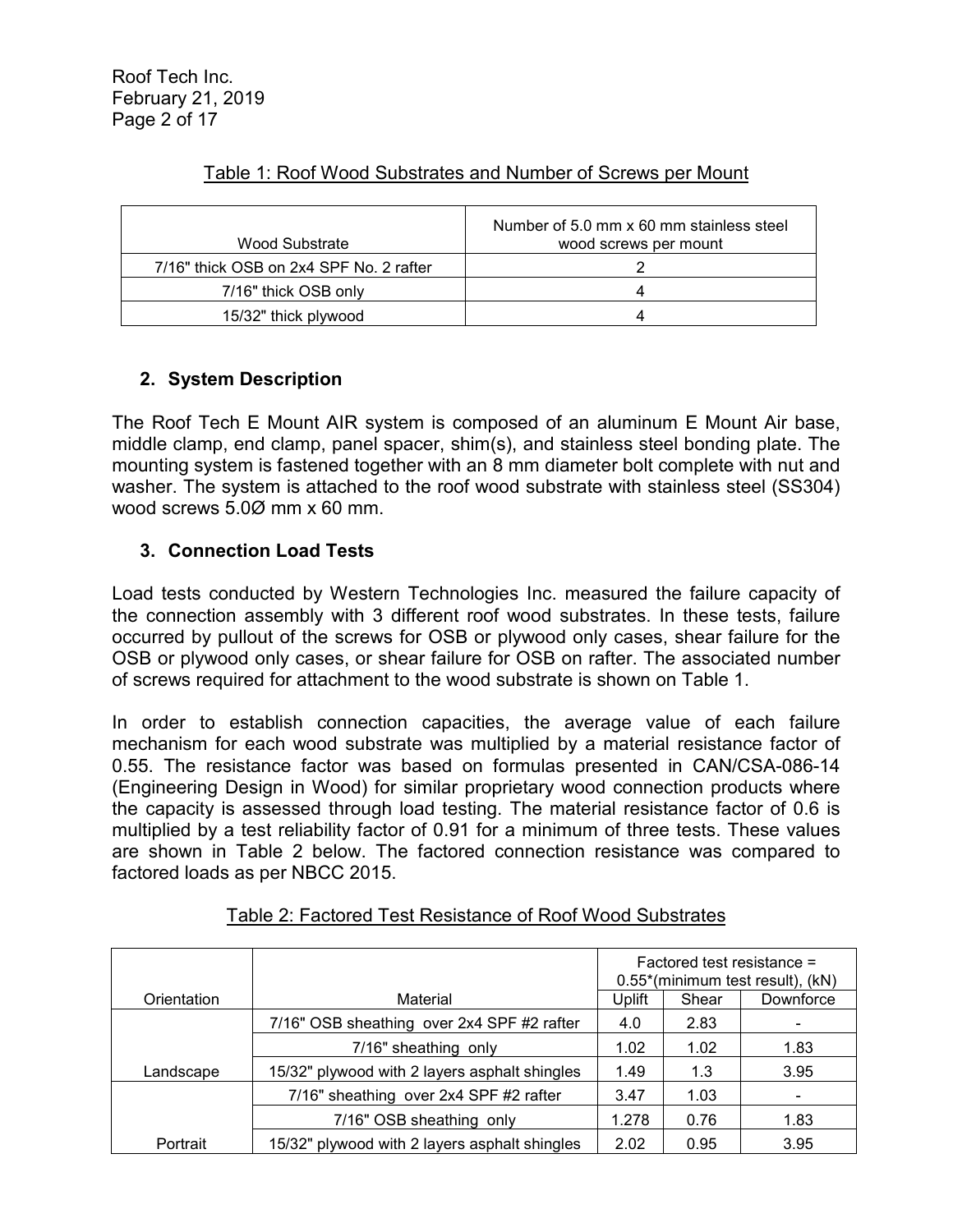Roof Tech Inc. February 21, 2019 Page 3 of 17

The parametres and results of our review are summarized below. Refer to Appendix A for details of the roof mount attachment and mount orientation diagrams.

# **4. Connection Load Analysis**

# Codes:

- Design load and climatic data ranges as per National Building Code 2015 (NBCC 2015).
- Design codes as per Engineering Design in Wood (CSA 086-14) and Strength Design in Aluminum (CSA S157-05).

Test Data from Western Technologies Inc.:

- Job No. 2163XD260:
	- Event no. G260-3, dated January 3, 2014: OSB only and OBS on rafter, compression.
	- Event no. G260-4, dated April 1, 2014 (revised May 30, 2014): OSB only and OBS on rafter, tension and shear.
	- Event no. G260-5, dated June 14, 2014: plywood, tension and shear.
	- Event no. G260-6, dated May 30, 2014: plywood, compression.

# Design Loads and Parametres :

- Importance Category: Normal importance
- Dead Loads: 0.14 kPa photovoltaic (PV) panel self-weight. Sheathing selfweight included within test result capacities.
- Wind Loads: 1 in 50 year wind pressure.
	- **10 m maximum building height.**
	- **Single span gable and hipped roofs considered.**
	- **Topography assumed is flat (no increase in exposure factor due to hill or** crest).
	- Solar panels not permitted to be installed on roof overhangs.
- Live Loads: 1 kPa live load on roof adjacent to PV cells; no live load on top of cells.
- Snow Loads: 1 in 50 year snow load.
	- No obstructions or parapets causing snow accumulation.
	- No adjacent upper roofs causing snow drift or sliding snow.
- Seismic Loads: excluded; does not govern by inspection.

# Materials and Geometry:

- Roof rafters to be SPF No. 2 spaced at 24" on center maximum.
- OSB to be minimum 7/16" (11.1 mm) thick, CSA 0437 O1 grade with panel edges supported.
- Plywood to be minimum 15/32" (11.9 mm) thick, tongue and groove, Douglas Fir conforming to CSA O121 with panel edges supported.
- Solar panels maximum area = 1.75 square metres (1.727 metres by 1.016 metres ).
- Solar panels to be compliant with UL 1703.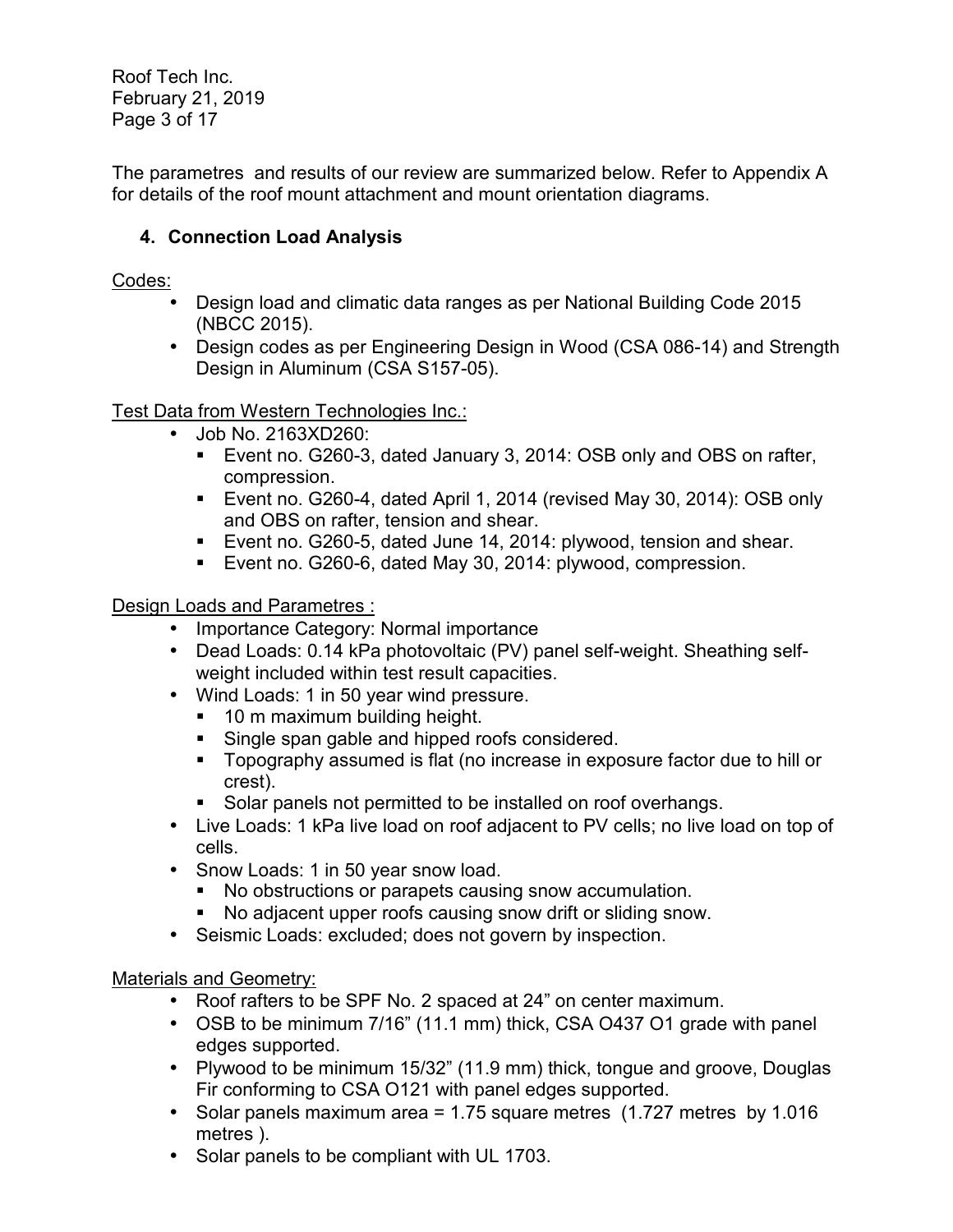Roof Tech Inc. February 21, 2019 Page 4 of 17

> • A range of slopes were considered for the roof loads. A conversion table between slopes and angles is provided below for reference.

| Roof Slope (m/m) | Roof Angle (°) |
|------------------|----------------|
| 0:12             | 0              |
| 1:12             | 4.8            |
| 2:12             | 9.5            |
| 3:12             | 14             |
| 4:12             | 18.4           |
| 5:12             | 22.6           |
| 6:12             | 26.6           |
| 7:12             | 30.3           |
| 8:12             | 33.7           |
| 9:12             | 36.9           |
| 10:12            | 39.8           |
| 11:12            | 42.5           |
| 12:12            | 45             |

Table 3: Roof Slope to Roof Angle Conversion

### **5. Results**

The tables below summarize the maximum allowable unfactored 1 in 50 year snow and wind pressures for each roof wood substrate that will produce factored reaction loads below the factored member capacity. It is the responsibility of the contractor to verify that the building conditions and material meet the minimum criteria specified in this report and that all members of the roof framing can safely support the maximum imposed connection loads for the PV cells as per Table 2 according to NBCC 2015 requirements.

Results in each table are summarized based on the location of the panels for the wind roof zone (refer to Fig. I-9 and I-11 in NBCC 2015), terrain, roof slope, orientation of PV panel on roof, and number of mounts per PV panel. Refer to Appendix A for roof mount attachment details. An individual who is competent and familiar with NBCC will be required for the use of the tables, prior to installation of the roof connections.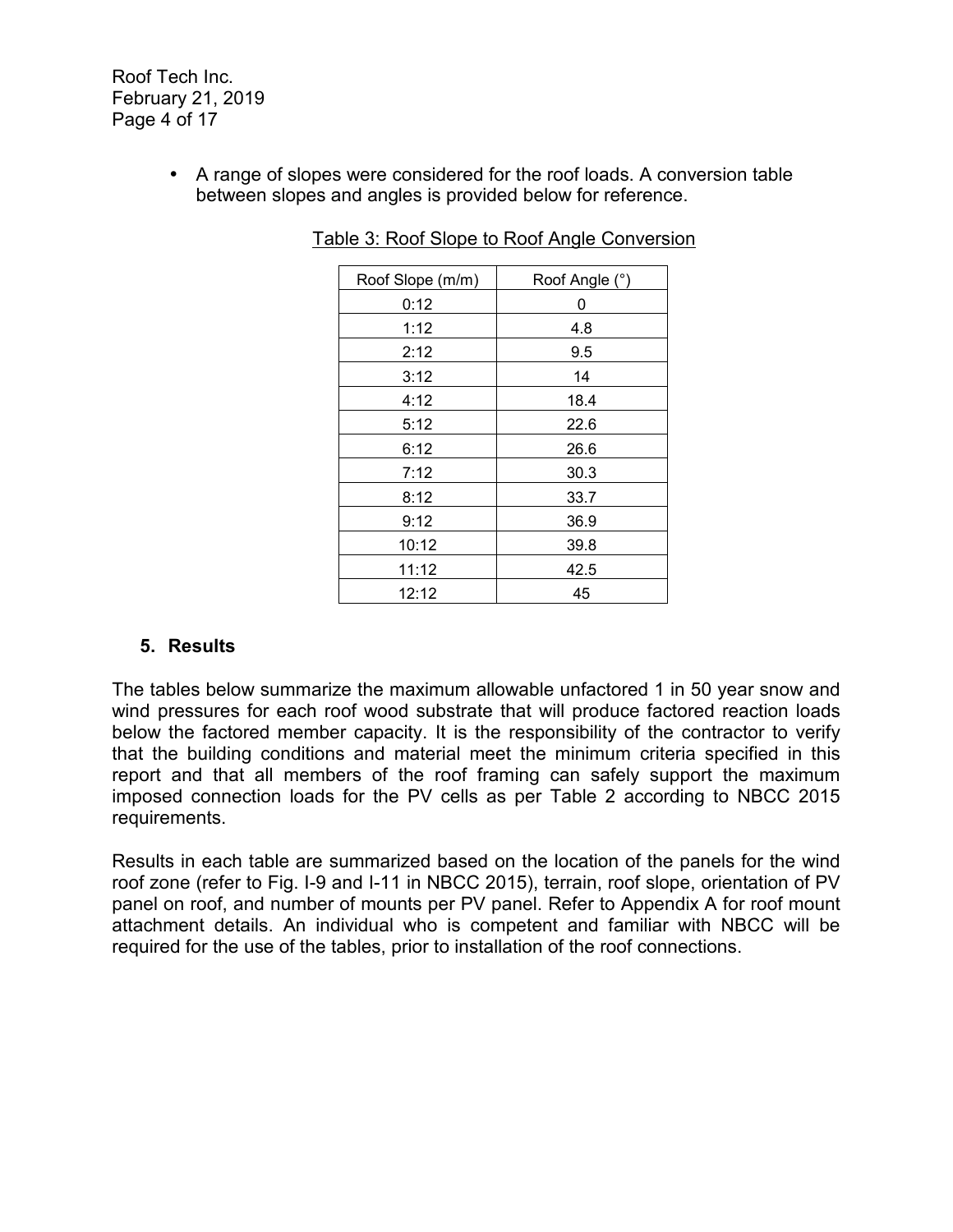### Roof Tech Inc. November 28, 2018 Page 5 of 17

| Table: RT1: RT-Air-Mount - Rafter - Landscape Orientation |              |                              |              |                      |                           |                    |                    |                                     |                    |                    |                     |                     |                     |
|-----------------------------------------------------------|--------------|------------------------------|--------------|----------------------|---------------------------|--------------------|--------------------|-------------------------------------|--------------------|--------------------|---------------------|---------------------|---------------------|
|                                                           |              |                              |              |                      | <b>ROOF SLOPE ALLOWED</b> |                    |                    |                                     |                    |                    |                     |                     |                     |
| <b>SNOW &amp; RAIN LOAD</b>                               |              | <b>TERRAIN NO. oF Mounts</b> | <b>ROOF</b>  |                      |                           |                    |                    | BASIC WIND PRESSURE q (1 IN 50) kPa |                    |                    |                     |                     |                     |
| (kPa)                                                     |              |                              | <b>ZONE</b>  | 0.20                 | 0.30                      | 0.40               | 0.50               | 0.60                                | 0.70               | 0.80               | 0.90                | 1.00                | 1.10                |
| 0.50                                                      | <b>OPEN</b>  | $\overline{4}$               | $\mathsf R$  | 0 TO 45              | 0 TO 45                   | 0 TO 45            | 0 TO 45            | 0 TO 45                             | 0 TO 45            | 0 TO 45            | 0 TO 45             | 0 TO 45             | 0 TO 45             |
|                                                           |              |                              | S            | 0 TO 45              | 0 TO 45                   | 0 TO 45            | 0 TO 45            | 0 TO 45                             | 0 TO 45            | 0 TO 45            | 0 TO 45             | 0 TO 45             | 0 TO 45             |
| $S = Is(Ss*Cb*Cw*Ca + Sr)$                                |              |                              | C            | 0 TO 45              | 0 TO 45                   | 0 TO 45            | 0 TO 45            | 0 TO 45                             | 30 TO 45           | 30 TO 45           | 30 TO 45            | 30 TO 45            | 30 TO 45            |
| Ss and Sr from Code Tables                                |              | $6\phantom{1}$               | $\mathsf{R}$ | 0 TO 45              | 0 TO 45                   | 0 TO 45            | 0 TO 45            | 0 TO 45                             | 0 TO 45            | 0 TO 45            | 0 TO 45             | 0 TO 45             | 0 TO 45             |
| <b>Suggested values</b>                                   |              |                              | S            | 0 TO 45              | 0 TO 45                   | 0 TO 45            | 0 TO 45            | 0 TO 45                             | 0 TO 45            | 0 TO 45            | 0 TO 45             | 0 TO 45             | 0 TO 45             |
| $Is = 1.0$                                                |              |                              | C            | 0 TO 45              | 0 TO 45                   | 0 TO 45            | 0 TO 45            | 0 TO 45                             | 0 TO 45            | 0 TO 45            | 0 TO 45             | 15 TO 45            | 30 TO 45            |
| Note:                                                     | <b>ROUGH</b> | $\overline{4}$               | R            | 0 TO 45              | 0 TO 45                   | 0 TO 45            | 0 TO 45            | 0 TO 45                             | 0 TO 45            | 0 TO 45            | 0 TO 45             | 0 TO 45             | 0 TO 45             |
| Do not include Cs in Snow Calculations                    |              |                              | S            | 0 TO 45              | 0 TO 45                   | 0 TO 45            | 0 TO 45            | 0 TO 45                             | 0 TO 45            | 0 TO 45            | 0 TO 45             | 0 TO 45             | 0 TO 45             |
|                                                           |              |                              | C            | 0 TO 45              | 0 TO 45                   | 0 TO 45            | 0 TO 45            | 0 TO 45                             | 0 TO 45            | 0 TO 45            | 15 TO 45            | 30 TO 45            | 30 TO 45            |
|                                                           |              |                              |              |                      |                           |                    |                    |                                     |                    |                    |                     |                     |                     |
|                                                           |              | $6\phantom{1}$               | $\mathsf{R}$ | 0 TO 45              | 0 TO 45                   | 0 TO 45            | 0 TO 45            | 0 TO 45                             | 0 TO 45            | 0 TO 45            | 0 TO 45             | 0 TO 45             | 0 TO 45             |
|                                                           |              |                              | S            | 0 TO 45              | 0 TO 45                   | 0 TO 45            | 0 TO 45            | 0 TO 45                             | 0 TO 45            | 0 TO 45            | 0 TO 45             | 0 TO 45             | 0 TO 45             |
|                                                           |              |                              | C            | 0 TO 45              | 0 TO 45                   | 0 TO 45            | 0 TO 45            | 0 TO 45                             | 0 TO 45            | 0 TO 45            | 0 TO 45             | 0 TO 45             | 0 TO 45             |
| 1.00                                                      | <b>OPEN</b>  | $\overline{4}$               | $\mathsf R$  | 0 TO 45              | 0 TO 45                   | 0 TO 45            | 0 TO 45            | 0 TO 45                             | 0 TO 45            | 0 TO 45            | 0 TO 45             | 0 TO 45             | 0 TO 45             |
|                                                           |              |                              | S            | 0 TO 45              | 0 TO 45                   | 0 TO 45            | 0 TO 45            | 0 TO 45                             | 0 TO 45            | 0 TO 45            | 0 TO 45             | 0 TO 45             | 0 TO 45             |
| $S = Is(Ss*Cb*Cw*Ca + Sr)$                                |              |                              | C            | 0 TO 45              | 0 TO 45                   | 0 TO 45            | 0 TO 45            | 0 TO 45                             | 30 TO 45           | 30 TO 45           | 30 TO 45            | 30 TO 45            | 30 TO 45            |
| Ss and Sr from Code Tables                                |              | $6\phantom{1}$               | $\mathsf{R}$ | 0 TO 45              | 0 TO 45                   | 0 TO 45            | 0 TO 45            | 0 TO 45                             | 0 TO 45            | 0 TO 45            | 0 TO 45             | 0 TO 45             | 0 TO 45             |
| <b>Suggested values</b>                                   |              |                              | S            | 0 TO 45              | 0 TO 45                   | 0 TO 45            | 0 TO 45            | 0 TO 45                             | 0 TO 45            | 0 TO 45            | 0 TO 45             | 0 TO 45             | 0 TO 45             |
| $Is = 1.0$                                                |              |                              | C            | 0 TO 45              | 0 TO 45                   | 0 TO 45            | 0 TO 45            | 0 TO 45                             | 0 TO 45            | 0 TO 45            | 0 TO 45             | 15 TO 45            | 30 TO 45            |
| Note:<br>Do not include Cs in Snow Calculations           | <b>ROUGH</b> | $\overline{4}$               | $\mathsf R$  | 0 TO 45              | 0 TO 45                   | 0 TO 45            | 0 TO 45            | 0 TO 45                             | 0 TO 45            | 0 TO 45            | 0 TO 45             | 0 TO 45             | 0 TO 45             |
|                                                           |              |                              | S            | 0 TO 45              | 0 TO 45                   | 0 TO 45            | 0 TO 45            | 0 TO 45<br>0 TO 45                  | 0 TO 45            | 0 TO 45            | 0 TO 45             | 0 TO 45             | 0 TO 45             |
|                                                           |              | $6\phantom{1}$               | C<br>R       | 0 TO 45<br>0 TO 45   | 0 TO 45<br>0 TO 45        | 0 TO 45<br>0 TO 45 | 0 TO 45<br>0 TO 45 | 0 TO 45                             | 0 TO 45<br>0 TO 45 | 0 TO 45<br>0 TO 45 | 15 TO 45<br>0 TO 45 | 30 TO 45<br>0 TO 45 | 30 TO 45<br>0 TO 45 |
|                                                           |              |                              | S            | 0 TO 45              | 0 TO 45                   | 0 TO 45            | 0 TO 45            | 0 TO 45                             | 0 TO 45            | 0 TO 45            | 0 TO 45             | 0 TO 45             | 0 TO 45             |
|                                                           |              |                              | C            | 0 TO 45              | 0 TO 45                   | 0 TO 45            | 0 TO 45            | 0 TO 45                             | 0 TO 45            | 0 TO 45            | 0 TO 45             | 0 TO 45             | 0 TO 45             |
| 1.50                                                      | <b>OPEN</b>  | $\overline{4}$               | R            | 0 TO 45              | 0 TO 45                   | 0 TO 45            | 0 TO 45            | 0 TO 45                             | 0 TO 45            | 0 TO 45            | 0 TO 45             | 0 TO 45             | 0 TO 45             |
|                                                           |              |                              | S            | 0 TO 45              | 0 TO 45                   | 0 TO 45            | 0 TO 45            | 0 TO 45                             | 0 TO 45            | 0 TO 45            | 0 TO 45             | 0 TO 45             | 0 TO 45             |
| $S = Is(Ss*Cb*Cw*Ca + Sr)$                                |              |                              | C            | 0 TO 45              | 0 TO 45                   | 0 TO 45            | 0 TO 45            | 0 TO 45                             | 30 TO 45           | 30 TO 45           | 30 TO 45            | 30 TO 45            | 30 TO 45            |
| Ss and Sr from Code Tables                                |              | $6\phantom{1}$               | $\mathsf{R}$ | 0 TO 45              | 0 TO 45                   | 0 TO 45            | 0 TO 45            | 0 TO 45                             | 0 TO 45            | 0 TO 45            | 0 TO 45             | 0 TO 45             | 0 TO 45             |
| <b>Suggested values</b>                                   |              |                              | S            | 0 TO 45              | 0 TO 45                   | 0 TO 45            | 0 TO 45            | 0 TO 45                             | 0 TO 45            | 0 TO 45            | 0 TO 45             | 0 TO 45             | 0 TO 45             |
| $Is = 1.1$                                                |              |                              | C            | 0 TO 45              | 0 TO 45                   | 0 TO 45            | 0 TO 45            | 0 TO 45                             | 0 TO 45            | 0 TO 45            | 0 TO 45             | 15 TO 45            | 30 TO 45            |
| Note:                                                     | <b>ROUGH</b> | $\overline{4}$               | $\mathsf R$  | 0 TO 45              | 0 TO 45                   | 0 TO 45            | 0 TO 45            | 0 TO 45                             | 0 TO 45            | 0 TO 45            | 0 TO 45             | 0 TO 45             | 0 TO 45             |
| Do not include Cs in Snow Calculations                    |              |                              | S            | 0 TO 45              | 0 TO 45                   | 0 TO 45            | 0 TO 45            | 0 TO 45                             | 0 TO 45            | 0 TO 45            | 0 TO 45             | 0 TO 45             | 0 TO 45             |
|                                                           |              |                              | C            | 0 TO 45              | 0 TO 45                   | 0 TO 45            | 0 TO 45            | 0 TO 45                             | 0 TO 45            | 0 TO 45            | 15 TO 45            | 30 TO 45            | 30 TO 45            |
|                                                           |              | $6\phantom{1}$               | $\mathsf{R}$ | 0 TO 45              | 0 TO 45                   | 0 TO 45            | 0 TO 45            | 0 TO 45                             | 0 TO 45            | 0 TO 45            | 0 TO 45             | 0 TO 45             | 0 TO 45             |
|                                                           |              |                              | $\mathsf S$  | 0 TO 45              | 0 TO 45                   | 0 TO 45            | 0 TO 45            | 0 TO 45                             | 0 TO 45            | 0 TO 45            | 0 TO 45             | 0 TO 45             | 0 TO 45             |
|                                                           |              |                              | C            | 0 TO 45              | 0 TO 45                   | 0 TO 45            | 0 TO 45            | 0 TO 45                             | 0 TO 45            | 0 TO 45            | 0 TO 45             | 0 TO 45             | 0 TO 45             |
| 2.00                                                      | <b>OPEN</b>  | $\overline{4}$               | R            | 0 TO 45              | 0 TO 45                   | 0 TO 45            | 0 TO 45            | 0 TO 45                             | 0 TO 45            | 0 TO 45            | 0 TO 45             | 0 TO 45             | 0 TO 45             |
|                                                           |              |                              | S            | 0 TO 45              | 0 TO 45                   | 0 TO 45            | 0 TO 45            | 0 TO 45                             | 0 TO 45            | 0 TO 45            | 0 TO 45             | 0 TO 45             | 0 TO 45             |
| $S = Is(Ss*Cb*Cw*Ca + Sr)$                                |              |                              | C            | 0 TO 45              | 0 TO 45                   | 0 TO 45            | 0 TO 45            | 0 TO 45                             | 30 TO 45           | 30 TO 45           | 30 TO 45            | 30 TO 45            | 30 TO 45            |
| Ss and Sr from Code Tables                                |              | 6                            | R            | 0 TO 45              | 0 TO 45                   | 0 TO 45            | 0 TO 45            | 0 TO 45                             | 0 TO 45            | 0 TO 45            | 0 TO 45             | 0 TO 45             | 0 TO 45             |
| <b>Suggested values</b>                                   |              |                              | S            | 0 TO 45              | 0 TO 45                   | 0 TO 45            | 0 TO 45            | 0 TO 45                             | 0 TO 45            | 0 TO 45            | 0 TO 45             | 0 TO 45             | 0 TO 45             |
| $Is = 1.1$<br>Note:                                       |              |                              | C            | 0 TO 45              | 0 TO 45                   | 0 TO 45            | 0 TO 45            | 0 TO 45                             | 0 TO 45<br>0 TO 45 | 0 TO 45            | 0 TO 45             | 15 TO 45            | 30 TO 45            |
| Do not include Cs in Snow Calculations                    | <b>ROUGH</b> | 4                            | $\mathsf{R}$ | $0$ TO 45<br>0 TO 45 | 0 TO 45<br>0 TO 45        | 0 TO 45<br>0 TO 45 | 0 TO 45<br>0 TO 45 | 0 TO 45<br>0 TO 45                  | 0 TO 45            | 0 TO 45<br>0 TO 45 | 0 TO 45<br>0 TO 45  | 0 TO 45<br>0 TO 45  | 0 TO 45<br>0 TO 45  |
|                                                           |              |                              | S<br>C       | 0 TO 45              | 0 TO 45                   | 0 TO 45            | 0 TO 45            | 0 TO 45                             | 0 TO 45            | 0 TO 45            | 15 TO 45            | 30 TO 45            | 30 TO 45            |
|                                                           |              | 6                            | R            | 0 TO 45              | 0 TO 45                   | 0 TO 45            | 0 TO 45            | 0 TO 45                             | 0 TO 45            | 0 TO 45            | 0 TO 45             | 0 TO 45             | 0 TO 45             |
|                                                           |              |                              | S            | 0 TO 45              | 0 TO 45                   | 0 TO 45            | 0 TO 45            | 0 TO 45                             | 0 TO 45            | 0 TO 45            | 0 TO 45             | 0 TO 45             | 0 TO 45             |
|                                                           |              |                              | C            | 0 TO 45              | 0 TO 45                   | 0 TO 45            | 0 TO 45            | 0 TO 45                             | 0 TO 45            | 0 TO 45            | 0 TO 45             | 0 TO 45             | 0 TO 45             |
|                                                           |              |                              |              |                      |                           |                    |                    |                                     |                    |                    |                     |                     |                     |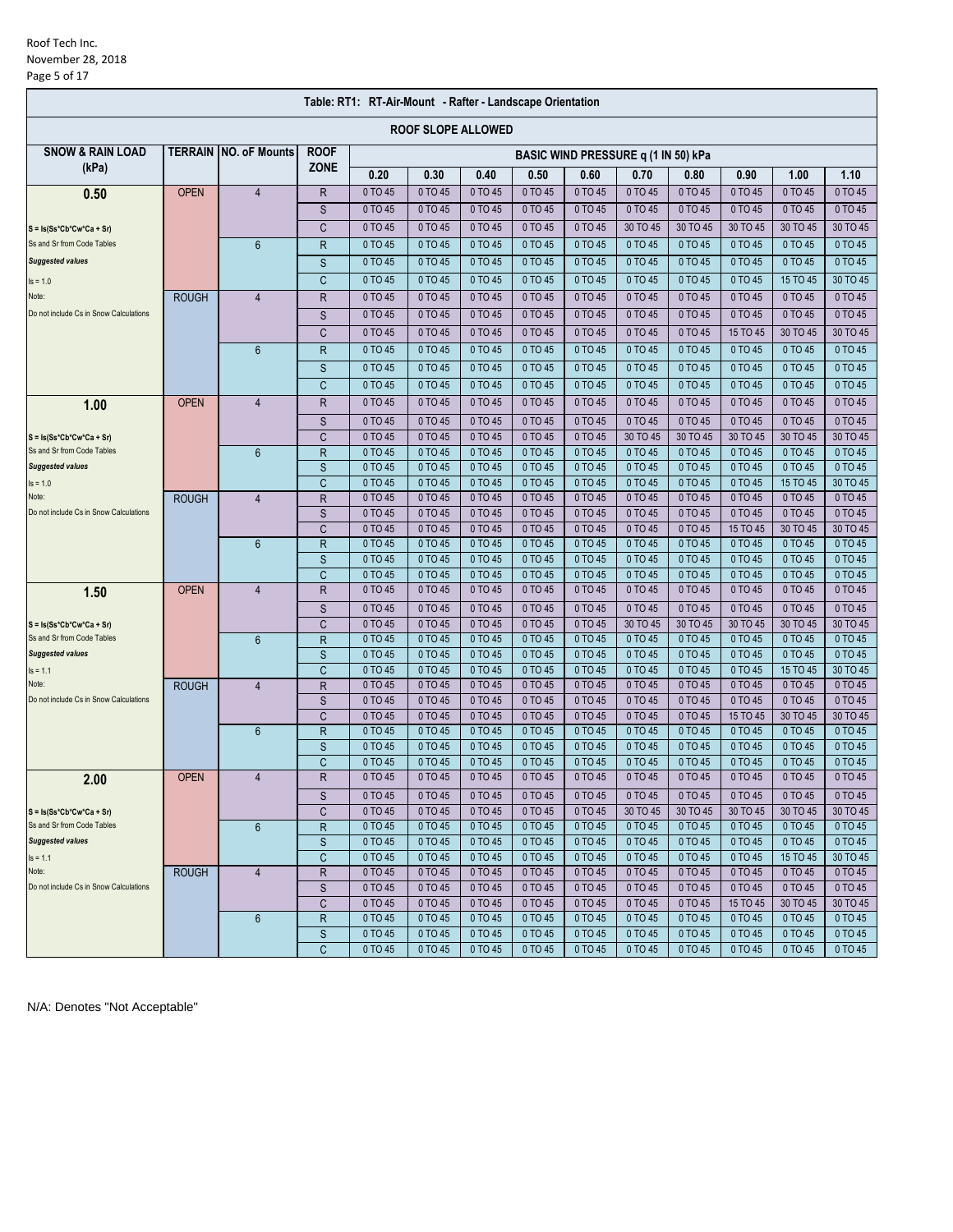| Table: RT1: RT-Air-Mount - Rafter - Landscape Orientation |                |                      |                |                    |                    |                    |                    |                                     |                    |                    |                     |                     |                     |
|-----------------------------------------------------------|----------------|----------------------|----------------|--------------------|--------------------|--------------------|--------------------|-------------------------------------|--------------------|--------------------|---------------------|---------------------|---------------------|
| <b>ROOF SLOPE ALLOWED</b>                                 |                |                      |                |                    |                    |                    |                    |                                     |                    |                    |                     |                     |                     |
| <b>SNOW &amp; RAIN LOAD</b>                               | <b>TERRAIN</b> | <b>NO. oF Mounts</b> | <b>ROOF</b>    |                    |                    |                    |                    | BASIC WIND PRESSURE q (1 IN 50) kPa |                    |                    |                     |                     |                     |
| (kPa)                                                     |                |                      | <b>ZONE</b>    | 0.20               | 0.30               | 0.40               | 0.50               | 0.60                                | 0.70               | 0.80               | 0.90                | 1.00                | 1.10                |
| 2.50                                                      | <b>OPEN</b>    | $\overline{4}$       | R              | 0 TO 45            | 0 TO 45            | 0 TO 45            | 0 TO 45            | 0 TO 45                             | 0 TO 45            | 0 TO 45            | 0 TO 45             | 0 TO 45             | 0 TO 45             |
|                                                           |                |                      | S              | 0 TO 45            | 0 TO 45            | 0 TO 45            | 0 TO 45            | 0 TO 45                             | 0 TO 45            | 0 TO 45            | 0 TO 45             | 0 TO 45             | 0 TO 45             |
| $S = Is(Ss*Cb*Cw*Ca + Sr)$                                |                |                      | C              | 0 TO 45            | 0 TO 45            | 0 TO 45            | 0 TO 45            | 0 TO 45                             | 30 TO 45           | 30 TO 45           | 30 TO 45            | 30 TO 45            | 30 TO 45            |
| Ss and Sr from Code Tables<br><b>Suggested values</b>     |                | $6\phantom{1}$       | R              | 0 TO 45<br>0 TO 45 | 0 TO 45<br>0 TO 45 | 0 TO 45<br>0 TO 45 | 0 TO 45<br>0 TO 45 | 0 TO 45<br>0 TO 45                  | 0 TO 45<br>0 TO 45 | 0 TO 45<br>0 TO 45 | 0 TO 45<br>0 TO 45  | 0 TO 45<br>0 TO 45  | 0 TO 45<br>0 TO 45  |
| $Is = 1.2$                                                |                |                      | S<br>C         | 0 TO 45            | 0 TO 45            | 0 TO 45            | 0 TO 45            | 0 TO 45                             | 0 TO 45            | 0 TO 45            | 0 TO 45             | 15 TO 45            | 30 TO 45            |
| Note:                                                     | <b>ROUGH</b>   | 4                    | R              | 0 TO 45            | 0 TO 45            | 0 TO 45            | 0 TO 45            | 0 TO 45                             | 0 TO 45            | 0 TO 45            | 0 TO 45             | 0 TO 45             | 0 TO 45             |
| Do not include Cs in Snow Calculations                    |                |                      | S              | 0 TO 45            | 0 TO 45            | 0 TO 45            | 0 TO 45            | 0 TO 45                             | 0 TO 45            | 0 TO 45            | 0 TO 45             | 0 TO 45             | 0 TO 45             |
|                                                           |                |                      | C              | 0 TO 45            | 0 TO 45            | 0 TO 45            | 0 TO 45            | 0 TO 45                             | 0 TO 45            | 0 TO 45            | 15 TO 45            | 30 TO 45            | 30 TO 45            |
|                                                           |                | $6\phantom{1}$       | $\mathsf{R}$   | 0 TO 45            | 0 TO 45            | 0 TO 45            | 0 TO 45            | 0 TO 45                             | 0 TO 45            | 0 TO 45            | 0 TO 45             | 0 TO 45             | 0 TO 45             |
|                                                           |                |                      | S<br>C         | 0 TO 45<br>0 TO 45 | 0 TO 45<br>0 TO 45 | 0 TO 45<br>0 TO 45 | 0 TO 45<br>0 TO 45 | 0 TO 45<br>0 TO 45                  | 0 TO 45<br>0 TO 45 | 0 TO 45<br>0 TO 45 | 0 TO 45<br>0 TO 45  | 0 TO 45<br>0 TO 45  | 0 TO 45<br>0 TO 45  |
| 3.00                                                      | <b>OPEN</b>    | $\overline{4}$       | R              | 0 TO 45            | 0 TO 45            | 0 TO 45            | 0 TO 45            | 0 TO 45                             | 0 TO 45            | 0 TO 45            | 0 TO 45             | 0 TO 45             | 0 TO 45             |
|                                                           |                |                      | S              | 0 TO 45            | 0 TO 45            | 0 TO 45            | 0 TO 45            | 0 TO 45                             | 0 TO 45            | 0 TO 45            | 0 TO 45             | 0 TO 45             | 0 TO 45             |
| $S = Is(Ss*Cb*Cw*Ca + Sr)$                                |                |                      | C              | 0 TO 45            | 0 TO 45            | 0 TO 45            | 0 TO 45            | 0 TO 45                             | 30 TO 45           | 30 TO 45           | 30 TO 45            | 30 TO 45            | 30 TO 45            |
| Ss and Sr from Code Tables                                |                | $6\phantom{1}$       | R              | 0 TO 45            | 0 TO 45            | 0 TO 45            | 0 TO 45            | 0 TO 45                             | 0 TO 45            | 0 TO 45            | 0 TO 45             | 0 TO 45             | 0 TO 45             |
| <b>Suggested values</b>                                   |                |                      | S              | 0 TO 45            | 0 TO 45            | 0 TO 45            | 0 TO 45            | 0 TO 45                             | 0 TO 45            | 0 TO 45            | 0 TO 45             | 0 TO 45             | 0 TO 45             |
| $Is = 1.2$                                                |                |                      | C              | 0 TO 45            | 0 TO 45            | 0 TO 45            | 0 TO 45            | 0 TO 45                             | 0 TO 45            | 0 TO 45            | 0 TO 45             | 15 TO 45            | 30 TO 45            |
| Note:<br>Do not include Cs in Snow Calculations           | <b>ROUGH</b>   | 4                    | R              | 0 TO 45            | 0 TO 45            | 0 TO 45            | 0 TO 45            | 0 TO 45                             | 0 TO 45            | 0 TO 45            | 0 TO 45             | 0 TO 45             | 0 TO 45             |
|                                                           |                |                      | S<br>C         | 0 TO 45<br>0 TO 45 | 0 TO 45<br>0 TO 45 | 0 TO 45<br>0 TO 45 | 0 TO 45<br>0 TO 45 | 0 TO 45<br>0 TO 45                  | 0 TO 45<br>0 TO 45 | 0 TO 45<br>0 TO 45 | 0 TO 45<br>15 TO 45 | 0 TO 45<br>30 TO 45 | 0 TO 45<br>30 TO 45 |
|                                                           |                | $6\phantom{1}$       | ${\sf R}$      | 0 TO 45            | 0 TO 45            | 0 TO 45            | 0 TO 45            | 0 TO 45                             | 0 TO 45            | 0 TO 45            | 0 TO 45             | 0 TO 45             | 0 TO 45             |
|                                                           |                |                      | S              | 0 TO 45            | 0 TO 45            | 0 TO 45            | 0 TO 45            | 0 TO 45                             | 0 TO 45            | 0 TO 45            | 0 TO 45             | 0 TO 45             | 0 TO 45             |
|                                                           |                |                      | Ċ              | 0 TO 45            | 0 TO 45            | 0 TO 45            | 0 TO 45            | 0 TO 45                             | 0 TO 45            | 0 TO 45            | 0 TO 45             | 0 TO 45             | 0 TO 45             |
| 3.50                                                      | <b>OPEN</b>    | $\overline{4}$       | R              | 0 TO 45            | 0 TO 45            | 0 TO 45            | 0 TO 45            | 0 TO 45                             | 0 TO 45            | 0 TO 45            | 0 TO 45             | 0 TO 45             | 0 TO 45             |
|                                                           |                |                      | S              | 0 TO 45            | 0 TO 45            | 0 TO 45            | 0 TO 45            | 0 TO 45                             | 0 TO 45            | 0 TO 45            | 0 TO 45             | 0 TO 45             | 0 TO 45             |
| $S = Is(Ss*Cb*Cw*Ca + Sr)$                                |                |                      | C              | 0 TO 45            | 0 TO 45            | 0 TO 45            | 0 TO 45            | 0 TO 45                             | 30 TO 45           | 30 TO 45           | 30 TO 45            | 30 TO 45            | 30 TO 45            |
| Ss and Sr from Code Tables                                |                | $6\phantom{1}$       | R              | 0 TO 45            | 0 TO 45            | 0 TO 45            | 0 TO 45            | 0 TO 45                             | 0 TO 45            | 0 TO 45            | 0 TO 45             | 0 TO 45             | 0 TO 45             |
| <b>Suggested values</b>                                   |                |                      | S<br>C         | 0 TO 45<br>0 TO 45 | 0 TO 45<br>0 TO 45 | 0 TO 45<br>0 TO 45 | 0 TO 45<br>0 TO 45 | 0 TO 45<br>0 TO 45                  | 0 TO 45<br>0 TO 45 | 0 TO 45<br>0 TO 45 | 0 TO 45<br>0 TO 45  | 0 TO 45<br>15 TO 45 | 0 TO 45<br>30 TO 45 |
| $Is = 1.3$<br>Note:                                       | <b>ROUGH</b>   | $\overline{4}$       | R              | 0 TO 45            | 0 TO 45            | 0 TO 45            | 0 TO 45            | 0 TO 45                             | 0 TO 45            | 0 TO 45            | 0 TO 45             | 0 TO 45             | 0 TO 45             |
| Do not include Cs in Snow Calculations                    |                |                      | S              | 0 TO 45            | 0 TO 45            | 0 TO 45            | 0 TO 45            | 0 TO 45                             | 0 TO 45            | 0 TO 45            | 0 TO 45             | 0 TO 45             | 0 TO 45             |
|                                                           |                |                      | C              | 0 TO 45            | 0 TO 45            | 0 TO 45            | 0 TO 45            | 0 TO 45                             | 0 TO 45            | 0 TO 45            | 15 TO 45            | 30 TO 45            | 30 TO 45            |
|                                                           |                | $6\phantom{1}$       | R              | 0 TO 45            | 0 TO 45            | 0 TO 45            | 0 TO 45            | 0 TO 45                             | 0 TO 45            | 0 TO 45            | 0 TO 45             | 0 TO 45             | 0 TO 45             |
|                                                           |                |                      | S              | 0 TO 45            | 0 TO 45            | 0 TO 45            | 0 TO 45            | 0 TO 45                             | 0 TO 45            | 0 TO 45            | 0 TO 45             | 0 TO 45             | 0 TO 45             |
|                                                           | <b>OPEN</b>    | $\overline{4}$       | C<br>R         | 0 TO 45<br>0 TO 45 | 0 TO 45<br>0 TO 45 | 0 TO 45<br>0 TO 45 | 0 TO 45<br>0 TO 45 | 0 TO 45<br>0 TO 45                  | 0 TO 45<br>0 TO 45 | 0 TO 45<br>0 TO 45 | 0 TO 45<br>0 TO 45  | 0 TO 45<br>0 TO 45  | 0 TO 45<br>0 TO 45  |
| 4.00                                                      |                |                      | S              | 0 TO 45            | 0 TO 45            | 0 TO 45            | 0 TO 45            | 0 TO 45                             | 0 TO 45            | 0 TO 45            | 0 TO 45             | 0 TO 45             | 0 TO 45             |
| $S = Is(Ss*Cb*Cw*Ca + Sr)$                                |                |                      | $\overline{C}$ | 0 TO 45            | 0 TO 45            | 0 TO 45            | 0 TO 45            | 0 TO 45                             | 30 TO 45           | 30 TO 45           | 30 TO 45            | 30 TO 45            | 30 TO 45            |
| Ss and Sr from Code Tables                                |                | $6\phantom{1}$       | R              | 0 TO 45            | 0 TO 45            | 0 TO 45            | 0 TO 45            | 0 TO 45                             | 0 TO 45            | 0 TO 45            | 0 TO 45             | 0 TO 45             | 0 TO 45             |
| <b>Suggested values</b>                                   |                |                      | S              | 0 TO 45            | 0 TO 45            | 0 TO 45            | 0 TO 45            | 0 TO 45                             | 0 TO 45            | 0 TO 45            | 0 TO 45             | 0 TO 45             | 0 TO 45             |
| $Is = 1.3$                                                |                |                      | C              | 0 TO 45            | 0 TO 45            | 0 TO 45            | 0 TO 45            | 0 TO 45                             | 0 TO 45            | 0 TO 45            | 0 TO 45             | 15 TO 45            | 30 TO 45            |
| Note:                                                     | <b>ROUGH</b>   | $\overline{4}$       | R              | 0 TO 45            | 0 TO 45            | 0 TO 45            | 0 TO 45            | 0 TO 45                             | 0 TO 45            | 0 TO 45            | 0 TO 45             | 0 TO 45             | 0 TO 45             |
| Do not include Cs in Snow Calculations                    |                |                      | S<br>C         | 0 TO 45<br>0 TO 45 | 0 TO 45<br>0 TO 45 | 0 TO 45<br>0 TO 45 | 0 TO 45<br>0 TO 45 | 0 TO 45<br>0 TO 45                  | 0 TO 45<br>0 TO 45 | 0 TO 45<br>0 TO 45 | 0 TO 45<br>15 TO 45 | 0 TO 45<br>30 TO 45 | 0 TO 45<br>30 TO 45 |
|                                                           |                | 6                    | R              | 0 TO 45            | 0 TO 45            | 0 TO 45            | 0 TO 45            | 0 TO 45                             | 0 TO 45            | 0 TO 45            | 0 TO 45             | 0 TO 45             | 0 TO 45             |
|                                                           |                |                      | S              | 0 TO 45            | 0 TO 45            | 0 TO 45            | 0 TO 45            | 0 TO 45                             | 0 TO 45            | 0 TO 45            | 0 TO 45             | 0 TO 45             | 0 TO 45             |
|                                                           |                |                      | С              | 0 TO 45            | 0 TO 45            | 0 TO 45            | 0 TO 45            | 0 TO 45                             | 0 TO 45            | 0 TO 45            | 0 TO 45             | 0 TO 45             | 0 TO 45             |
| 4.50                                                      | <b>OPEN</b>    | 4                    | R              | 20 TO 45           | 20 TO 45           | 20 TO 45           | 20 TO 45           | 20 TO 45                            | 20 TO 45           | 20 TO 45           | 20 TO 45            | 20 TO 45            | 20 TO 45            |
|                                                           |                |                      | S              | 20 TO 45           | 20 TO 45           | 20 TO 45           | 20 TO 45           | 20 TO 45                            | 20 TO 45           | 20 TO 45           | 20 TO 45            | 45 TO 45            | 45 TO 45            |
| $S = Is(Ss*Cb*Cw*Ca + Sr)$                                |                |                      | C              | 20 TO 45           | 20 TO 45           | 20 TO 45           | 20 TO 45           | 20 TO 45                            | 45 TO 45           | 45 TO 45           | 45 TO 45            | 45 TO 45            | 45 TO 45            |
| Ss and Sr from Code Tables<br><b>Suggested values</b>     |                | $\boldsymbol{6}$     | R              | 0 TO 45            | 0 TO 45            | 0 TO 45            | 0 TO 45            | 0 TO 45                             | 0 TO 45            | 0 TO 45            | 0 TO 45             | 0 TO 45             | 0 TO 45             |
| $Is = 1.4$                                                |                |                      | S<br>C.        | 0 TO 45<br>0 TO 45 | 0 TO 45<br>0 TO 45 | 0 TO 45<br>0 TO 45 | 0 TO 45<br>0 TO 45 | 0 TO 45<br>0 TO 45                  | 0 TO 45<br>0 TO 45 | 0 TO 45<br>0 TO 45 | 0 TO 45<br>0 TO 45  | 0 TO 45<br>15 TO 45 | 0 TO 45<br>30 TO 45 |
| Note:                                                     | <b>ROUGH</b>   | $\overline{4}$       | R              | 20 TO 45           | 20 TO 45           | 20 TO 45           | 20 TO 45           | 20 TO 45                            | 20 TO 45           | 20 TO 45           | 20 TO 45            | 20 TO 45            | 20 TO 45            |
| Do not include Cs in Snow Calculations                    |                |                      | S              | 20 TO 45           | 20 TO 45           | 20 TO 45           | 20 TO 45           | 20 TO 45                            | 20 TO 45           | 20 TO 45           | 20 TO 45            | 20 TO 45            | 20 TO 45            |
|                                                           |                |                      | C              | 20 TO 45           | 20 TO 45           | 20 TO 45           | 20 TO 45           | 20 TO 45                            | 20 TO 45           | 20 TO 45           | 20 TO 45            | 45 TO 45            | 45 TO 45            |
|                                                           |                | 6                    | R              | 0 TO 45            | 0 TO 45            | 0 TO 45            | 0 TO 45            | 0 TO 45                             | 0 TO 45            | 0 TO 45            | 0 TO 45             | 0 TO 45             | 0 TO 45             |
|                                                           |                |                      | S              | 0 TO 45            | 0 TO 45            | 0 TO 45            | 0 TO 45            | 0 TO 45                             | 0 TO 45            | 0 TO 45            | 0 TO 45             | 0 TO 45             | 0 TO 45             |
|                                                           |                |                      | C.             | 0 TO 45            | 0 TO 45            | 0 TO 45            | 0 TO 45            | 0 TO 45                             | 0 TO 45            | 0 TO 45            | 0 TO 45             | 0 TO 45             | 0 TO 45             |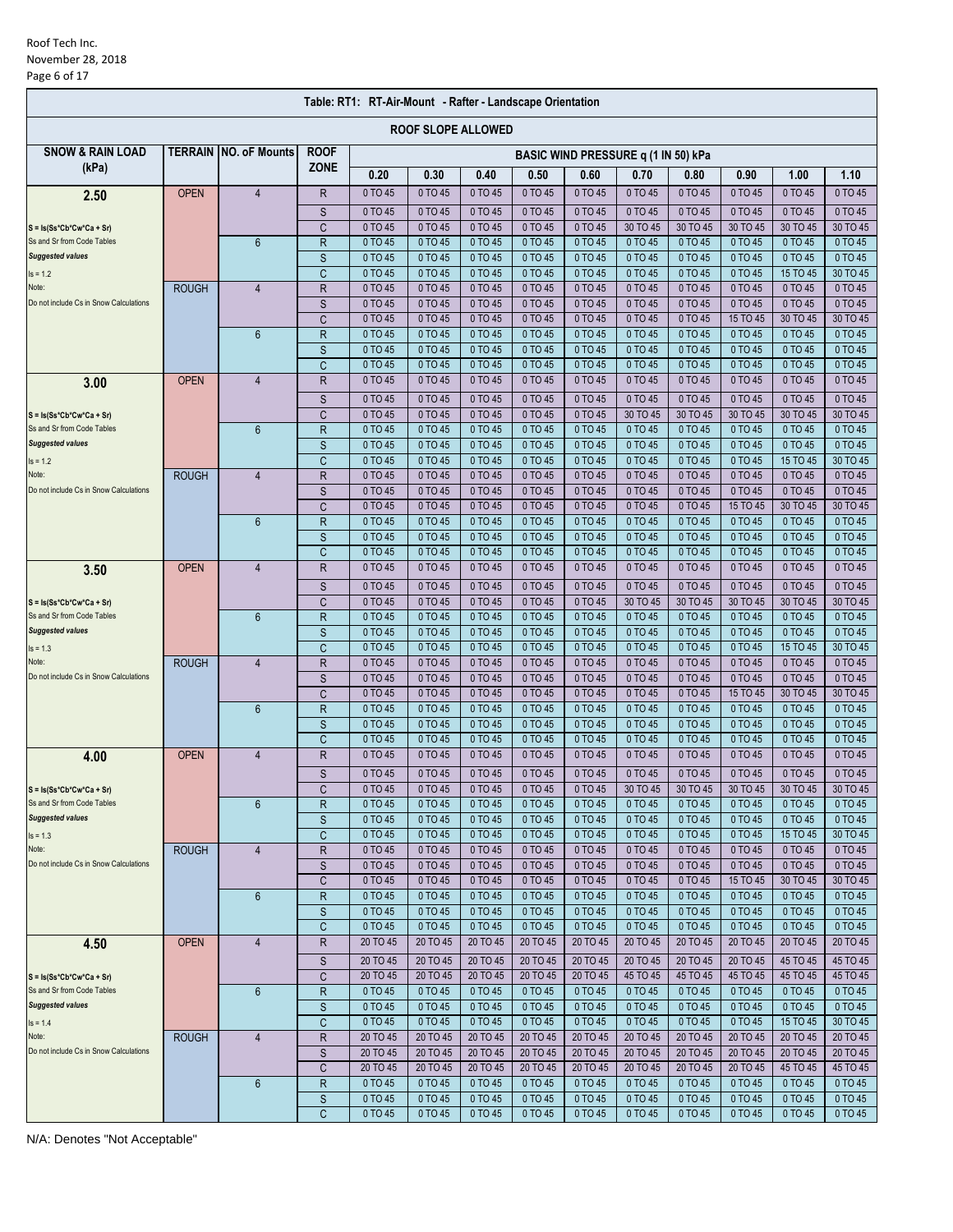### Roof Tech Inc. November 28, 2018 Page 7 of 17

| Table: RT1: RT-Air-Mount - Rafter - Landscape Orientation |              |                              |                         |         |                           |         |         |                                     |           |         |         |          |          |
|-----------------------------------------------------------|--------------|------------------------------|-------------------------|---------|---------------------------|---------|---------|-------------------------------------|-----------|---------|---------|----------|----------|
|                                                           |              |                              |                         |         | <b>ROOF SLOPE ALLOWED</b> |         |         |                                     |           |         |         |          |          |
| <b>SNOW &amp; RAIN LOAD</b>                               |              | <b>TERRAIN NO. oF Mounts</b> | <b>ROOF</b>             |         |                           |         |         | BASIC WIND PRESSURE q (1 IN 50) kPa |           |         |         |          |          |
| (kPa)                                                     |              |                              | <b>ZONE</b>             | 0.20    | 0.30                      | 0.40    | 0.50    | 0.60                                | 0.70      | 0.80    | 0.90    | 1.00     | 1.10     |
| 5.00                                                      | <b>OPEN</b>  | $\overline{4}$               | R                       | N/A     | N/A                       | N/A     | N/A     | N/A                                 | N/A       | N/A     | N/A     | N/A      | N/A      |
|                                                           |              |                              | S                       | N/A     | N/A                       | N/A     | N/A     | N/A                                 | N/A       | N/A     | N/A     | N/A      | N/A      |
| $S = Is(Ss*Cb*Cw*Ca + Sr)$                                |              |                              | C                       | N/A     | N/A                       | N/A     | N/A     | N/A                                 | N/A       | N/A     | N/A     | N/A      | N/A      |
| Ss and Sr from Code Tables                                |              | $6\phantom{1}$               | $\overline{\mathsf{R}}$ | 0 TO 45 | 0 TO 45                   | 0 TO 45 | 0 TO 45 | 0 TO 45                             | 0 TO 45   | 0 TO 45 | 0 TO 45 | 0 TO 45  | 0 TO 45  |
| <b>Suggested values</b>                                   |              |                              | S                       | 0 TO 45 | 0 TO 45                   | 0 TO 45 | 0 TO 45 | 0 TO 45                             | 0 TO 45   | 0 TO 45 | 0 TO 45 | 0 TO 45  | 0 TO 45  |
| $Is = 1.4$                                                |              |                              | C                       | 0 TO 45 | 0 TO 45                   | 0 TO 45 | 0 TO 45 | 0 TO 45                             | 0 TO 45   | 0 TO 45 | 0 TO 45 | 15 TO 45 | 30 TO 45 |
| Note:                                                     | <b>ROUGH</b> | $\overline{4}$               | R                       | N/A     | N/A                       | N/A     | N/A     | N/A                                 | N/A       | N/A     | N/A     | N/A      | N/A      |
| Do not include Cs in Snow Calculations                    |              |                              | S                       | N/A     | N/A                       | N/A     | N/A     | N/A                                 | N/A       | N/A     | N/A     | N/A      | N/A      |
|                                                           |              |                              | $\overline{C}$          | N/A     | N/A                       | N/A     | N/A     | N/A                                 | N/A       | N/A     | N/A     | N/A      | N/A      |
|                                                           |              | $6\phantom{1}$               | $\overline{R}$          | 0 TO 45 | 0 TO 45                   | 0 TO 45 | 0 TO 45 | 0 TO 45                             | 0 TO 45   | 0 TO 45 | 0 TO 45 | 0 TO 45  | 0 TO 45  |
|                                                           |              |                              | S                       | 0 TO 45 | 0 TO 45                   | 0 TO 45 | 0 TO 45 | 0 TO 45                             | 0 TO 45   | 0 TO 45 | 0 TO 45 | 0 TO 45  | 0 TO 45  |
|                                                           |              |                              | C                       | 0 TO 45 | 0 TO 45                   | 0 TO 45 | 0 TO 45 | 0 TO 45                             | 0 TO 45   | 0 TO 45 | 0 TO 45 | 0 TO 45  | 0 TO 45  |
| 5.50                                                      | <b>OPEN</b>  | $\overline{4}$               | R                       | N/A     | N/A                       | N/A     | N/A     | N/A                                 | N/A       | N/A     | N/A     | N/A      | N/A      |
|                                                           |              |                              | S                       | N/A     | N/A                       | N/A     | N/A     | N/A                                 | N/A       | N/A     | N/A     | N/A      | N/A      |
| $S = Is(Ss*Cb*Cw*Ca + Sr)$                                |              |                              | $\overline{C}$          | N/A     | N/A                       | N/A     | N/A     | N/A                                 | N/A       | N/A     | N/A     | N/A      | N/A      |
| Ss and Sr from Code Tables                                |              | $6\phantom{1}$               | $\mathsf{R}$            | 0 TO 45 | 0 TO 45                   | 0 TO 45 | 0 TO 45 | 0 TO 45                             | 0 TO 45   | 0 TO 45 | 0 TO 45 | 0 TO 45  | 0 TO 45  |
| <b>Suggested values</b>                                   |              |                              | S                       | 0 TO 45 | 0 TO 45                   | 0 TO 45 | 0 TO 45 | 0 TO 45                             | 0 TO 45   | 0 TO 45 | 0 TO 45 | 0 TO 45  | 0 TO 45  |
| $Is = 1.4$                                                |              |                              | C                       | 0 TO 45 | 0 TO 45                   | 0 TO 45 | 0 TO 45 | 0 TO 45                             | 0 TO 45   | 0 TO 45 | 0 TO 45 | 15 TO 45 | 30 TO 45 |
| Note:                                                     | <b>ROUGH</b> | $\overline{4}$               | $\mathsf{R}$            | N/A     | N/A                       | N/A     | N/A     | N/A                                 | N/A       | N/A     | N/A     | N/A      | N/A      |
| Do not include Cs in Snow Calculations                    |              |                              | S                       | N/A     | N/A                       | N/A     | N/A     | N/A                                 | N/A       | N/A     | N/A     | N/A      | N/A      |
|                                                           |              |                              | C                       | N/A     | N/A                       | N/A     | N/A     | N/A                                 | N/A       | N/A     | N/A     | N/A      | N/A      |
|                                                           |              | $6\phantom{1}$               | R                       | 0 TO 45 | 0 TO 45                   | 0 TO 45 | 0 TO 45 | 0 TO 45                             | 0 TO 45   | 0 TO 45 | 0 TO 45 | 0 TO 45  | 0 TO 45  |
|                                                           |              |                              | S                       | 0 TO 45 | 0 TO 45                   | 0 TO 45 | 0 TO 45 | 0 TO 45                             | 0 TO 45   | 0 TO 45 | 0 TO 45 | 0 TO 45  | 0 TO 45  |
|                                                           |              |                              | C                       | 0 TO 45 | 0 TO 45                   | 0 TO 45 | 0 TO 45 | 0 TO 45                             | 0 TO 45   | 0 TO 45 | 0 TO 45 | 0 TO 45  | 0 TO 45  |
| 6.00                                                      | <b>OPEN</b>  | $\overline{4}$               | R                       | N/A     | N/A                       | N/A     | N/A     | N/A                                 | N/A       | N/A     | N/A     | N/A      | N/A      |
|                                                           |              |                              | S                       | N/A     | N/A                       | N/A     | N/A     | N/A                                 | N/A       | N/A     | N/A     | N/A      | N/A      |
| $S = Is(Ss*Cb*Cw*Ca + Sr)$                                |              |                              | $\overline{C}$          | N/A     | N/A                       | N/A     | N/A     | N/A                                 | N/A       | N/A     | N/A     | N/A      | N/A      |
| Ss and Sr from Code Tables                                |              | $6\phantom{1}$               | $\overline{R}$          | 0 TO 45 | 0 TO 45                   | 0 TO 45 | 0 TO 45 | 0 TO 45                             | 0 TO 45   | 0 TO 45 | 0 TO 45 | 0 TO 45  | 0 TO 45  |
| <b>Suggested values</b>                                   |              |                              | S                       | 0 TO 45 | 0 TO 45                   | 0 TO 45 | 0 TO 45 | 0 TO 45                             | 0 TO 45   | 0 TO 45 | 0 TO 45 | 0 TO 45  | 0 TO 45  |
| $Is = 1.4$                                                |              |                              | $\overline{C}$          | 0 TO 45 | 0 TO 45                   | 0 TO 45 | 0 TO 45 | 0 TO 45                             | 0 TO 45   | 0 TO 45 | 0 TO 45 | 15 TO 45 | 30 TO 45 |
| Note:                                                     | <b>ROUGH</b> | $\overline{4}$               | R                       | N/A     | N/A                       | N/A     | N/A     | N/A                                 | N/A       | N/A     | N/A     | N/A      | N/A      |
| Do not include Cs in Snow Calculations                    |              |                              | S                       | N/A     | N/A                       | N/A     | N/A     | N/A                                 | N/A       | N/A     | N/A     | N/A      | N/A      |
|                                                           |              |                              | C                       | N/A     | N/A                       | N/A     | N/A     | N/A                                 | N/A       | N/A     | N/A     | N/A      | N/A      |
|                                                           |              | $6\phantom{1}$               | R                       | 0 TO 45 | 0 TO 45                   | 0 TO 45 | 0 TO 45 | 0 TO 45                             | $0$ TO 45 | 0 TO 45 | 0 TO 45 | 0 TO 45  | 0 TO 45  |
|                                                           |              |                              | S                       | 0 TO 45 | 0 TO 45                   | 0 TO 45 | 0 TO 45 | 0 TO 45                             | 0 TO 45   | 0 TO 45 | 0 TO 45 | 0 TO 45  | 0 TO 45  |
|                                                           |              |                              | Ć                       | 0 TO 45 | 0 TO 45                   | 0 TO 45 | 0 TO 45 | 0 TO 45                             | 0 TO 45   | 0 TO 45 | 0 TO 45 | 0 TO 45  | 0 TO 45  |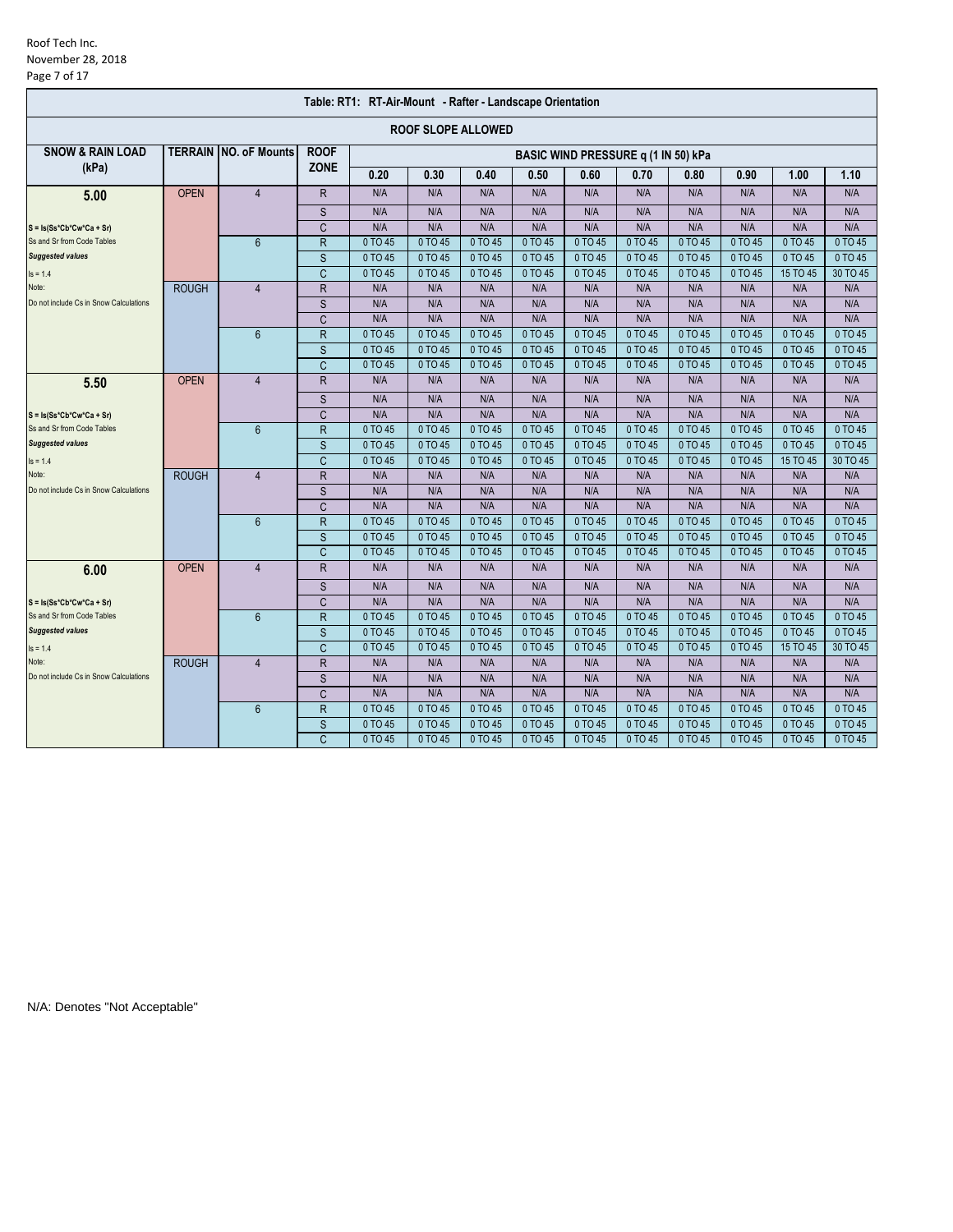### Roof Tech Inc. November 28, 2018 Page 8 of 17

| Table: RT2: RT-Air-Mount - Rafter - Portrait Orientation |              |                              |              |                    |                           |                    |                    |                                     |                    |                    |                     |                     |                     |
|----------------------------------------------------------|--------------|------------------------------|--------------|--------------------|---------------------------|--------------------|--------------------|-------------------------------------|--------------------|--------------------|---------------------|---------------------|---------------------|
|                                                          |              |                              |              |                    | <b>ROOF SLOPE ALLOWED</b> |                    |                    |                                     |                    |                    |                     |                     |                     |
| <b>SNOW &amp; RAIN LOAD</b>                              |              | <b>TERRAIN NO. oF Mounts</b> | <b>ROOF</b>  |                    |                           |                    |                    | BASIC WIND PRESSURE q (1 IN 50) kPa |                    |                    |                     |                     |                     |
| (kPa)                                                    |              |                              | <b>ZONE</b>  | 0.20               | 0.30                      | 0.40               | 0.50               | 0.60                                | 0.70               | 0.80               | 0.90                | 1.00                | 1.10                |
| 0.50                                                     | <b>OPEN</b>  | $\overline{4}$               | R            | 0 TO 45            | 0 TO 45                   | 0 TO 45            | 0 TO 45            | 0 TO 45                             | 0 TO 45            | 0 TO 45            | 0 TO 45             | 0 TO 45             | 0 TO 45             |
|                                                          |              |                              | S            | 0 TO 45            | 0 TO 45                   | 0 TO 45            | 0 TO 45            | 0 TO 45                             | 0 TO 45            | 0 TO 45            | 0 TO 45             | 0 TO 45             | 0 TO 45             |
| $S = Is(Ss*Cb*Cw*Ca + Sr)$                               |              |                              | C            | 0 TO 45            | 0 TO 45                   | 0 TO 45            | 0 TO 45            | 30 TO 45                            | 30 TO 45           | 30 TO 45           | 30 TO 45            | 30 TO 45            | 30 TO 45            |
| Ss and Sr from Code Tables                               |              | $6\phantom{1}$               | $\mathsf R$  | 0 TO 45            | 0 TO 45                   | 0 TO 45            | 0 TO 45            | 0 TO 45                             | 0 TO 45            | 0 TO 45            | 0 TO 45             | 0 TO 45             | 0 TO 45             |
| <b>Suggested values</b>                                  |              |                              | S            | 0 TO 45            | 0 TO 45                   | 0 TO 45            | 0 TO 45            | 0 TO 45                             | 0 TO 45            | 0 TO 45            | 0 TO 45             | 0 TO 45             | 0 TO 45             |
| $Is = 1.0$                                               |              |                              | C            | 0 TO 45            | 0 TO 45                   | 0 TO 45            | 0 TO 45            | 0 TO 45                             | 0 TO 45            | 0 TO 45            | 30 TO 45            | 30 TO 45            | 30 TO 45            |
| Note:                                                    | <b>ROUGH</b> | $\overline{4}$               | R            | 0 TO 45            | 0 TO 45                   | 0 TO 45            | 0 TO 45            | 0 TO 45                             | 0 TO 45            | 0 TO 45            | 0 TO 45             | 0 TO 45             | 0 TO 45             |
| Do not include Cs in Snow Calculations                   |              |                              | S            | 0 TO 45            | 0 TO 45                   | 0 TO 45            | 0 TO 45            | 0 TO 45                             | 0 TO 45            | 0 TO 45            | 0 TO 45             | 0 TO 45             | 0 TO 45             |
|                                                          |              |                              | C            | 0 TO 45            | 0 TO 45                   | 0 TO 45            | 0 TO 45            | 0 TO 45                             | 0 TO 45            | 15 TO 45           | 30 TO 45            | 30 TO 45            | 30 TO 45            |
|                                                          |              | $6\phantom{a}$               | $\mathsf{R}$ | 0 TO 45            | 0 TO 45                   | 0 TO 45            | 0 TO 45            | 0 TO 45                             | 0 TO 45            | 0 TO 45            | 0 TO 45             | 0 TO 45             | 0 TO 45             |
|                                                          |              |                              |              |                    |                           |                    |                    |                                     |                    |                    |                     |                     |                     |
|                                                          |              |                              | S            | 0 TO 45            | 0 TO 45                   | 0 TO 45            | 0 TO 45            | 0 TO 45                             | 0 TO 45            | 0 TO 45            | 0 TO 45             | 0 TO 45             | 0 TO 45             |
|                                                          |              |                              | C            | 0 TO 45            | 0 TO 45                   | 0 TO 45            | 0 TO 45            | 0 TO 45                             | 0 TO 45            | 0 TO 45            | 0 TO 45             | 0 TO 45             | 0 TO 45             |
| 1.00                                                     | <b>OPEN</b>  | $\overline{4}$               | $\mathsf R$  | 0 TO 45            | 0 TO 45                   | 0 TO 45            | 0 TO 45            | 0 TO 45                             | 0 TO 45            | 0 TO 45            | 0 TO 45             | 0 TO 45             | 0 TO 45             |
|                                                          |              |                              | S            | 0 TO 45            | 0 TO 45                   | 0 TO 45            | 0 TO 45            | 0 TO 45                             | 0 TO 45            | 0 TO 45            | 0 TO 45             | 0 TO 45             | 0 TO 45             |
| $S = Is(Ss*Cb*Cw*Ca + Sr)$                               |              |                              | C            | 0 TO 45            | 0 TO 45                   | 0 TO 45            | 0 TO 45            | 30 TO 45                            | 30 TO 45           | 30 TO 45           | 30 TO 45            | 30 TO 45            | 30 TO 45            |
| Ss and Sr from Code Tables                               |              | $6\phantom{1}$               | $\mathsf R$  | 0 TO 45            | 0 TO 45                   | 0 TO 45            | 0 TO 45            | 0 TO 45                             | 0 TO 45            | 0 TO 45            | 0 TO 45             | 0 TO 45             | 0 TO 45             |
| <b>Suggested values</b>                                  |              |                              | S            | 0 TO 45            | 0 TO 45                   | 0 TO 45            | 0 TO 45            | 0 TO 45                             | 0 TO 45            | 0 TO 45            | 0 TO 45             | 0 TO 45             | 0 TO 45             |
| $Is = 1.0$                                               |              |                              | C            | 0 TO 45            | 0 TO 45                   | 0 TO 45            | 0 TO 45            | 0 TO 45                             | 0 TO 45            | 0 TO 45            | 30 TO 45            | 30 TO 45            | 30 TO 45            |
| Note:<br>Do not include Cs in Snow Calculations          | <b>ROUGH</b> | $\overline{4}$               | $\mathsf R$  | 0 TO 45<br>0 TO 45 | 0 TO 45<br>0 TO 45        | 0 TO 45<br>0 TO 45 | 0 TO 45<br>0 TO 45 | 0 TO 45<br>0 TO 45                  | 0 TO 45<br>0 TO 45 | 0 TO 45<br>0 TO 45 | 0 TO 45<br>0 TO 45  | 0 TO 45<br>0 TO 45  | 0 TO 45<br>0 TO 45  |
|                                                          |              |                              | S<br>C       | 0 TO 45            | 0 TO 45                   | 0 TO 45            | 0 TO 45            | 0 TO 45                             | 0 TO 45            | 15 TO 45           | 30 TO 45            | 30 TO 45            | 30 TO 45            |
|                                                          |              | 6                            | $\mathsf R$  | 0 TO 45            | 0 TO 45                   | 0 TO 45            | 0 TO 45            | 0 TO 45                             | 0 TO 45            | 0 TO 45            | 0 TO 45             | 0 TO 45             | 0 TO 45             |
|                                                          |              |                              | S            | 0 TO 45            | 0 TO 45                   | 0 TO 45            | 0 TO 45            | 0 TO 45                             | 0 TO 45            | 0 TO 45            | 0 TO 45             | 0 TO 45             | 0 TO 45             |
|                                                          |              |                              | C            | 0 TO 45            | 0 TO 45                   | 0 TO 45            | 0 TO 45            | 0 TO 45                             | 0 TO 45            | 0 TO 45            | 0 TO 45             | 0 TO 45             | 0 TO 45             |
| 1.50                                                     | <b>OPEN</b>  | $\overline{4}$               | $\mathsf R$  | 0 TO 45            | 0 TO 45                   | 0 TO 45            | 0 TO 45            | 0 TO 45                             | 0 TO 45            | 0 TO 45            | 0 TO 45             | 0 TO 45             | 0 TO 45             |
|                                                          |              |                              | S            | 0 TO 45            | 0 TO 45                   | 0 TO 45            | 0 TO 45            | 0 TO 45                             | 0 TO 45            | 0 TO 45            | 0 TO 45             | 0 TO 45             | 0 TO 45             |
| $S = Is(Ss*Cb*Cw*Ca + Sr)$                               |              |                              | C            | 0 TO 45            | 0 TO 45                   | 0 TO 45            | 0 TO 45            | 40 TO 45                            | 40 TO 45           | 40 TO 45           | 40 TO 45            | 40 TO 45            | 40 TO 45            |
| Ss and Sr from Code Tables                               |              | $6\phantom{a}$               | $\mathsf R$  | 0 TO 45            | 0 TO 45                   | 0 TO 45            | 0 TO 45            | 0 TO 45                             | 0 TO 45            | 0 TO 45            | 0 TO 45             | 0 TO 45             | 0 TO 45             |
| <b>Suggested values</b>                                  |              |                              | S            | 0 TO 45            | 0 TO 45                   | 0 TO 45            | 0 TO 45            | 0 TO 45                             | 0 TO 45            | 0 TO 45            | 0 TO 45             | 0 TO 45             | 0 TO 45             |
| $Is = 1.1$                                               |              |                              | C            | 0 TO 45            | 0 TO 45                   | 0 TO 45            | 0 TO 45            | 0 TO 45                             | 0 TO 45            | 0 TO 45            | 30 TO 45            | 30 TO 45            | 30 TO 45            |
| Note:                                                    | <b>ROUGH</b> | $\overline{4}$               | R            | 0 TO 45            | 0 TO 45                   | 0 TO 45            | 0 TO 45            | 0 TO 45                             | 0 TO 45            | 0 TO 45            | 0 TO 45             | 0 TO 45             | 0 TO 45             |
| Do not include Cs in Snow Calculations                   |              |                              | S            | 0 TO 45            | 0 TO 45                   | 0 TO 45            | 0 TO 45            | 0 TO 45                             | 0 TO 45            | 0 TO 45            | 0 TO 45             | 0 TO 45             | 0 TO 45             |
|                                                          |              |                              | C            | 0 TO 45            | 0 TO 45                   | 0 TO 45            | 0 TO 45            | 0 TO 45                             | 0 TO 45            | 15 TO 45           | 40 TO 45            | 40 TO 45            | 40 TO 45            |
|                                                          |              | 6                            | $\mathsf R$  | 0 TO 45            | 0 TO 45                   | 0 TO 45            | 0 TO 45            | 0 TO 45                             | 0 TO 45            | 0 TO 45            | 0 TO 45             | 0 TO 45             | 0 TO 45             |
|                                                          |              |                              | S            | 0 TO 45            | 0 TO 45                   | 0 TO 45            | 0 TO 45            | 0 TO 45                             | 0 TO 45            | 0 TO 45            | 0 TO 45             | 0 TO 45             | 0 TO 45             |
|                                                          |              |                              | C            | 0 TO 45            | 0 TO 45                   | 0 TO 45            | 0 TO 45            | 0 TO 45                             | 0 TO 45            | 0 TO 45            | 0 TO 45             | 0 TO 45             | 0 TO 45             |
| 2.00                                                     | <b>OPEN</b>  | $\overline{4}$               | R            | 0 TO 20            | 0 TO 20                   | 0 TO 20            | 0 TO 20            | 0 TO 20                             | 0 TO 20            | 0 TO 20            | 0 TO 20             | 0 TO 20             | 0 TO 20             |
|                                                          |              |                              | S            | 0 TO 20            | 0 TO 20                   | 0 TO 20            | 0 TO 20            | 0 TO 20                             | 0 TO 20            | 0 TO 20            | 0 TO 5              | 0 TO 5              | 0 TO 5              |
| $S = Is(Ss*Cb*Cw*Ca + Sr)$                               |              |                              | C            | 0 TO 20            | 0 TO 20                   | 0 TO 20            | 0 TO 20            | N/A                                 | N/A                | N/A                | N/A                 | N/A                 | N/A                 |
| Ss and Sr from Code Tables<br><b>Suggested values</b>    |              | 6                            | R            | 0 TO 45            | 0 TO 45                   | 0 TO 45            | 0 TO 45            | 0 TO 45                             | 0 TO 45            | 0 TO 45            | 0 TO 45             | 0 TO 45             | 0 TO 45             |
|                                                          |              |                              | S<br>C       | 0 TO 45<br>0 TO 45 | 0 TO 45<br>0 TO 45        | 0 TO 45<br>0 TO 45 | 0 TO 45<br>0 TO 45 | 0 TO 45<br>0 TO 45                  | 0 TO 45<br>0 TO 45 | 0 TO 45<br>0 TO 45 | 0 TO 45<br>30 TO 45 | 0 TO 45<br>30 TO 45 | 0 TO 45             |
| $Is = 1.1$<br>Note:                                      | <b>ROUGH</b> | $\overline{4}$               | $\mathsf R$  | 0 TO 20            | 0 TO 20                   | 0 TO 20            | 0 TO 20            | 0 TO 20                             | 0 TO 20            | 0 TO 20            | 0 TO 20             | 0 TO 20             | 30 TO 45<br>0 TO 20 |
| Do not include Cs in Snow Calculations                   |              |                              | $\mathsf S$  | 0 TO 20            | 0 TO 20                   | 0 TO 20            | 0 TO 20            | 0 TO 20                             | 0 TO 20            | 0 TO 20            | 0 TO 20             | 0 TO 20             | 0 TO 20             |
|                                                          |              |                              | C            | 0 TO 20            | 0 TO 20                   | 0 TO 20            | 0 TO 20            | 0 TO 20                             | 0 TO 20            | 15 TO 20           | N/A                 | N/A                 | N/A                 |
|                                                          |              | 6                            | $\mathsf R$  | 0 TO 45            | 0 TO 45                   | 0 TO 45            | 0 TO 45            | 0 TO 45                             | 0 TO 45            | 0 TO 45            | 0 TO 45             | 0 TO 45             | 0 TO 45             |
|                                                          |              |                              | $\mathsf S$  | 0 TO 45            | 0 TO 45                   | 0 TO 45            | 0 TO 45            | 0 TO 45                             | 0 TO 45            | 0 TO 45            | 0 TO 45             | 0 TO 45             | 0 TO 45             |
|                                                          |              |                              | С            | 0 TO 45            | 0 TO 45                   | 0 TO 45            | 0 TO 45            | 0 TO 45                             | 0 TO 45            | 0 TO 45            | 0 TO 45             | 0 TO 45             | 0 TO 45             |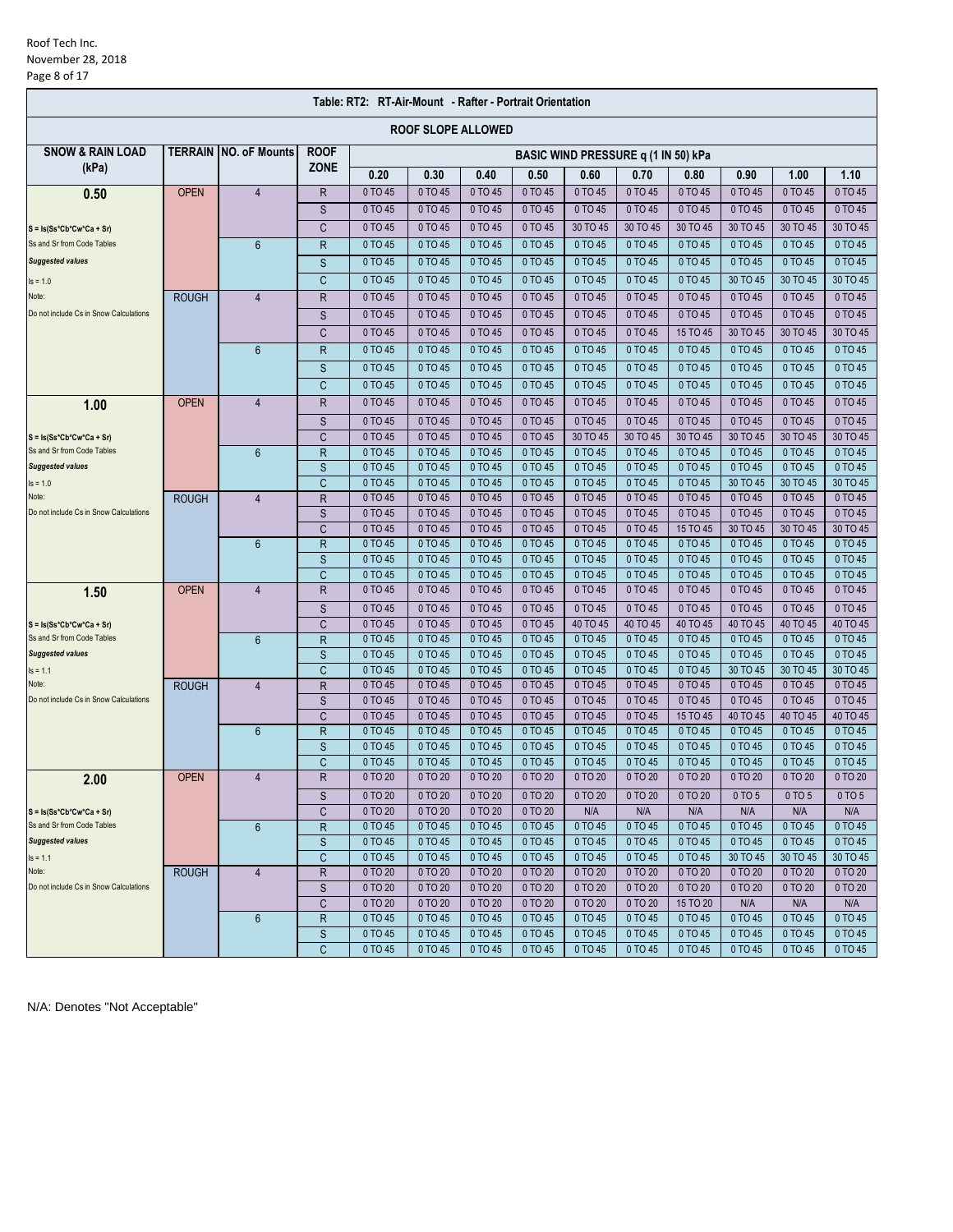### Roof Tech Inc. November 28, 2018 Page 9 of 17

| Table: RT2: RT-Air-Mount - Rafter - Portrait Orientation |              |                               |                   |                    |                           |                    |                    |                                     |                    |                    |                    |                    |                    |
|----------------------------------------------------------|--------------|-------------------------------|-------------------|--------------------|---------------------------|--------------------|--------------------|-------------------------------------|--------------------|--------------------|--------------------|--------------------|--------------------|
|                                                          |              |                               |                   |                    | <b>ROOF SLOPE ALLOWED</b> |                    |                    |                                     |                    |                    |                    |                    |                    |
| <b>SNOW &amp; RAIN LOAD</b>                              |              | <b>TERRAIN INO. oF Mounts</b> | <b>ROOF</b>       |                    |                           |                    |                    | BASIC WIND PRESSURE q (1 IN 50) kPa |                    |                    |                    |                    |                    |
| (kPa)                                                    |              |                               | <b>ZONE</b>       | 0.20               | 0.30                      | 0.40               | 0.50               | 0.60                                | 0.70               | 0.80               | 0.90               | 1.00               | 1.10               |
| 2.50                                                     | <b>OPEN</b>  | $\overline{4}$                | R                 | 0 TO 15            | 0 TO 15                   | 0 TO 15            | 0 TO 15            | 0 TO 15                             | 0 TO 15            | 0 TO 15            | 0 TO 15            | 0 TO 15            | 0 TO 15            |
|                                                          |              |                               | S                 | 0 TO 15            | 0 TO 15                   | 0 TO 15            | 0 TO 15            | 0 TO 15                             | 0 TO 15            | 0 TO 15            | 0 TO 5             | 0 TO 5             | 0 TO 5             |
| $S = Is(Ss*Cb*Cw*Ca + Sr)$                               |              |                               | C                 | 0 TO 15            | 0 TO 15                   | 0 TO 15            | 0 TO 15            | N/A                                 | N/A                | N/A                | N/A                | N/A                | N/A                |
| Ss and Sr from Code Tables                               |              | $6\phantom{a}$                | R                 | 0 TO 45            | 0 TO 45                   | 0 TO 45            | 0 TO 45            | 0 TO 45                             | 0 TO 45            | 0 TO 45            | 0 TO 45            | 0 TO 45            | 0 TO 45            |
| <b>Suggested values</b>                                  |              |                               | S                 | 0 TO 45            | 0 TO 45                   | 0 TO 45            | 0 TO 45            | 0 TO 45                             | 0 TO 45            | 0 TO 45            | 0 TO 45            | 0 TO 45            | 0 TO 45            |
| $Is = 1.2$                                               |              |                               | C                 | 0 TO 45            | 0 TO 45                   | 0 TO 45            | 0 TO 45            | 0 TO 45                             | 0 TO 45            | 0 TO 45            | 45 TO 45           | 45 TO 45           | 45 TO 45           |
| Note:                                                    | <b>ROUGH</b> | $\overline{4}$                | R                 | 0 TO 15            | 0 TO 15                   | 0 TO 15            | 0 TO 15            | 0 TO 15                             | 0 TO 15            | 0 TO 15            | 0 TO 15            | 0 TO 15            | 0 TO 15            |
| Do not include Cs in Snow Calculations                   |              |                               | S                 | 0 TO 15            | 0 TO 15                   | 0 TO 15            | 0 TO 15            | 0 TO 15                             | 0 TO 15            | 0 TO 15            | 0 TO 15            | 0 TO 15            | 0 TO 15            |
|                                                          |              |                               | C                 | 0 TO 15            | 0 TO 15                   | 0 TO 15            | 0 TO 15            | 0 TO 15                             | 0 TO 15            | 15 TO 15           | N/A                | N/A                | N/A                |
|                                                          |              | 6                             | R                 | 0 TO 45            | 0 TO 45<br>0 TO 45        | 0 TO 45            | 0 TO 45            | 0 TO 45<br>0 TO 45                  | 0 TO 45<br>0 TO 45 | 0 TO 45            | 0 TO 45<br>0 TO 45 | 0 TO 45<br>0 TO 45 | 0 TO 45<br>0 TO 45 |
|                                                          |              |                               | S<br>C            | 0 TO 45<br>0 TO 45 | 0 TO 45                   | 0 TO 45<br>0 TO 45 | 0 TO 45<br>0 TO 45 | 0 TO 45                             | 0 TO 45            | 0 TO 45<br>0 TO 45 | 0 TO 45            | 0 TO 45            | 0 TO 45            |
| 3.00                                                     | <b>OPEN</b>  | $\overline{4}$                | $\mathsf R$       | 0 TO 5             | 0 TO 5                    | 0 TO 5             | 0 TO 5             | 0 TO 5                              | 0 TO 5             | 0 TO 5             | 0 TO 5             | 0 TO 5             | 0 TO 5             |
|                                                          |              |                               |                   | 0 TO 5             | 0 TO 5                    | 0 TO 5             | 0 TO 5             | 0 TO 5                              | 0 TO 5             | 0 TO 5             | 0 TO 5             | 0 TO 5             | 0 TO 5             |
| $S = Is(Ss*Cb*Cw*Ca + Sr)$                               |              |                               | S<br>C            | 0 TO 5             | 0 TO 5                    | 0 TO 5             | 0 TO 5             | N/A                                 | N/A                | N/A                | N/A                | N/A                | N/A                |
| Ss and Sr from Code Tables                               |              | $6\phantom{a}$                | $\mathsf R$       | 0 TO 20            | 0 TO 20                   | 0 TO 20            | 0 TO 20            | 0 TO 20                             | 0 TO 20            | 0 TO 20            | 0 TO 20            | 0 TO 20            | 0 TO 20            |
| <b>Suggested values</b>                                  |              |                               | S                 | 0 TO 20            | 0 TO 20                   | 0 TO 20            | 0 TO 20            | 0 TO 20                             | 0 TO 20            | 0 TO 20            | 0 TO 20            | 0 TO 20            | 0 TO 20            |
| $Is = 1.2$                                               |              |                               | C                 | 0 TO 20            | 0 TO 20                   | 0 TO 20            | 0 TO 20            | 0 TO 20                             | 0 TO 20            | 0 TO 20            | N/A                | N/A                | N/A                |
| Note:                                                    | <b>ROUGH</b> | $\overline{4}$                | R                 | 0 TO 5             | 0 TO 5                    | 0 TO 5             | 0 TO 5             | 0 TO 5                              | 0 TO 5             | 0 TO 5             | 0 TO 5             | 0 TO 5             | 0 TO 5             |
| Do not include Cs in Snow Calculations                   |              |                               | S                 | 0 TO 5             | 0 TO 5                    | 0 TO 5             | 0 TO 5             | 0 TO 5                              | 0 TO 5             | 0 TO 5             | 0 TO 5             | 0 TO 5             | 0 TO 5             |
|                                                          |              |                               | C                 | 0 TO 5             | 0 TO 5                    | 0 TO 5             | 0 TO 5             | 0 TO 5                              | 0 TO 5             | N/A                | N/A                | N/A                | N/A                |
|                                                          |              | $6\overline{6}$               | R                 | 0 TO 20            | 0 TO 20                   | 0 TO 20            | 0 TO 20            | 0 TO 20                             | 0 TO 20            | 0 TO 20            | 0 TO 20            | 0 TO 20            | 0 TO 20            |
|                                                          |              |                               | S                 | 0 TO 20            | 0 TO 20                   | 0 TO 20            | 0 TO 20            | 0 TO 20                             | 0 TO 20            | 0 TO 20            | 0 TO 20            | 0 TO 20            | 0 TO 20            |
|                                                          |              |                               | C                 | 0 TO 20            | 0 TO 20                   | 0 TO 20            | 0 TO 20            | 0 TO 20                             | 0 TO 20            | 0 TO 20            | 0 TO 20            | 0 TO 20            | 0 TO 20            |
| 3.50                                                     | <b>OPEN</b>  | $\overline{4}$                | $\mathsf R$       | 0 TO 5             | 0 TO 5                    | 0 TO 5             | 0 TO 5             | 0 TO 5                              | 0 TO 5             | 0 TO 5             | 0 TO 5             | 0 TO 5             | 0 TO 5             |
|                                                          |              |                               | S                 | 0 TO 5             | 0 TO 5                    | 0 TO 5             | 0 TO 5             | 0 TO 5                              | 0 TO 5             | 0 TO 5             | 0 TO 5             | 0 TO 5             | 0 TO 5             |
| $S = Is(Ss*Cb*Cw*Ca + Sr)$                               |              |                               | C                 | 0 TO 5             | 0 TO 5                    | 0 TO 5             | 0 TO 5             | N/A                                 | N/A                | N/A                | N/A                | N/A                | N/A                |
| Ss and Sr from Code Tables                               |              | $6\phantom{1}$                | $\mathsf{R}$      | 0 TO 15            | 0 TO 15                   | 0 TO 15            | 0 TO 15            | 0 TO 15                             | 0 TO 15            | 0 TO 15            | 0 TO 15            | 0 TO 15            | 0 TO 15            |
| <b>Suggested values</b>                                  |              |                               | S<br>$\mathsf{C}$ | 0 TO 15            | 0 TO 15                   | 0 TO 15            | 0 TO 15            | 0 TO 15                             | 0 TO 15            | 0 TO 15            | 0 TO 15<br>N/A     | 0 TO 15            | 0 TO 15            |
| $Is = 1.3$<br>Note:                                      |              | $\overline{4}$                | R                 | 0 TO 15<br>0 TO 5  | 0 TO 15<br>0 TO 5         | 0 TO 15<br>0 TO 5  | 0 TO 15<br>0 TO 5  | 0 TO 15<br>0 TO 5                   | 0 TO 15<br>0 TO 5  | 0 TO 15<br>0 TO 5  | 0 TO 5             | N/A<br>0 TO 5      | N/A<br>0 TO 5      |
| Do not include Cs in Snow Calculations                   | <b>ROUGH</b> |                               | $\mathsf{S}$      | 0 TO 5             | 0 TO 5                    | 0 TO 5             | 0 TO 5             | 0 TO 5                              | 0 TO 5             | 0 TO 5             | 0 TO 5             | 0 TO 5             | 0 TO 5             |
|                                                          |              |                               | C                 | 0 TO 5             | 0 TO 5                    | 0 TO 5             | 0 TO 5             | 0 TO 5                              | 0 TO 5             | N/A                | N/A                | N/A                | N/A                |
|                                                          |              | 6                             | R                 | 0 TO 15            | 0 TO 15                   | 0 TO 15            | 0 TO 15            | 0 TO 15                             | 0 TO 15            | 0 TO 15            | 0 TO 15            | 0 TO 15            | 0 TO 15            |
|                                                          |              |                               | S                 | 0 TO 15            | 0 TO 15                   | 0 TO 15            | 0 TO 15            | 0 TO 15                             | 0 TO 15            | 0 TO 15            | 0 TO 15            | 0 TO 15            | 0 TO 15            |
|                                                          |              |                               | C                 | 0 TO 15            | 0 TO 15                   | 0 TO 15            | 0 TO 15            | 0 TO 15                             | 0 TO 15            | 0 TO 15            | 0 TO 15            | 0 TO 15            | 0 TO 15            |
| 4.00                                                     | <b>OPEN</b>  | $\overline{4}$                | R                 | 0 TO 5             | 0 TO 5                    | 0 TO 5             | 0 TO 5             | 0 TO 5                              | 0 TO 5             | 0 TO 5             | 0 TO 5             | 0 TO 5             | 0 TO 5             |
|                                                          |              |                               | S                 | 0 TO 5             | 0 TO 5                    | 0 TO 5             | 0 TO 5             | 0 TO 5                              | 0 TO 5             | 0 TO 5             | 0 TO 5             | 0 TO 5             | 0 TO 5             |
| $S = Is(Ss*Cb*Cw*Ca + Sr)$                               |              |                               | C                 | $0$ TO $5$         | 0T05                      | 0T05               | 0T05               | N/A                                 | N/A                | N/A                | N/A                | N/A                | N/A                |
| Ss and Sr from Code Tables                               |              | $6\phantom{1}$                | $\mathsf{R}$      | 0 TO 15            | 0 TO 15                   | 0 TO 15            | 0 TO 15            | 0 TO 15                             | 0 TO 15            | 0 TO 15            | 0 TO 15            | 0 TO 15            | 0 TO 15            |
| <b>Suggested values</b>                                  |              |                               | S                 | 0 TO 15            | 0 TO 15                   | 0 TO 15            | 0 TO 15            | 0 TO 15                             | 0 TO 15            | 0 TO 15            | 0 TO 15            | 0 TO 15            | 0 TO 15            |
| $Is = 1.3$                                               |              |                               | C                 | 0 TO 15            | 0 TO 15                   | 0 TO 15            | 0 TO 15            | 0 TO 15                             | 0 TO 15            | 0 TO 15            | N/A                | N/A                | N/A                |
| Note:                                                    | <b>ROUGH</b> | $\overline{4}$                | R                 | 0 TO 5             | 0 TO 5                    | 0 TO 5             | 0 TO 5             | 0 TO 5                              | 0 TO 5             | 0 TO 5             | 0 TO 5             | 0 TO 5             | 0 TO 5             |
| Do not include Cs in Snow Calculations                   |              |                               | S                 | 0 TO 5             | 0 TO 5                    | 0 TO 5             | 0 TO 5             | 0 TO 5                              | 0 TO 5             | 0 TO 5             | 0 TO 5             | 0 TO 5             | 0 TO 5             |
|                                                          |              |                               | C                 | 0 TO 5             | 0 TO 5                    | 0 TO 5             | 0 TO 5             | 0 TO 5                              | 0 TO 5             | N/A                | N/A                | N/A                | N/A                |
|                                                          |              | 6                             | R                 | 0 TO 15            | 0 TO 15                   | 0 TO 15            | 0 TO 15            | $0$ TO 15                           | 0 TO 15            | 0 TO 15            | 0 TO 15            | 0 TO 15            | 0 TO 15            |
|                                                          |              |                               | $\mathsf S$       | 0 TO 15            | 0 TO 15                   | 0 TO 15            | 0 TO 15            | 0 TO 15                             | 0 TO 15            | 0 TO 15            | 0 TO 15            | 0 TO 15            | 0 TO 15            |
|                                                          |              |                               | C                 | 0 TO 15            | 0 TO 15                   | 0 TO 15            | 0 TO 15            | 0 TO 15                             | 0 TO 15            | 0 TO 15            | 0 TO 15            | 0 TO 15            | 0 TO 15            |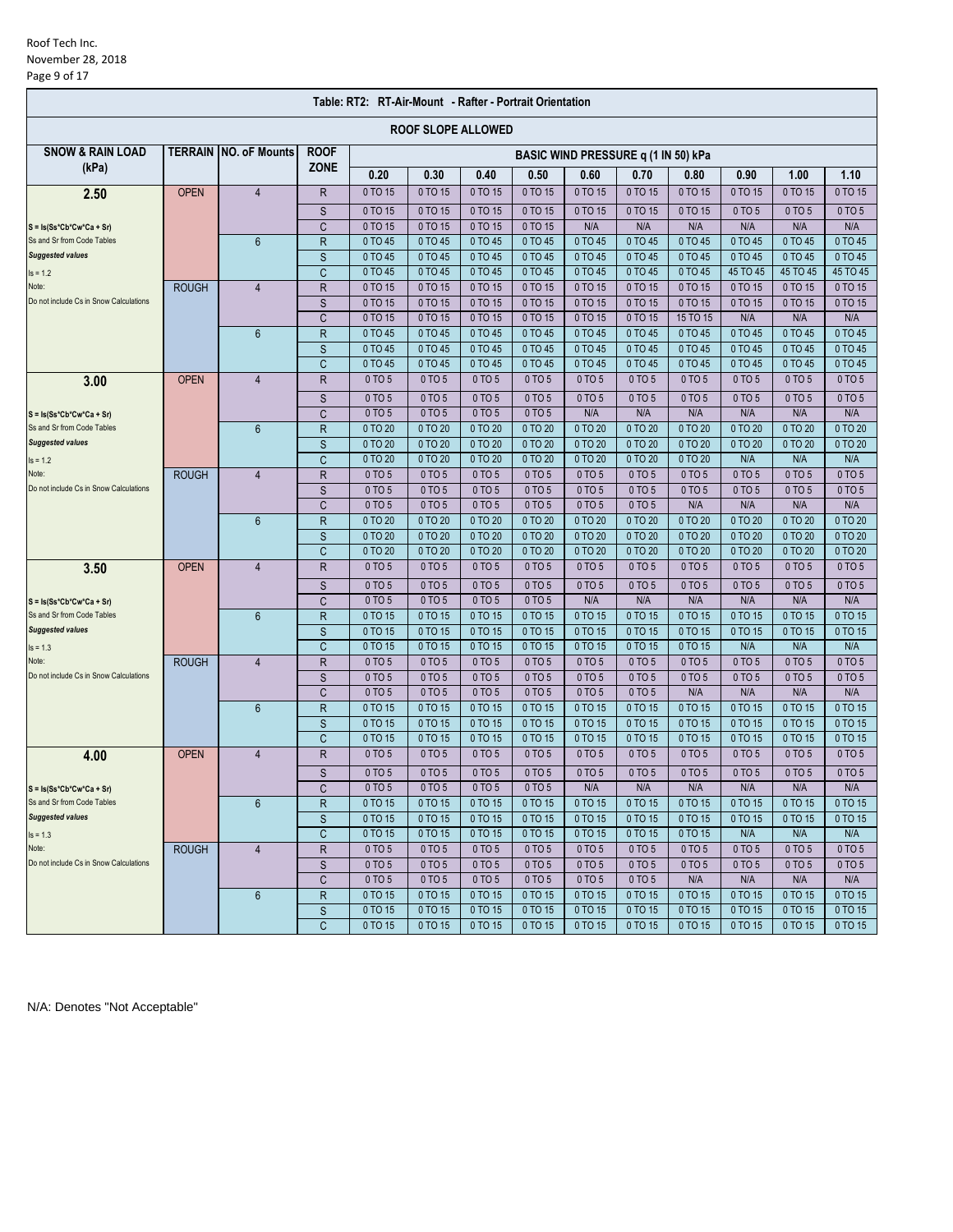### Roof Tech Inc. November 28, 2018 Page 10 of 17

| Table: RT2: RT-Air-Mount - Rafter - Portrait Orientation |              |                               |                   |                  |                           |                  |                  |                  |                                     |                  |                  |                  |                  |
|----------------------------------------------------------|--------------|-------------------------------|-------------------|------------------|---------------------------|------------------|------------------|------------------|-------------------------------------|------------------|------------------|------------------|------------------|
|                                                          |              |                               |                   |                  | <b>ROOF SLOPE ALLOWED</b> |                  |                  |                  |                                     |                  |                  |                  |                  |
| <b>SNOW &amp; RAIN LOAD</b>                              |              | <b>TERRAIN INO. oF Mounts</b> | <b>ROOF</b>       |                  |                           |                  |                  |                  | BASIC WIND PRESSURE q (1 IN 50) kPa |                  |                  |                  |                  |
| (kPa)                                                    |              |                               | <b>ZONE</b>       | 0.20             | 0.30                      | 0.40             | 0.50             | 0.60             | 0.70                                | 0.80             | 0.90             | 1.00             | 1.10             |
| 4.50                                                     | <b>OPEN</b>  | $\overline{4}$                | R                 | N/A              | N/A                       | N/A              | N/A              | N/A              | N/A                                 | N/A              | N/A              | N/A              | N/A              |
|                                                          |              |                               | S                 | N/A              | N/A                       | N/A              | N/A              | N/A              | N/A                                 | N/A              | N/A              | N/A              | N/A              |
| $S = Is(Ss*Cb*Cw*Ca + Sr)$                               |              |                               | C                 | N/A              | N/A                       | N/A              | N/A              | N/A              | N/A                                 | N/A              | N/A              | N/A              | N/A              |
| Ss and Sr from Code Tables                               |              | 6                             | R                 | 0 TO 5           | 0 TO 5                    | 0 TO 5           | 0 TO 5           | 0 TO 5           | 0 TO 5                              | 0 TO 5           | 0 TO 5           | 0 TO 5           | 0 TO 5           |
| <b>Suggested values</b>                                  |              |                               | S                 | 0 TO 5           | 0 TO 5                    | 0 TO 5           | 0 TO 5           | 0 TO 5           | 0 TO 5                              | 0 TO 5           | 0 TO 5           | 0 TO 5           | 0 TO 5           |
| $Is = 1.4$                                               |              |                               | C                 | 0 TO 5           | 0 TO 5                    | 0 TO 5           | 0 TO 5           | 0 TO 5           | 0 TO 5                              | 0 TO 5           | N/A              | N/A              | N/A              |
| Note:                                                    | <b>ROUGH</b> | $\overline{4}$                | R                 | N/A              | N/A                       | N/A              | N/A              | N/A              | N/A                                 | N/A              | N/A              | N/A              | N/A              |
| Do not include Cs in Snow Calculations                   |              |                               | S                 | N/A              | N/A                       | N/A              | N/A              | N/A              | N/A                                 | N/A              | N/A              | N/A              | N/A              |
|                                                          |              |                               | C                 | N/A              | N/A<br>0 TO 5             | N/A<br>0 TO 5    | N/A              | N/A<br>0 TO 5    | N/A<br>0 TO 5                       | N/A              | N/A<br>0 TO 5    | N/A<br>0 TO 5    | N/A              |
|                                                          |              | $6\phantom{1}$                | $\mathsf{R}$<br>S | 0 TO 5<br>0 TO 5 | 0 TO 5                    | 0 TO 5           | 0 TO 5<br>0 TO 5 | 0 TO 5           | 0 TO 5                              | 0 TO 5<br>0 TO 5 | 0 TO 5           | 0 TO 5           | 0 TO 5<br>0 TO 5 |
|                                                          |              |                               | C                 | 0 TO 5           | 0 TO 5                    | 0 TO 5           | 0 TO 5           | 0 TO 5           | 0 TO 5                              | 0 TO 5           | 0 TO 5           | 0 TO 5           | 0 TO 5           |
| 5.00                                                     | <b>OPEN</b>  | 4                             | $\mathsf R$       | N/A              | N/A                       | N/A              | N/A              | N/A              | N/A                                 | N/A              | N/A              | N/A              | N/A              |
|                                                          |              |                               | S                 | N/A              | N/A                       | N/A              | N/A              | N/A              | N/A                                 | N/A              | N/A              | N/A              | N/A              |
| $S = Is(Ss*Cb*Cw*Ca + Sr)$                               |              |                               | C                 | N/A              | N/A                       | N/A              | N/A              | N/A              | N/A                                 | N/A              | N/A              | N/A              | N/A              |
| Ss and Sr from Code Tables                               |              | 6                             | R                 | 0 TO 5           | 0 TO 5                    | 0 TO 5           | 0 TO 5           | 0 TO 5           | 0 TO 5                              | 0 TO 5           | 0 TO 5           | 0 TO 5           | 0 TO 5           |
| <b>Suggested values</b>                                  |              |                               | S                 | 0 TO 5           | $0$ TO $5$                | 0 TO 5           | 0 TO 5           | 0 TO 5           | 0 TO 5                              | 0 TO 5           | 0 TO 5           | 0 TO 5           | 0 TO 5           |
| $Is = 1.4$                                               |              |                               | C                 | 0 TO 5           | 0 TO 5                    | 0 TO 5           | 0 TO 5           | 0 TO 5           | 0 TO 5                              | 0 TO 5           | N/A              | N/A              | N/A              |
| Note:                                                    | <b>ROUGH</b> | $\overline{4}$                | $\mathsf R$       | N/A              | N/A                       | N/A              | N/A              | N/A              | N/A                                 | N/A              | N/A              | N/A              | N/A              |
| Do not include Cs in Snow Calculations                   |              |                               | S                 | N/A              | N/A                       | N/A              | N/A              | N/A              | N/A                                 | N/A              | N/A              | N/A              | N/A              |
|                                                          |              |                               | C                 | N/A              | N/A                       | N/A              | N/A              | N/A              | N/A                                 | N/A              | N/A              | N/A              | N/A              |
|                                                          |              | 6                             | $\mathsf{R}$      | 0 TO 5           | 0 TO 5                    | 0 TO 5           | 0 TO 5           | 0 TO 5           | 0 TO 5                              | 0 TO 5           | 0 TO 5           | 0 TO 5           | 0 TO 5           |
|                                                          |              |                               | S                 | 0 TO 5           | 0 TO 5                    | 0 TO 5           | 0 TO 5           | 0 TO 5           | 0 TO 5                              | 0 TO 5           | 0 TO 5           | 0 TO 5           | 0 TO 5           |
|                                                          |              |                               | C                 | 0 TO 5           | 0 TO 5                    | 0 TO 5           | 0 TO 5           | 0 TO 5           | 0 TO 5                              | 0 TO 5           | 0 TO 5           | 0 TO 5           | 0 TO 5           |
| 5.50                                                     | <b>OPEN</b>  | 4                             | $\mathsf R$       | N/A              | N/A                       | N/A              | N/A              | N/A              | N/A                                 | N/A              | N/A              | N/A              | N/A              |
|                                                          |              |                               | S                 | N/A              | N/A                       | N/A              | N/A              | N/A              | N/A                                 | N/A              | N/A              | N/A              | N/A              |
| $S = Is(Ss*Cb*Cw*Ca + Sr)$                               |              |                               | C                 | N/A              | N/A                       | N/A              | N/A              | N/A              | N/A                                 | N/A              | N/A              | N/A              | N/A              |
| Ss and Sr from Code Tables<br><b>Suggested values</b>    |              | 6                             | $\mathsf{R}$      | 0 TO 5<br>0 TO 5 | 0 TO 5<br>0 TO 5          | 0 TO 5<br>0 TO 5 | 0 TO 5<br>0 TO 5 | 0 TO 5<br>0 TO 5 | 0 TO 5<br>0 TO 5                    | 0 TO 5<br>0 TO 5 | 0 TO 5<br>0 TO 5 | 0 TO 5<br>0 TO 5 | 0 TO 5<br>0 TO 5 |
| $Is = 1.4$                                               |              |                               | S<br>C            | 0 TO 5           | 0 TO 5                    | 0 TO 5           | 0 TO 5           | 0 TO 5           | 0 TO 5                              | 0 TO 5           | N/A              | N/A              | N/A              |
| Note:                                                    | <b>ROUGH</b> | $\overline{4}$                | R                 | N/A              | N/A                       | N/A              | N/A              | N/A              | N/A                                 | N/A              | N/A              | N/A              | N/A              |
| Do not include Cs in Snow Calculations                   |              |                               | S                 | N/A              | N/A                       | N/A              | N/A              | N/A              | N/A                                 | N/A              | N/A              | N/A              | N/A              |
|                                                          |              |                               | C                 | N/A              | N/A                       | N/A              | N/A              | N/A              | N/A                                 | N/A              | N/A              | N/A              | N/A              |
|                                                          |              | $6\overline{6}$               | R                 | 0 TO 5           | 0 TO 5                    | 0 TO 5           | 0 TO 5           | 0 TO 5           | 0 TO 5                              | 0 TO 5           | 0 TO 5           | 0 TO 5           | 0 TO 5           |
|                                                          |              |                               | S                 | 0 TO 5           | 0 TO 5                    | 0 TO 5           | 0 TO 5           | 0 TO 5           | 0 TO 5                              | 0 TO 5           | 0 TO 5           | 0 TO 5           | 0 TO 5           |
|                                                          |              |                               | C                 | 0 TO 5           | 0 TO 5                    | 0 TO 5           | 0 TO 5           | 0 TO 5           | 0 TO 5                              | 0 TO 5           | 0 TO 5           | 0 TO 5           | 0 TO 5           |
| 6.00                                                     | <b>OPEN</b>  | $\overline{4}$                | $\mathsf R$       | N/A              | N/A                       | N/A              | N/A              | N/A              | N/A                                 | N/A              | N/A              | N/A              | N/A              |
|                                                          |              |                               | S                 | N/A              | N/A                       | N/A              | N/A              | N/A              | N/A                                 | N/A              | N/A              | N/A              | N/A              |
| $S = Is(Ss * Cb * Cw * Ca + Sr)$                         |              |                               | C                 | N/A              | N/A                       | N/A              | N/A              | N/A              | N/A                                 | N/A              | N/A              | N/A              | N/A              |
| Ss and Sr from Code Tables                               |              | $6\phantom{1}$                | R                 | 0 TO 5           | 0 TO 5                    | 0 TO 5           | 0 TO 5           | 0 TO 5           | 0 TO 5                              | 0 TO 5           | 0 TO 5           | 0 TO 5           | 0 TO 5           |
| <b>Suggested values</b>                                  |              |                               | S                 | 0 TO 5           | 0 TO 5                    | 0 TO 5           | 0 TO 5           | 0 TO 5           | 0 TO 5                              | 0 TO 5           | 0 TO 5           | 0 TO 5           | 0 TO 5           |
| $Is = 1.4$                                               |              |                               | $\mathsf{C}$      | 0 TO 5           | 0 TO 5                    | 0 TO 5           | 0 TO 5           | 0 TO 5           | 0 TO 5                              | 0 TO 5           | N/A              | N/A              | N/A              |
| Note:                                                    | <b>ROUGH</b> | $\overline{4}$                | R                 | N/A              | N/A                       | N/A              | N/A              | N/A              | N/A                                 | N/A              | N/A              | N/A              | N/A              |
| Do not include Cs in Snow Calculations                   |              |                               | $\mathsf S$       | N/A              | N/A                       | N/A              | N/A              | N/A              | N/A                                 | N/A              | N/A              | N/A              | N/A              |
|                                                          |              | 6                             | C                 | N/A<br>0 TO 5    | N/A<br>0 TO 5             | N/A<br>0 TO 5    | N/A<br>0 TO 5    | N/A<br>0 TO 5    | N/A<br>0 TO 5                       | N/A<br>0 TO 5    | N/A<br>0 TO 5    | N/A<br>0 TO 5    | N/A<br>0 TO 5    |
|                                                          |              |                               | R<br>$\mathsf S$  | 0 TO 5           | 0 TO 5                    | 0 TO 5           | 0 TO 5           | 0 TO 5           | 0 TO 5                              | 0 TO 5           | 0 TO 5           | 0 TO 5           | 0 TO 5           |
|                                                          |              |                               | C                 | 0 TO 5           | 0 TO 5                    | 0 TO 5           | 0 TO 5           | 0 TO 5           | 0 TO 5                              | 0 TO 5           | 0 TO 5           | 0 TO 5           | 0 TO 5           |
|                                                          |              |                               |                   |                  |                           |                  |                  |                  |                                     |                  |                  |                  |                  |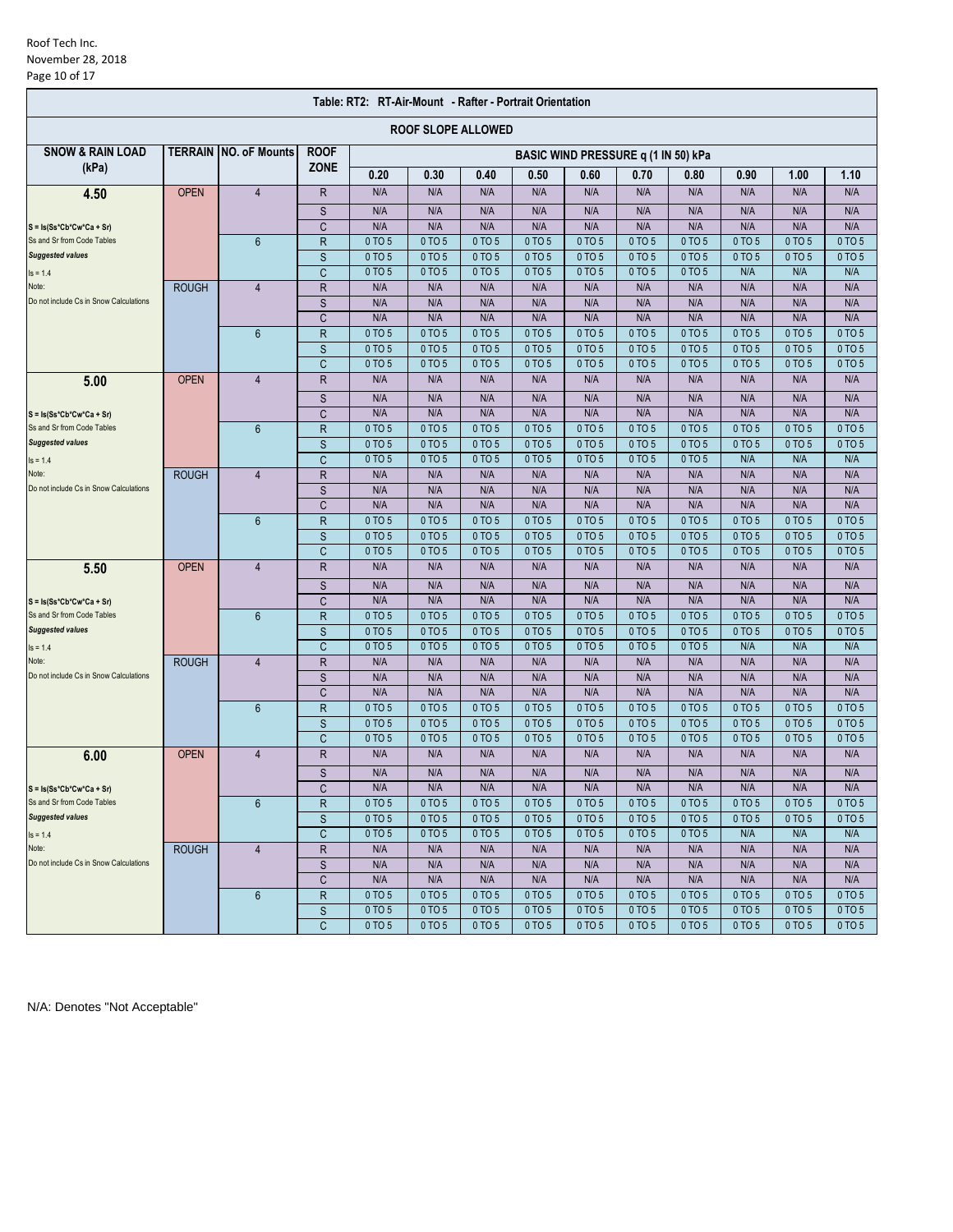#### Roof Tech Inc. November 28, 2018 Page 11 of 17

| <b>ROOF SLOPE ALLOWED</b><br><b>SNOW &amp; RAIN LOAD</b><br><b>TERRAIN INO. oF Mounts</b><br><b>ROOF</b><br>BASIC WIND PRESSURE q (1 IN 50) kPa<br><b>ZONE</b><br>(kPa)<br>0.20<br>0.30<br>0.50<br>0.60<br>0.40<br>0.70<br>0.90<br>1.00<br>1.10<br>0.80<br>0 TO 45<br>0 TO 45<br><b>OPEN</b><br>$\overline{4}$<br>$\mathsf{R}$<br>0 TO 45<br>0 TO 45<br>0 TO 45<br>0 TO 45<br>N/A<br>N/A<br>N/A<br>N/A<br>0.50<br>S<br>0 TO 45<br>0 TO 45<br>0 TO 45<br>0 TO 45<br>30 TO 45<br>N/A<br>N/A<br>N/A<br>N/A<br>N/A<br>30 TO 45<br>C<br>0 TO 45<br>30 TO 45<br>30 TO 45<br>30 TO 45<br>N/A<br>N/A<br>N/A<br>N/A<br>N/A<br>$S = Is(Ss*Cb*Cw*Ca + Sr)$<br>0 TO 45<br>0 TO 45<br>0 TO 45<br>0 TO 45<br>0 TO 45<br>Ss and Sr from Code Tables<br>$\mathsf{R}$<br>0 TO 45<br>0 TO 45<br>0 TO 45<br>0 TO 45<br>N/A<br>6<br>0 TO 45<br>0 TO 45<br>0 TO 45<br>0 TO 45<br>30 TO 45<br><b>Suggested values</b><br>S<br>0 TO 45<br>0 TO 45<br>0 TO 45<br>N/A<br>N/A<br>0 TO 45<br>0 TO 45<br>30 TO 45<br>30 TO 45<br>30 TO 45<br>30 TO 45<br>N/A<br>N/A<br>$\mathsf{C}$<br>30 TO 45<br>30 TO 45<br>$Is = 1.0$<br>0 TO 45<br>0 TO 45<br>0 TO 45<br>0 TO 45<br>0 TO 45<br><b>ROUGH</b><br>R<br>0 TO 45<br>0 TO 45<br>0 TO 45<br>0 TO 45<br>N/A<br>Note:<br>$\overline{4}$<br>S<br>0 TO 45<br>0 TO 45<br>0 TO 45<br>0 TO 45<br>0 TO 45<br>0 TO 45<br>30 TO 45<br>N/A<br>N/A<br>N/A<br>Do not include Cs in Snow Calculations<br>$\mathsf{C}$<br>0 TO 45<br>0 TO 45<br>30 TO 45<br>30 TO 45<br>30 TO 45<br>30 TO 45<br>30 TO 45<br>N/A<br>N/A<br>N/A<br>0 TO 45<br>0 TO 45<br>0 TO 45<br>0 TO 45<br>0 TO 45<br>6<br>$\overline{R}$<br>0 TO 45<br>0 TO 45<br>0 TO 45<br>0 TO 45<br>0 TO 45<br>0 TO 45<br>0 TO 45<br>0 TO 45<br>S<br>0 TO 45<br>0 TO 45<br>0 TO 45<br>0 TO 45<br>0 TO 45<br>0 TO 45<br>0 TO 45<br>$\mathsf{C}$<br>0 TO 45<br>0 TO 45<br>0 TO 45<br>0 TO 45<br>30 TO 45<br>30 TO 45<br>30 TO 45<br>30 TO 45<br>30 TO 45<br>30 TO 45<br><b>OPEN</b><br>R<br>0 TO 45<br>0 TO 45<br>0 TO 45<br>0 TO 45<br>0 TO 45<br>0 TO 45<br>N/A<br>$\overline{4}$<br>N/A<br>N/A<br>N/A<br>1.00<br>0 TO 45<br>0 TO 45<br>0 TO 45<br>30 TO 45<br>S<br>0 TO 45<br>N/A<br>N/A<br>N/A<br>N/A<br>N/A<br>30 TO 45<br>30 TO 45<br>30 TO 45<br>N/A<br>N/A<br>N/A<br>N/A<br>N/A<br>C<br>0 TO 45<br>30 TO 45<br>$S = Is(Ss*Cb*Cw*Ca + Sr)$<br>0 TO 45<br>0 TO 45<br>Ss and Sr from Code Tables<br>$6\phantom{1}$<br>0 TO 45<br>0 TO 45<br>0 TO 45<br>0 TO 45<br>0 TO 45<br>0 TO 45<br>0 TO 45<br>N/A<br>$\mathsf{R}$<br>0 TO 45<br>0 TO 45<br>0 TO 45<br>30 TO 45<br><b>Suggested values</b><br>S<br>0 TO 45<br>0 TO 45<br>0 TO 45<br>0 TO 45<br>N/A<br>N/A<br>N/A<br>N/A<br>$\mathsf{C}$<br>0 TO 45<br>0 TO 45<br>30 TO 45<br>30 TO 45<br>30 TO 45<br>30 TO 45<br>30 TO 45<br>30 TO 45<br>$Is = 1.0$<br>$\mathsf{R}$<br>0 TO 45<br>0 TO 45<br>0 TO 45<br>0 TO 45<br>0 TO 45<br>0 TO 45<br>0 TO 45<br>0 TO 45<br>0 TO 45<br>N/A<br>Note:<br><b>ROUGH</b><br>$\overline{4}$<br>N/A<br>Do not include Cs in Snow Calculations<br>S<br>0 TO 45<br>0 TO 45<br>0 TO 45<br>0 TO 45<br>0 TO 45<br>0 TO 45<br>30 TO 45<br>N/A<br>N/A<br>30 TO 45<br>C<br>0 TO 45<br>0 TO 45<br>30 TO 45<br>30 TO 45<br>30 TO 45<br>30 TO 45<br>N/A<br>N/A<br>N/A |
|---------------------------------------------------------------------------------------------------------------------------------------------------------------------------------------------------------------------------------------------------------------------------------------------------------------------------------------------------------------------------------------------------------------------------------------------------------------------------------------------------------------------------------------------------------------------------------------------------------------------------------------------------------------------------------------------------------------------------------------------------------------------------------------------------------------------------------------------------------------------------------------------------------------------------------------------------------------------------------------------------------------------------------------------------------------------------------------------------------------------------------------------------------------------------------------------------------------------------------------------------------------------------------------------------------------------------------------------------------------------------------------------------------------------------------------------------------------------------------------------------------------------------------------------------------------------------------------------------------------------------------------------------------------------------------------------------------------------------------------------------------------------------------------------------------------------------------------------------------------------------------------------------------------------------------------------------------------------------------------------------------------------------------------------------------------------------------------------------------------------------------------------------------------------------------------------------------------------------------------------------------------------------------------------------------------------------------------------------------------------------------------------------------------------------------------------------------------------------------------------------------------------------------------------------------------------------------------------------------------------------------------------------------------------------------------------------------------------------------------------------------------------------------------------------------------------------------------------------------------------------------------------------------------------------------------------------------------------------------------------------------------------------------------------------------------------------------------------------------------------------------------------------------------------------------------------------------|
|                                                                                                                                                                                                                                                                                                                                                                                                                                                                                                                                                                                                                                                                                                                                                                                                                                                                                                                                                                                                                                                                                                                                                                                                                                                                                                                                                                                                                                                                                                                                                                                                                                                                                                                                                                                                                                                                                                                                                                                                                                                                                                                                                                                                                                                                                                                                                                                                                                                                                                                                                                                                                                                                                                                                                                                                                                                                                                                                                                                                                                                                                                                                                                                                         |
|                                                                                                                                                                                                                                                                                                                                                                                                                                                                                                                                                                                                                                                                                                                                                                                                                                                                                                                                                                                                                                                                                                                                                                                                                                                                                                                                                                                                                                                                                                                                                                                                                                                                                                                                                                                                                                                                                                                                                                                                                                                                                                                                                                                                                                                                                                                                                                                                                                                                                                                                                                                                                                                                                                                                                                                                                                                                                                                                                                                                                                                                                                                                                                                                         |
|                                                                                                                                                                                                                                                                                                                                                                                                                                                                                                                                                                                                                                                                                                                                                                                                                                                                                                                                                                                                                                                                                                                                                                                                                                                                                                                                                                                                                                                                                                                                                                                                                                                                                                                                                                                                                                                                                                                                                                                                                                                                                                                                                                                                                                                                                                                                                                                                                                                                                                                                                                                                                                                                                                                                                                                                                                                                                                                                                                                                                                                                                                                                                                                                         |
|                                                                                                                                                                                                                                                                                                                                                                                                                                                                                                                                                                                                                                                                                                                                                                                                                                                                                                                                                                                                                                                                                                                                                                                                                                                                                                                                                                                                                                                                                                                                                                                                                                                                                                                                                                                                                                                                                                                                                                                                                                                                                                                                                                                                                                                                                                                                                                                                                                                                                                                                                                                                                                                                                                                                                                                                                                                                                                                                                                                                                                                                                                                                                                                                         |
|                                                                                                                                                                                                                                                                                                                                                                                                                                                                                                                                                                                                                                                                                                                                                                                                                                                                                                                                                                                                                                                                                                                                                                                                                                                                                                                                                                                                                                                                                                                                                                                                                                                                                                                                                                                                                                                                                                                                                                                                                                                                                                                                                                                                                                                                                                                                                                                                                                                                                                                                                                                                                                                                                                                                                                                                                                                                                                                                                                                                                                                                                                                                                                                                         |
|                                                                                                                                                                                                                                                                                                                                                                                                                                                                                                                                                                                                                                                                                                                                                                                                                                                                                                                                                                                                                                                                                                                                                                                                                                                                                                                                                                                                                                                                                                                                                                                                                                                                                                                                                                                                                                                                                                                                                                                                                                                                                                                                                                                                                                                                                                                                                                                                                                                                                                                                                                                                                                                                                                                                                                                                                                                                                                                                                                                                                                                                                                                                                                                                         |
|                                                                                                                                                                                                                                                                                                                                                                                                                                                                                                                                                                                                                                                                                                                                                                                                                                                                                                                                                                                                                                                                                                                                                                                                                                                                                                                                                                                                                                                                                                                                                                                                                                                                                                                                                                                                                                                                                                                                                                                                                                                                                                                                                                                                                                                                                                                                                                                                                                                                                                                                                                                                                                                                                                                                                                                                                                                                                                                                                                                                                                                                                                                                                                                                         |
|                                                                                                                                                                                                                                                                                                                                                                                                                                                                                                                                                                                                                                                                                                                                                                                                                                                                                                                                                                                                                                                                                                                                                                                                                                                                                                                                                                                                                                                                                                                                                                                                                                                                                                                                                                                                                                                                                                                                                                                                                                                                                                                                                                                                                                                                                                                                                                                                                                                                                                                                                                                                                                                                                                                                                                                                                                                                                                                                                                                                                                                                                                                                                                                                         |
|                                                                                                                                                                                                                                                                                                                                                                                                                                                                                                                                                                                                                                                                                                                                                                                                                                                                                                                                                                                                                                                                                                                                                                                                                                                                                                                                                                                                                                                                                                                                                                                                                                                                                                                                                                                                                                                                                                                                                                                                                                                                                                                                                                                                                                                                                                                                                                                                                                                                                                                                                                                                                                                                                                                                                                                                                                                                                                                                                                                                                                                                                                                                                                                                         |
|                                                                                                                                                                                                                                                                                                                                                                                                                                                                                                                                                                                                                                                                                                                                                                                                                                                                                                                                                                                                                                                                                                                                                                                                                                                                                                                                                                                                                                                                                                                                                                                                                                                                                                                                                                                                                                                                                                                                                                                                                                                                                                                                                                                                                                                                                                                                                                                                                                                                                                                                                                                                                                                                                                                                                                                                                                                                                                                                                                                                                                                                                                                                                                                                         |
|                                                                                                                                                                                                                                                                                                                                                                                                                                                                                                                                                                                                                                                                                                                                                                                                                                                                                                                                                                                                                                                                                                                                                                                                                                                                                                                                                                                                                                                                                                                                                                                                                                                                                                                                                                                                                                                                                                                                                                                                                                                                                                                                                                                                                                                                                                                                                                                                                                                                                                                                                                                                                                                                                                                                                                                                                                                                                                                                                                                                                                                                                                                                                                                                         |
|                                                                                                                                                                                                                                                                                                                                                                                                                                                                                                                                                                                                                                                                                                                                                                                                                                                                                                                                                                                                                                                                                                                                                                                                                                                                                                                                                                                                                                                                                                                                                                                                                                                                                                                                                                                                                                                                                                                                                                                                                                                                                                                                                                                                                                                                                                                                                                                                                                                                                                                                                                                                                                                                                                                                                                                                                                                                                                                                                                                                                                                                                                                                                                                                         |
|                                                                                                                                                                                                                                                                                                                                                                                                                                                                                                                                                                                                                                                                                                                                                                                                                                                                                                                                                                                                                                                                                                                                                                                                                                                                                                                                                                                                                                                                                                                                                                                                                                                                                                                                                                                                                                                                                                                                                                                                                                                                                                                                                                                                                                                                                                                                                                                                                                                                                                                                                                                                                                                                                                                                                                                                                                                                                                                                                                                                                                                                                                                                                                                                         |
|                                                                                                                                                                                                                                                                                                                                                                                                                                                                                                                                                                                                                                                                                                                                                                                                                                                                                                                                                                                                                                                                                                                                                                                                                                                                                                                                                                                                                                                                                                                                                                                                                                                                                                                                                                                                                                                                                                                                                                                                                                                                                                                                                                                                                                                                                                                                                                                                                                                                                                                                                                                                                                                                                                                                                                                                                                                                                                                                                                                                                                                                                                                                                                                                         |
|                                                                                                                                                                                                                                                                                                                                                                                                                                                                                                                                                                                                                                                                                                                                                                                                                                                                                                                                                                                                                                                                                                                                                                                                                                                                                                                                                                                                                                                                                                                                                                                                                                                                                                                                                                                                                                                                                                                                                                                                                                                                                                                                                                                                                                                                                                                                                                                                                                                                                                                                                                                                                                                                                                                                                                                                                                                                                                                                                                                                                                                                                                                                                                                                         |
|                                                                                                                                                                                                                                                                                                                                                                                                                                                                                                                                                                                                                                                                                                                                                                                                                                                                                                                                                                                                                                                                                                                                                                                                                                                                                                                                                                                                                                                                                                                                                                                                                                                                                                                                                                                                                                                                                                                                                                                                                                                                                                                                                                                                                                                                                                                                                                                                                                                                                                                                                                                                                                                                                                                                                                                                                                                                                                                                                                                                                                                                                                                                                                                                         |
|                                                                                                                                                                                                                                                                                                                                                                                                                                                                                                                                                                                                                                                                                                                                                                                                                                                                                                                                                                                                                                                                                                                                                                                                                                                                                                                                                                                                                                                                                                                                                                                                                                                                                                                                                                                                                                                                                                                                                                                                                                                                                                                                                                                                                                                                                                                                                                                                                                                                                                                                                                                                                                                                                                                                                                                                                                                                                                                                                                                                                                                                                                                                                                                                         |
|                                                                                                                                                                                                                                                                                                                                                                                                                                                                                                                                                                                                                                                                                                                                                                                                                                                                                                                                                                                                                                                                                                                                                                                                                                                                                                                                                                                                                                                                                                                                                                                                                                                                                                                                                                                                                                                                                                                                                                                                                                                                                                                                                                                                                                                                                                                                                                                                                                                                                                                                                                                                                                                                                                                                                                                                                                                                                                                                                                                                                                                                                                                                                                                                         |
|                                                                                                                                                                                                                                                                                                                                                                                                                                                                                                                                                                                                                                                                                                                                                                                                                                                                                                                                                                                                                                                                                                                                                                                                                                                                                                                                                                                                                                                                                                                                                                                                                                                                                                                                                                                                                                                                                                                                                                                                                                                                                                                                                                                                                                                                                                                                                                                                                                                                                                                                                                                                                                                                                                                                                                                                                                                                                                                                                                                                                                                                                                                                                                                                         |
|                                                                                                                                                                                                                                                                                                                                                                                                                                                                                                                                                                                                                                                                                                                                                                                                                                                                                                                                                                                                                                                                                                                                                                                                                                                                                                                                                                                                                                                                                                                                                                                                                                                                                                                                                                                                                                                                                                                                                                                                                                                                                                                                                                                                                                                                                                                                                                                                                                                                                                                                                                                                                                                                                                                                                                                                                                                                                                                                                                                                                                                                                                                                                                                                         |
|                                                                                                                                                                                                                                                                                                                                                                                                                                                                                                                                                                                                                                                                                                                                                                                                                                                                                                                                                                                                                                                                                                                                                                                                                                                                                                                                                                                                                                                                                                                                                                                                                                                                                                                                                                                                                                                                                                                                                                                                                                                                                                                                                                                                                                                                                                                                                                                                                                                                                                                                                                                                                                                                                                                                                                                                                                                                                                                                                                                                                                                                                                                                                                                                         |
|                                                                                                                                                                                                                                                                                                                                                                                                                                                                                                                                                                                                                                                                                                                                                                                                                                                                                                                                                                                                                                                                                                                                                                                                                                                                                                                                                                                                                                                                                                                                                                                                                                                                                                                                                                                                                                                                                                                                                                                                                                                                                                                                                                                                                                                                                                                                                                                                                                                                                                                                                                                                                                                                                                                                                                                                                                                                                                                                                                                                                                                                                                                                                                                                         |
|                                                                                                                                                                                                                                                                                                                                                                                                                                                                                                                                                                                                                                                                                                                                                                                                                                                                                                                                                                                                                                                                                                                                                                                                                                                                                                                                                                                                                                                                                                                                                                                                                                                                                                                                                                                                                                                                                                                                                                                                                                                                                                                                                                                                                                                                                                                                                                                                                                                                                                                                                                                                                                                                                                                                                                                                                                                                                                                                                                                                                                                                                                                                                                                                         |
|                                                                                                                                                                                                                                                                                                                                                                                                                                                                                                                                                                                                                                                                                                                                                                                                                                                                                                                                                                                                                                                                                                                                                                                                                                                                                                                                                                                                                                                                                                                                                                                                                                                                                                                                                                                                                                                                                                                                                                                                                                                                                                                                                                                                                                                                                                                                                                                                                                                                                                                                                                                                                                                                                                                                                                                                                                                                                                                                                                                                                                                                                                                                                                                                         |
|                                                                                                                                                                                                                                                                                                                                                                                                                                                                                                                                                                                                                                                                                                                                                                                                                                                                                                                                                                                                                                                                                                                                                                                                                                                                                                                                                                                                                                                                                                                                                                                                                                                                                                                                                                                                                                                                                                                                                                                                                                                                                                                                                                                                                                                                                                                                                                                                                                                                                                                                                                                                                                                                                                                                                                                                                                                                                                                                                                                                                                                                                                                                                                                                         |
| $\mathsf{R}$<br>0 TO 45<br>0 TO 45<br>0 TO 45<br>0 TO 45<br>0 TO 45<br>0 TO 45<br>0 TO 45<br>0 TO 45<br>0 TO 45<br>0 TO 45<br>6<br>S<br>0 TO 45<br>0 TO 45<br>0 TO 45<br>0 TO 45<br>0 TO 45<br>0 TO 45<br>0 TO 45<br>0 TO 45<br>0 TO 45<br>0 TO 45                                                                                                                                                                                                                                                                                                                                                                                                                                                                                                                                                                                                                                                                                                                                                                                                                                                                                                                                                                                                                                                                                                                                                                                                                                                                                                                                                                                                                                                                                                                                                                                                                                                                                                                                                                                                                                                                                                                                                                                                                                                                                                                                                                                                                                                                                                                                                                                                                                                                                                                                                                                                                                                                                                                                                                                                                                                                                                                                                      |
| 0 TO 45<br>0 TO 45<br>0 TO 45<br>0 TO 45<br>30 TO 45<br>30 TO 45<br>30 TO 45<br>30 TO 45<br>30 TO 45<br>30 TO 45<br>C                                                                                                                                                                                                                                                                                                                                                                                                                                                                                                                                                                                                                                                                                                                                                                                                                                                                                                                                                                                                                                                                                                                                                                                                                                                                                                                                                                                                                                                                                                                                                                                                                                                                                                                                                                                                                                                                                                                                                                                                                                                                                                                                                                                                                                                                                                                                                                                                                                                                                                                                                                                                                                                                                                                                                                                                                                                                                                                                                                                                                                                                                   |
| R<br>0 TO 45<br>0 TO 45<br>0 TO 45<br><b>OPEN</b><br>$\overline{4}$<br>0 TO 45<br>0 TO 45<br>0 TO 45<br>N/A<br>N/A<br>N/A<br>N/A<br>1.50                                                                                                                                                                                                                                                                                                                                                                                                                                                                                                                                                                                                                                                                                                                                                                                                                                                                                                                                                                                                                                                                                                                                                                                                                                                                                                                                                                                                                                                                                                                                                                                                                                                                                                                                                                                                                                                                                                                                                                                                                                                                                                                                                                                                                                                                                                                                                                                                                                                                                                                                                                                                                                                                                                                                                                                                                                                                                                                                                                                                                                                                |
| 0 TO 45<br>30 TO 45<br>S<br>0 TO 45<br>0 TO 45<br>0 TO 45<br>N/A<br>N/A<br>N/A<br>N/A<br>N/A                                                                                                                                                                                                                                                                                                                                                                                                                                                                                                                                                                                                                                                                                                                                                                                                                                                                                                                                                                                                                                                                                                                                                                                                                                                                                                                                                                                                                                                                                                                                                                                                                                                                                                                                                                                                                                                                                                                                                                                                                                                                                                                                                                                                                                                                                                                                                                                                                                                                                                                                                                                                                                                                                                                                                                                                                                                                                                                                                                                                                                                                                                            |
| 0 TO 45<br>30 TO 45<br>30 TO 45<br>30 TO 45<br>30 TO 45<br>N/A<br>N/A<br>N/A<br>N/A<br>N/A<br>C<br>$S = Is(Ss*Cb*Cw*Ca + Sr)$                                                                                                                                                                                                                                                                                                                                                                                                                                                                                                                                                                                                                                                                                                                                                                                                                                                                                                                                                                                                                                                                                                                                                                                                                                                                                                                                                                                                                                                                                                                                                                                                                                                                                                                                                                                                                                                                                                                                                                                                                                                                                                                                                                                                                                                                                                                                                                                                                                                                                                                                                                                                                                                                                                                                                                                                                                                                                                                                                                                                                                                                           |
| 0 TO 45<br>0 TO 45<br>Ss and Sr from Code Tables<br>6<br>${\sf R}$<br>0 TO 45<br>0 TO 45<br>0 TO 45<br>0 TO 45<br>0 TO 45<br>0 TO 45<br>0 TO 45<br>N/A                                                                                                                                                                                                                                                                                                                                                                                                                                                                                                                                                                                                                                                                                                                                                                                                                                                                                                                                                                                                                                                                                                                                                                                                                                                                                                                                                                                                                                                                                                                                                                                                                                                                                                                                                                                                                                                                                                                                                                                                                                                                                                                                                                                                                                                                                                                                                                                                                                                                                                                                                                                                                                                                                                                                                                                                                                                                                                                                                                                                                                                  |
| <b>Suggested values</b><br>0 TO 45<br>0 TO 45<br>0 TO 45<br>0 TO 45<br>0 TO 45<br>30 TO 45<br>S<br>0 TO 45<br>0 TO 45<br>N/A<br>N/A                                                                                                                                                                                                                                                                                                                                                                                                                                                                                                                                                                                                                                                                                                                                                                                                                                                                                                                                                                                                                                                                                                                                                                                                                                                                                                                                                                                                                                                                                                                                                                                                                                                                                                                                                                                                                                                                                                                                                                                                                                                                                                                                                                                                                                                                                                                                                                                                                                                                                                                                                                                                                                                                                                                                                                                                                                                                                                                                                                                                                                                                     |
| $\mathsf{C}$<br>0 TO 45<br>0 TO 45<br>30 TO 45<br>30 TO 45<br>30 TO 45<br>30 TO 45<br>30 TO 45<br>N/A<br>N/A<br>30 TO 45<br>$Is = 1.1$                                                                                                                                                                                                                                                                                                                                                                                                                                                                                                                                                                                                                                                                                                                                                                                                                                                                                                                                                                                                                                                                                                                                                                                                                                                                                                                                                                                                                                                                                                                                                                                                                                                                                                                                                                                                                                                                                                                                                                                                                                                                                                                                                                                                                                                                                                                                                                                                                                                                                                                                                                                                                                                                                                                                                                                                                                                                                                                                                                                                                                                                  |
| 0 TO 45<br>0 TO 45<br>0 TO 45<br>0 TO 45<br>0 TO 45<br>0 TO 45<br>0 TO 45<br>0 TO 45<br>0 TO 45<br>N/A<br>Note:<br>$\overline{4}$<br>$\mathsf{R}$<br><b>ROUGH</b>                                                                                                                                                                                                                                                                                                                                                                                                                                                                                                                                                                                                                                                                                                                                                                                                                                                                                                                                                                                                                                                                                                                                                                                                                                                                                                                                                                                                                                                                                                                                                                                                                                                                                                                                                                                                                                                                                                                                                                                                                                                                                                                                                                                                                                                                                                                                                                                                                                                                                                                                                                                                                                                                                                                                                                                                                                                                                                                                                                                                                                       |
| N/A<br>Do not include Cs in Snow Calculations<br>0 TO 45<br>0 TO 45<br>0 TO 45<br>0 TO 45<br>0 TO 45<br>0 TO 45<br>30 TO 45<br>N/A<br>N/A<br>S                                                                                                                                                                                                                                                                                                                                                                                                                                                                                                                                                                                                                                                                                                                                                                                                                                                                                                                                                                                                                                                                                                                                                                                                                                                                                                                                                                                                                                                                                                                                                                                                                                                                                                                                                                                                                                                                                                                                                                                                                                                                                                                                                                                                                                                                                                                                                                                                                                                                                                                                                                                                                                                                                                                                                                                                                                                                                                                                                                                                                                                          |
| $\mathsf{C}$<br>N/A<br>0 TO 45<br>0 TO 45<br>30 TO 45<br>30 TO 45<br>30 TO 45<br>30 TO 45<br>30 TO 45<br>N/A<br>N/A                                                                                                                                                                                                                                                                                                                                                                                                                                                                                                                                                                                                                                                                                                                                                                                                                                                                                                                                                                                                                                                                                                                                                                                                                                                                                                                                                                                                                                                                                                                                                                                                                                                                                                                                                                                                                                                                                                                                                                                                                                                                                                                                                                                                                                                                                                                                                                                                                                                                                                                                                                                                                                                                                                                                                                                                                                                                                                                                                                                                                                                                                     |
| $\overline{R}$<br>0 TO 45<br>0 TO 45<br>0 TO 45<br>0 TO 45<br>0 TO 45<br>0 TO 45<br>0 TO 45<br>0 TO 45<br>0 TO 45<br>0 TO 45<br>$6\phantom{1}$                                                                                                                                                                                                                                                                                                                                                                                                                                                                                                                                                                                                                                                                                                                                                                                                                                                                                                                                                                                                                                                                                                                                                                                                                                                                                                                                                                                                                                                                                                                                                                                                                                                                                                                                                                                                                                                                                                                                                                                                                                                                                                                                                                                                                                                                                                                                                                                                                                                                                                                                                                                                                                                                                                                                                                                                                                                                                                                                                                                                                                                          |
| S<br>0 TO 45<br>0 TO 45<br>0 TO 45<br>0 TO 45<br>0 TO 45<br>0 TO 45<br>0 TO 45<br>0 TO 45<br>0 TO 45<br>0 TO 45                                                                                                                                                                                                                                                                                                                                                                                                                                                                                                                                                                                                                                                                                                                                                                                                                                                                                                                                                                                                                                                                                                                                                                                                                                                                                                                                                                                                                                                                                                                                                                                                                                                                                                                                                                                                                                                                                                                                                                                                                                                                                                                                                                                                                                                                                                                                                                                                                                                                                                                                                                                                                                                                                                                                                                                                                                                                                                                                                                                                                                                                                         |
| $\mathsf C$<br>0 TO 45<br>0 TO 45<br>0 TO 45<br>0 TO 45<br>30 TO 45<br>30 TO 45<br>30 TO 45<br>30 TO 45<br>30 TO 45<br>30 TO 45                                                                                                                                                                                                                                                                                                                                                                                                                                                                                                                                                                                                                                                                                                                                                                                                                                                                                                                                                                                                                                                                                                                                                                                                                                                                                                                                                                                                                                                                                                                                                                                                                                                                                                                                                                                                                                                                                                                                                                                                                                                                                                                                                                                                                                                                                                                                                                                                                                                                                                                                                                                                                                                                                                                                                                                                                                                                                                                                                                                                                                                                         |
| R<br>$\overline{4}$<br>0 TO 45<br>0 TO 45<br>0 TO 45<br>0 TO 45<br>0 TO 45<br>N/A<br>N/A<br>N/A<br><b>OPEN</b><br>0 TO 45<br>N/A<br>2.00                                                                                                                                                                                                                                                                                                                                                                                                                                                                                                                                                                                                                                                                                                                                                                                                                                                                                                                                                                                                                                                                                                                                                                                                                                                                                                                                                                                                                                                                                                                                                                                                                                                                                                                                                                                                                                                                                                                                                                                                                                                                                                                                                                                                                                                                                                                                                                                                                                                                                                                                                                                                                                                                                                                                                                                                                                                                                                                                                                                                                                                                |
| S<br>0 TO 45<br>0 TO 45<br>45 TO 45<br>N/A<br>0 TO 45<br>0 TO 45<br>N/A<br>N/A<br>N/A<br>N/A                                                                                                                                                                                                                                                                                                                                                                                                                                                                                                                                                                                                                                                                                                                                                                                                                                                                                                                                                                                                                                                                                                                                                                                                                                                                                                                                                                                                                                                                                                                                                                                                                                                                                                                                                                                                                                                                                                                                                                                                                                                                                                                                                                                                                                                                                                                                                                                                                                                                                                                                                                                                                                                                                                                                                                                                                                                                                                                                                                                                                                                                                                            |
| C<br>0 TO 45<br>45 TO 45<br>45 TO 45<br>45 TO 45<br>N/A<br>N/A<br>N/A<br>N/A<br>N/A<br>45 TO 45<br>$S = Is(Ss*Cb*Cw*Ca + Sr)$                                                                                                                                                                                                                                                                                                                                                                                                                                                                                                                                                                                                                                                                                                                                                                                                                                                                                                                                                                                                                                                                                                                                                                                                                                                                                                                                                                                                                                                                                                                                                                                                                                                                                                                                                                                                                                                                                                                                                                                                                                                                                                                                                                                                                                                                                                                                                                                                                                                                                                                                                                                                                                                                                                                                                                                                                                                                                                                                                                                                                                                                           |
| Ss and Sr from Code Tables<br>0 TO 45<br>0 TO 45<br>0 TO 45<br>0 TO 45<br>0 TO 45<br>0 TO 45<br>0 TO 45<br>0 TO 45<br>0 TO 45<br>N/A<br>$6\phantom{1}$<br>R                                                                                                                                                                                                                                                                                                                                                                                                                                                                                                                                                                                                                                                                                                                                                                                                                                                                                                                                                                                                                                                                                                                                                                                                                                                                                                                                                                                                                                                                                                                                                                                                                                                                                                                                                                                                                                                                                                                                                                                                                                                                                                                                                                                                                                                                                                                                                                                                                                                                                                                                                                                                                                                                                                                                                                                                                                                                                                                                                                                                                                             |
| <b>Suggested values</b><br>S<br>0 TO 45<br>0 TO 45<br>0 TO 45<br>0 TO 45<br>0 TO 45<br>0 TO 45<br>0 TO 45<br>30 TO 45<br>N/A<br>N/A                                                                                                                                                                                                                                                                                                                                                                                                                                                                                                                                                                                                                                                                                                                                                                                                                                                                                                                                                                                                                                                                                                                                                                                                                                                                                                                                                                                                                                                                                                                                                                                                                                                                                                                                                                                                                                                                                                                                                                                                                                                                                                                                                                                                                                                                                                                                                                                                                                                                                                                                                                                                                                                                                                                                                                                                                                                                                                                                                                                                                                                                     |
| $\mathsf C$<br>0 TO 45<br>0 TO 45<br>30 TO 45<br>30 TO 45<br>30 TO 45<br>30 TO 45<br>30 TO 45<br>30 TO 45<br>N/A<br>N/A<br>$Is = 1.1$                                                                                                                                                                                                                                                                                                                                                                                                                                                                                                                                                                                                                                                                                                                                                                                                                                                                                                                                                                                                                                                                                                                                                                                                                                                                                                                                                                                                                                                                                                                                                                                                                                                                                                                                                                                                                                                                                                                                                                                                                                                                                                                                                                                                                                                                                                                                                                                                                                                                                                                                                                                                                                                                                                                                                                                                                                                                                                                                                                                                                                                                   |
| 0 TO 45<br>0 TO 45<br>0 TO 45<br>Note:<br>$\overline{4}$<br>$\mathsf{R}$<br>0 TO 45<br>0 TO 45<br>0 TO 45<br>0 TO 45<br>0 TO 45<br>0 TO 45<br>N/A<br><b>ROUGH</b><br>Do not include Cs in Snow Calculations<br>0 TO 45<br>0 TO 45<br>0 TO 45<br>0 TO 45<br>N/A                                                                                                                                                                                                                                                                                                                                                                                                                                                                                                                                                                                                                                                                                                                                                                                                                                                                                                                                                                                                                                                                                                                                                                                                                                                                                                                                                                                                                                                                                                                                                                                                                                                                                                                                                                                                                                                                                                                                                                                                                                                                                                                                                                                                                                                                                                                                                                                                                                                                                                                                                                                                                                                                                                                                                                                                                                                                                                                                          |
| 0 TO 45<br>0 TO 45<br>45 TO 45<br>N/A<br>$\mathsf S$<br>N/A<br>C<br>0 TO 45<br>0 TO 45<br>45 TO 45<br>45 TO 45<br>45 TO 45<br>45 TO 45<br>45 TO 45<br>N/A<br>N/A<br>N/A                                                                                                                                                                                                                                                                                                                                                                                                                                                                                                                                                                                                                                                                                                                                                                                                                                                                                                                                                                                                                                                                                                                                                                                                                                                                                                                                                                                                                                                                                                                                                                                                                                                                                                                                                                                                                                                                                                                                                                                                                                                                                                                                                                                                                                                                                                                                                                                                                                                                                                                                                                                                                                                                                                                                                                                                                                                                                                                                                                                                                                 |
| 6<br>R<br>0 TO 45<br>0 TO 45<br>0 TO 45<br>0 TO 45<br>0 TO 45<br>0 TO 45<br>0 TO 45<br>0 TO 45<br>0 TO 45<br>0 TO 45                                                                                                                                                                                                                                                                                                                                                                                                                                                                                                                                                                                                                                                                                                                                                                                                                                                                                                                                                                                                                                                                                                                                                                                                                                                                                                                                                                                                                                                                                                                                                                                                                                                                                                                                                                                                                                                                                                                                                                                                                                                                                                                                                                                                                                                                                                                                                                                                                                                                                                                                                                                                                                                                                                                                                                                                                                                                                                                                                                                                                                                                                    |
| $\mathsf S$<br>0 TO 45<br>0 TO 45<br>0 TO 45<br>0 TO 45<br>0 TO 45<br>0 TO 45<br>0 TO 45<br>0 TO 45<br>0 TO 45<br>0 TO 45                                                                                                                                                                                                                                                                                                                                                                                                                                                                                                                                                                                                                                                                                                                                                                                                                                                                                                                                                                                                                                                                                                                                                                                                                                                                                                                                                                                                                                                                                                                                                                                                                                                                                                                                                                                                                                                                                                                                                                                                                                                                                                                                                                                                                                                                                                                                                                                                                                                                                                                                                                                                                                                                                                                                                                                                                                                                                                                                                                                                                                                                               |
| 0 TO 45<br>0 TO 45<br>0 TO 45<br>0 TO 45<br>30 TO 45<br>30 TO 45<br>30 TO 45<br>30 TO 45<br>30 TO 45<br>C<br>30 TO 45                                                                                                                                                                                                                                                                                                                                                                                                                                                                                                                                                                                                                                                                                                                                                                                                                                                                                                                                                                                                                                                                                                                                                                                                                                                                                                                                                                                                                                                                                                                                                                                                                                                                                                                                                                                                                                                                                                                                                                                                                                                                                                                                                                                                                                                                                                                                                                                                                                                                                                                                                                                                                                                                                                                                                                                                                                                                                                                                                                                                                                                                                   |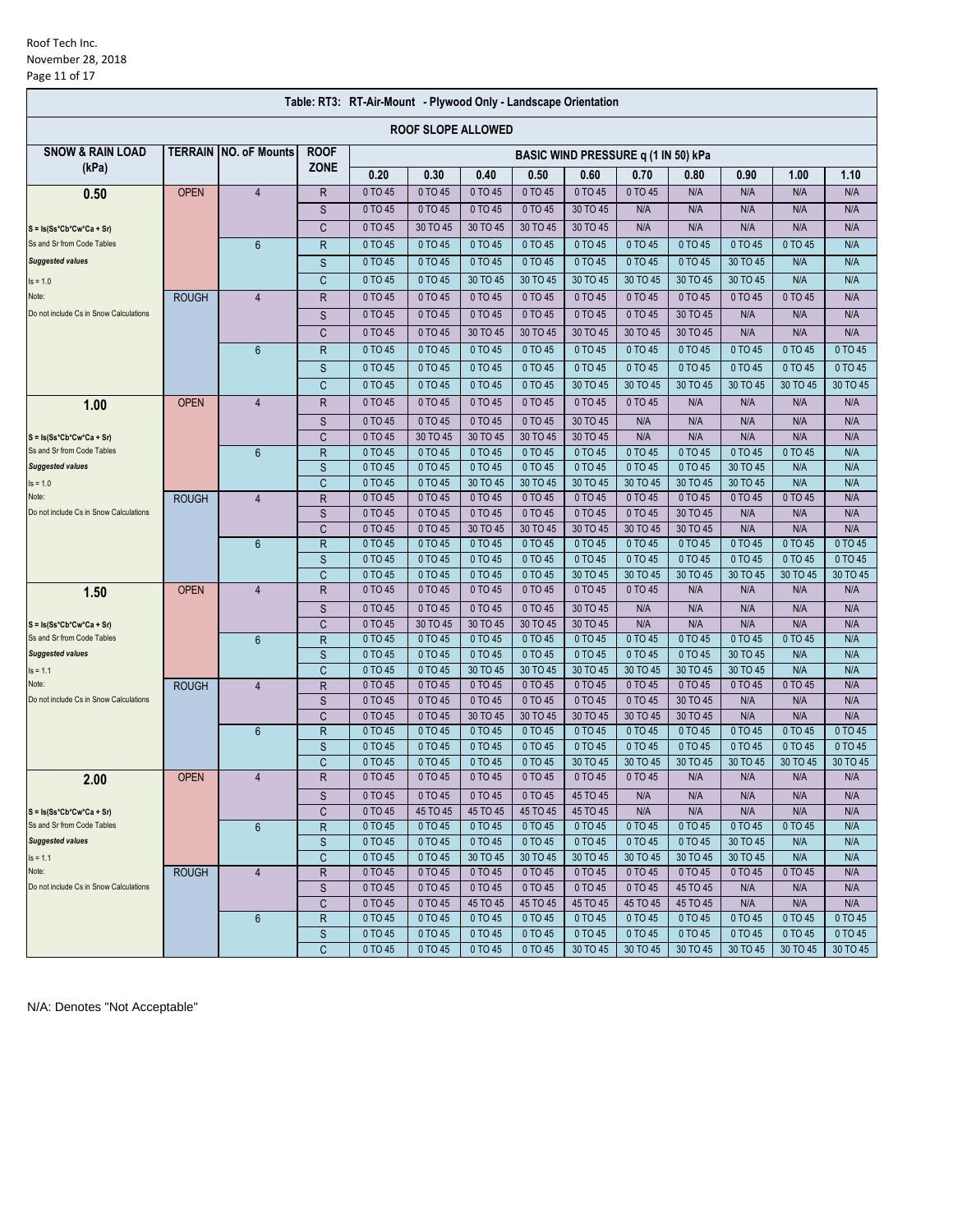|                                                          |                           |                               |                   | Table: RT3: RT-Air-Mount - Plywood Only - Landscape Orientation |                    |                     |                     |                     |                                     |                     |                         |                     |                     |
|----------------------------------------------------------|---------------------------|-------------------------------|-------------------|-----------------------------------------------------------------|--------------------|---------------------|---------------------|---------------------|-------------------------------------|---------------------|-------------------------|---------------------|---------------------|
|                                                          | <b>ROOF SLOPE ALLOWED</b> |                               |                   |                                                                 |                    |                     |                     |                     |                                     |                     |                         |                     |                     |
| <b>SNOW &amp; RAIN LOAD</b>                              |                           | <b>TERRAIN INO. oF Mounts</b> | <b>ROOF</b>       |                                                                 |                    |                     |                     |                     | BASIC WIND PRESSURE q (1 IN 50) kPa |                     |                         |                     |                     |
| (kPa)                                                    |                           |                               | <b>ZONE</b>       | 0.20                                                            | 0.30               | 0.40                | 0.50                | 0.60                | 0.70                                | 0.80                | 0.90                    | 1.00                | 1.10                |
| 2.50                                                     | <b>OPEN</b>               | $\overline{4}$                | R                 | 0 TO 20                                                         | 0 TO 20            | 0 TO 20             | 0 TO 20             | 0 TO 5              | 0 TO 5                              | N/A                 | N/A                     | N/A                 | N/A                 |
|                                                          |                           |                               | S                 | 0 TO 20                                                         | 0 TO 20            | 0 TO 5              | 0 TO 5              | N/A                 | N/A                                 | N/A                 | N/A                     | N/A                 | N/A                 |
| $S = Is(Ss*Cb*Cw*Ca + Sr)$                               |                           |                               | C                 | 0 TO 20                                                         | N/A                | N/A                 | N/A                 | N/A                 | N/A                                 | N/A                 | N/A                     | N/A                 | N/A                 |
| Ss and Sr from Code Tables<br><b>Suggested values</b>    |                           | $6\phantom{1}$                | $\mathsf{R}$<br>S | 0 TO 45<br>0 TO 45                                              | 0 TO 45<br>0 TO 45 | 0 TO 45<br>0 TO 45  | 0 TO 45<br>0 TO 45  | 0 TO 45<br>0 TO 45  | 0 TO 45<br>0 TO 45                  | 0 TO 45<br>0 TO 45  | 0 TO 45<br>30 TO 45     | 0 TO 45<br>N/A      | N/A<br>N/A          |
| $Is = 1.2$                                               |                           |                               | C                 | 0 TO 45                                                         | 0 TO 45            | 30 TO 45            | 30 TO 45            | 30 TO 45            | 30 TO 45                            | 30 TO 45            | 30 TO 45                | N/A                 | N/A                 |
| Note:                                                    | <b>ROUGH</b>              | $\overline{4}$                | $\mathsf R$       | 0 TO 20                                                         | 0 TO 20            | 0 TO 20             | 0 TO 20             | 0 TO 20             | 0 TO 20                             | 0 TO 5              | 0 TO 5                  | 0 TO 5              | N/A                 |
| Do not include Cs in Snow Calculations                   |                           |                               | S                 | 0 TO 20                                                         | 0 TO 20            | 0 TO 20             | 0 TO 20             | 0 TO 5              | 0 TO 5                              | N/A                 | N/A                     | N/A                 | N/A                 |
|                                                          |                           |                               | C                 | 0 TO 20                                                         | 0 TO 20            | N/A                 | N/A                 | N/A                 | N/A                                 | N/A                 | N/A                     | N/A                 | N/A                 |
|                                                          |                           | $6\phantom{1}$                | $\mathsf{R}$<br>S | 0 TO 45<br>0 TO 45                                              | 0 TO 45<br>0 TO 45 | 0 TO 45<br>0 TO 45  | 0 TO 45<br>0 TO 45  | 0 TO 45<br>0 TO 45  | 0 TO 45<br>0 TO 45                  | 0 TO 45<br>0 TO 45  | 0 TO 45<br>0 TO 45      | 0 TO 45<br>0 TO 45  | 0 TO 45<br>0 TO 45  |
|                                                          |                           |                               | C                 | 0 TO 45                                                         | 0 TO 45            | 0 TO 45             | 0 TO 45             | 30 TO 45            | 30 TO 45                            | 30 TO 45            | 30 TO 45                | 30 TO 45            | 30 TO 45            |
| 3.00                                                     | <b>OPEN</b>               | $\overline{4}$                | $\mathsf R$       | 15 TO 15                                                        | 15 TO 15           | 15 TO 15            | 15 TO 15            | N/A                 | N/A                                 | N/A                 | N/A                     | N/A                 | N/A                 |
|                                                          |                           |                               | S                 | 15 TO 15                                                        | 15 TO 15           | N/A                 | N/A                 | N/A                 | N/A                                 | N/A                 | N/A                     | N/A                 | N/A                 |
| $S = Is(Ss*Cb*Cw*Ca + Sr)$                               |                           |                               | C                 | 15 TO 15                                                        | N/A                | N/A                 | N/A                 | N/A                 | N/A                                 | N/A                 | N/A                     | N/A                 | N/A                 |
| Ss and Sr from Code Tables<br><b>Suggested values</b>    |                           | $6\phantom{1}$                | R                 | 0 TO 45                                                         | 0 TO 45            | 0 TO 45             | 0 TO 45             | 0 TO 45             | 0 TO 45                             | 0 TO 45             | 0 TO 45                 | 0 TO 45             | N/A                 |
| $Is = 1.2$                                               |                           |                               | S<br>C            | 0 TO 45<br>0 TO 45                                              | 0 TO 45<br>0 TO 45 | 0 TO 45<br>45 TO 45 | 0 TO 45<br>45 TO 45 | 0 TO 45<br>45 TO 45 | 0 TO 45<br>45 TO 45                 | 0 TO 45<br>45 TO 45 | 45 TO 45<br>45 TO 45    | N/A<br>N/A          | N/A<br>N/A          |
| Note:                                                    | <b>ROUGH</b>              | 4                             | R                 | 15 TO 15                                                        | 15 TO 15           | 15 TO 15            | 15 TO 15            | 15 TO 15            | 15 TO 15                            | N/A                 | N/A                     | N/A                 | N/A                 |
| Do not include Cs in Snow Calculations                   |                           |                               | S                 | 15 TO 15                                                        | 15 TO 15           | 15 TO 15            | 15 TO 15            | N/A                 | N/A                                 | N/A                 | N/A                     | N/A                 | N/A                 |
|                                                          |                           |                               | C                 | 15 TO 15                                                        | 15 TO 15           | N/A                 | N/A                 | N/A                 | N/A                                 | N/A                 | N/A                     | N/A                 | N/A                 |
|                                                          |                           | $6\phantom{1}$                | $\mathsf{R}$      | 0 TO 45                                                         | 0 TO 45            | 0 TO 45             | 0 TO 45             | 0 TO 45             | 0 TO 45                             | 0 TO 45             | 0 TO 45                 | 0 TO 45             | 0 TO 45             |
|                                                          |                           |                               | S<br>C            | 0 TO 45<br>0 TO 45                                              | 0 TO 45<br>0 TO 45 | 0 TO 45<br>0 TO 45  | 0 TO 45<br>0 TO 45  | 0 TO 45<br>45 TO 45 | 0 TO 45<br>45 TO 45                 | 0 TO 45<br>45 TO 45 | $0$ TO $45$<br>45 TO 45 | 0 TO 45<br>45 TO 45 | 0 TO 45<br>45 TO 45 |
| 3.50                                                     | <b>OPEN</b>               | $\overline{4}$                | $\mathsf R$       | N/A                                                             | N/A                | N/A                 | N/A                 | N/A                 | N/A                                 | N/A                 | N/A                     | N/A                 | N/A                 |
|                                                          |                           |                               | S                 | N/A                                                             | N/A                | N/A                 | N/A                 | N/A                 | N/A                                 | N/A                 | N/A                     | N/A                 | N/A                 |
| $S = Is(Ss*Cb*Cw*Ca + Sr)$                               |                           |                               | C                 | N/A                                                             | N/A                | N/A                 | N/A                 | N/A                 | N/A                                 | N/A                 | N/A                     | N/A                 | N/A                 |
| Ss and Sr from Code Tables                               |                           | $6\phantom{1}$                | R                 | 0 TO 20                                                         | 0 TO 20            | 0 TO 20             | 0 TO 20             | 0 TO 20             | 0 TO 20                             | 0 TO 5              | 0 TO 5                  | 0 TO 5              | N/A                 |
| <b>Suggested values</b>                                  |                           |                               | S                 | 0 TO 20                                                         | 0 TO 20            | 0 TO 20             | 0 TO 20             | 0 TO 5              | 0 TO 5                              | 0 TO 5              | N/A                     | N/A                 | N/A                 |
| $Is = 1.3$<br>Note:                                      | <b>ROUGH</b>              | $\overline{4}$                | C<br>R            | 0 TO 20<br>N/A                                                  | 0 TO 20<br>N/A     | N/A<br>N/A          | N/A<br>N/A          | N/A<br>N/A          | N/A<br>N/A                          | N/A<br>N/A          | N/A<br>N/A              | N/A<br>N/A          | N/A<br>N/A          |
| Do not include Cs in Snow Calculations                   |                           |                               | S                 | N/A                                                             | N/A                | N/A                 | N/A                 | N/A                 | N/A                                 | N/A                 | N/A                     | N/A                 | N/A                 |
|                                                          |                           |                               | C                 | N/A                                                             | N/A                | N/A                 | N/A                 | N/A                 | N/A                                 | N/A                 | N/A                     | N/A                 | N/A                 |
|                                                          |                           | $6\phantom{1}6$               | $\mathsf R$       | 0 TO 20                                                         | 0 TO 20            | 0 TO 20             | 0 TO 20             | 0 TO 20             | 0 TO 20                             | 0 TO 20             | 0 TO 20                 | 0 TO 20             | 0 TO 20             |
|                                                          |                           |                               | S                 | 0 TO 20                                                         | 0 TO 20            | 0 TO 20             | 0 TO 20             | 0 TO 20             | 0 TO 20                             | 0 TO 5              | 0 TO 5                  | 0 TO 5              | 0 TO 5              |
|                                                          | <b>OPEN</b>               | $\overline{4}$                | C<br>R            | 0 TO 20<br>N/A                                                  | 0 TO 20<br>N/A     | 0 TO 20<br>N/A      | 0 TO 20<br>N/A      | N/A<br>N/A          | N/A<br>N/A                          | N/A<br>N/A          | N/A<br>N/A              | N/A<br>N/A          | N/A<br>N/A          |
| 4.00                                                     |                           |                               | S                 | N/A                                                             | N/A                | N/A                 | N/A                 | N/A                 | N/A                                 | N/A                 | N/A                     | N/A                 | N/A                 |
| $S = Is(Ss*Cb*Cw*Ca + Sr)$                               |                           |                               | C                 | N/A                                                             | N/A                | N/A                 | N/A                 | N/A                 | N/A                                 | N/A                 | N/A                     | N/A                 | N/A                 |
| Ss and Sr from Code Tables                               |                           | $6\phantom{1}$                | R                 | 0 TO 20                                                         | 0 TO 20            | 0 TO 20             | 0 TO 20             | 0 TO 20             | 0 TO 20                             | 0 TO 5              | 0 TO 5                  | 0 TO 5              | N/A                 |
| <b>Suggested values</b>                                  |                           |                               | S                 | 0 TO 20                                                         | 0 TO 20            | 0 TO 20             | 0 TO 20             | 0 TO 5              | 0 TO 5                              | 0 TO 5              | N/A                     | N/A                 | N/A                 |
| $Is = 1.3$                                               |                           |                               | C                 | 0 TO 20                                                         | 0 TO 20            | N/A                 | N/A                 | N/A                 | N/A                                 | N/A                 | N/A                     | N/A                 | N/A                 |
| Note:<br>Do not include Cs in Snow Calculations          | <b>ROUGH</b>              | $\overline{4}$                | R<br>S            | N/A<br>N/A                                                      | N/A<br>N/A         | N/A<br>N/A          | N/A<br>N/A          | N/A<br>N/A          | N/A<br>N/A                          | N/A<br>N/A          | N/A<br>N/A              | N/A<br>N/A          | N/A<br>N/A          |
|                                                          |                           |                               | C                 | N/A                                                             | N/A                | N/A                 | N/A                 | N/A                 | N/A                                 | N/A                 | N/A                     | N/A                 | N/A                 |
|                                                          |                           | $6\phantom{1}$                | R                 | 0 TO 20                                                         | 0 TO 20            | 0 TO 20             | 0 TO 20             | 0 TO 20             | 0 TO 20                             | 0 TO 20             | 0 TO 20                 | 0 TO 20             | 0 TO 20             |
|                                                          |                           |                               | S                 | 0 TO 20                                                         | 0 TO 20            | 0 TO 20             | 0 TO 20             | 0 TO 20             | 0 TO 20                             | 0 TO 5              | 0 TO 5                  | 0 TO 5              | 0 TO 5              |
|                                                          |                           |                               | C                 | 0 TO 20                                                         | 0 TO 20            | 0 TO 20             | 0 TO 20             | N/A                 | N/A                                 | N/A                 | N/A                     | N/A                 | N/A                 |
| 4.50                                                     | <b>OPEN</b>               | $\overline{4}$                | R                 | N/A                                                             | N/A                | N/A                 | N/A                 | N/A                 | N/A                                 | N/A                 | N/A                     | N/A                 | N/A                 |
|                                                          |                           |                               | S                 | N/A                                                             | N/A                | N/A                 | N/A                 | N/A                 | N/A                                 | N/A                 | N/A                     | N/A                 | N/A                 |
| $S = Is(Ss*Cb*Cw*Ca + Sr)$<br>Ss and Sr from Code Tables |                           | $6\phantom{1}$                | C<br>R            | N/A<br>15 TO 15                                                 | N/A<br>15 TO 15    | N/A<br>15 TO 15     | N/A<br>15 TO 15     | N/A<br>15 TO 15     | N/A<br>15 TO 15                     | N/A<br>N/A          | N/A<br>N/A              | N/A<br>N/A          | N/A<br>N/A          |
| <b>Suggested values</b>                                  |                           |                               | $\mathsf S$       | 15 TO 15                                                        | 15 TO 15           | 15 TO 15            | 15 TO 15            | N/A                 | N/A                                 | N/A                 | N/A                     | N/A                 | N/A                 |
| $Is = 1.4$                                               |                           |                               | C                 | 15 TO 15                                                        | 15 TO 15           | N/A                 | N/A                 | N/A                 | N/A                                 | N/A                 | N/A                     | N/A                 | N/A                 |
| Note:                                                    | <b>ROUGH</b>              | $\overline{4}$                | R                 | N/A                                                             | N/A                | N/A                 | N/A                 | N/A                 | N/A                                 | N/A                 | N/A                     | N/A                 | N/A                 |
| Do not include Cs in Snow Calculations                   |                           |                               | S                 | N/A                                                             | N/A                | N/A                 | N/A                 | N/A                 | N/A                                 | N/A                 | N/A                     | N/A                 | N/A                 |
|                                                          |                           | 6                             | C<br>R            | N/A<br>15 TO 15                                                 | N/A<br>15 TO 15    | N/A<br>15 TO 15     | N/A<br>15 TO 15     | N/A<br>15 TO 15     | N/A<br>15 TO 15                     | N/A<br>15 TO 15     | N/A<br>15 TO 15         | N/A<br>15 TO 15     | N/A<br>15 TO 15     |
|                                                          |                           |                               | S                 | 15 TO 15                                                        | 15 TO 15           | 15 TO 15            | 15 TO 15            | 15 TO 15            | 15 TO 15                            | N/A                 | N/A                     | N/A                 | N/A                 |
|                                                          |                           |                               | C                 | 15 TO 15                                                        | 15 TO 15           | 15 TO 15            | 15 TO 15            | N/A                 | N/A                                 | N/A                 | N/A                     | N/A                 | N/A                 |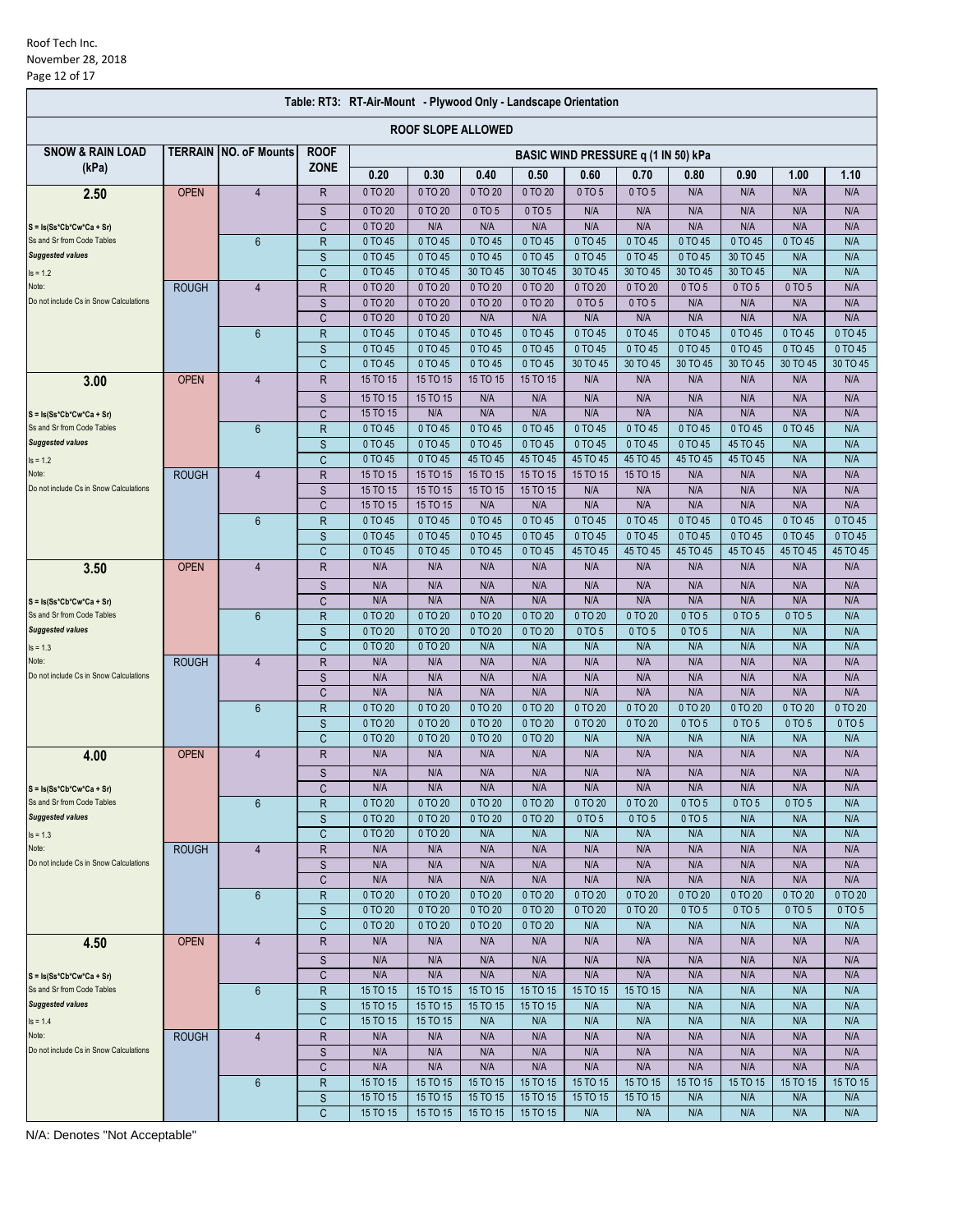| Table: RT4: RT-Air-Mount - Plywood Only - Portrait Orientation |              |                              |              |                                     |                    |                    |                     |                     |                     |                     |                     |                     |                     |  |  |
|----------------------------------------------------------------|--------------|------------------------------|--------------|-------------------------------------|--------------------|--------------------|---------------------|---------------------|---------------------|---------------------|---------------------|---------------------|---------------------|--|--|
| <b>ROOF SLOPE ALLOWED</b>                                      |              |                              |              |                                     |                    |                    |                     |                     |                     |                     |                     |                     |                     |  |  |
| <b>SNOW &amp; RAIN LOAD</b>                                    |              | <b>TERRAIN NO. oF Mounts</b> | <b>ROOF</b>  | BASIC WIND PRESSURE q (1 IN 50) kPa |                    |                    |                     |                     |                     |                     |                     |                     |                     |  |  |
| (kPa)                                                          |              |                              | <b>ZONE</b>  | 0.20                                | 0.30               | 0.40               | 0.50                | 0.60                | 0.70                | 0.80                | 0.90                | 1.00                | 1.10                |  |  |
| 0.50                                                           | <b>OPEN</b>  | $\overline{4}$               | R            | 0 TO 45                             | 0 TO 45            | 0 TO 45            | 0 TO 45             | 0 TO 45             | 0 TO 45             | 0 TO 45             | 0 TO 45             | N/A                 | N/A                 |  |  |
|                                                                |              |                              | S            | 0 TO 45                             | 0 TO 45            | 0 TO 45            | 0 TO 45             | 0 TO 45             | 0 TO 45             | 30 TO 45            | N/A                 | N/A                 | N/A                 |  |  |
| $S = Is(Ss*Cb*Cw*Ca + Sr)$                                     |              |                              | C            | 0 TO 45                             | 0 TO 45            | 30 TO 45           | 30 TO 45            | 30 TO 45            | 30 TO 45            | 30 TO 45            | N/A                 | N/A                 | N/A                 |  |  |
| Ss and Sr from Code Tables                                     |              | $6\phantom{1}$               | R            | 0 TO 45                             | 0 TO 45            | 0 TO 45            | 0 TO 45             | 0 TO 45             | 0 TO 45             | 0 TO 45             | 0 TO 45             | 0 TO 45             | 0 TO 45             |  |  |
| <b>Suggested values</b>                                        |              |                              | S            | 0 TO 45                             | 0 TO 45            | 0 TO 45            | 0 TO 45             | 0 TO 45             | 0 TO 45             | 0 TO 45             | 0 TO 45             | 0 TO 45             | 30 TO 45            |  |  |
| $Is = 1.0$                                                     |              |                              | C            | 0 TO 45                             | 0 TO 45            | 0 TO 45            | 15 TO 45            | 30 TO 45            | 30 TO 45            | 30 TO 45            | 30 TO 45            | 30 TO 45            | 30 TO 45            |  |  |
| Note:                                                          | <b>ROUGH</b> | $\overline{4}$               | $\mathsf R$  | 0 TO 45                             | 0 TO 45            | 0 TO 45            | 0 TO 45             | 0 TO 45             | 0 TO 45             | 0 TO 45             | 0 TO 45             | 0 TO 45             | 0 TO 45             |  |  |
| Do not include Cs in Snow Calculations                         |              |                              | S            | 0 TO 45                             | 0 TO 45            | 0 TO 45            | 0 TO 45             | 0 TO 45             | 0 TO 45             | 0 TO 45             | 0 TO 45             | 0 TO 45             | 30 TO 45            |  |  |
|                                                                |              |                              |              |                                     |                    |                    |                     |                     |                     |                     |                     |                     |                     |  |  |
|                                                                |              |                              | C            | 0 TO 45                             | 0 TO 45            | 0 TO 45            | 15 TO 45            | 30 TO 45            | 30 TO 45            | 30 TO 45            | 30 TO 45            | 30 TO 45            | 30 TO 45            |  |  |
|                                                                |              | 6                            | R            | 0 TO 45                             | 0 TO 45            | 0 TO 45            | 0 TO 45             | 0 TO 45             | 0 TO 45             | 0 TO 45             | 0 TO 45             | 0 TO 45             | 0 TO 45             |  |  |
|                                                                |              |                              | S            | 0 TO 45                             | 0 TO 45            | 0 TO 45            | 0 TO 45             | 0 TO 45             | 0 TO 45             | 0 TO 45             | 0 TO 45             | 0 TO 45             | 0 TO 45             |  |  |
|                                                                |              |                              | C            | 0 TO 45                             | 0 TO 45            | 0 TO 45            | 0 TO 45             | 0 TO 45             | 15 TO 45            | 30 TO 45            | 30 TO 45            | 30 TO 45            | 30 TO 45            |  |  |
| 1.00                                                           | <b>OPEN</b>  | $\overline{4}$               | R            | 0 TO 45                             | 0 TO 45            | 0 TO 45            | 0 TO 45             | 0 TO 45             | 0 TO 45             | 0 TO 45             | 0 TO 45             | N/A                 | N/A                 |  |  |
|                                                                |              |                              | S            | 0 TO 45                             | 0 TO 45            | 0 TO 45            | 0 TO 45             | 0 TO 45             | 0 TO 45             | 30 TO 45            | N/A                 | N/A                 | N/A                 |  |  |
| $S = Is(Ss*Cb*Cw*Ca + Sr)$                                     |              |                              | C            | 0 TO 45                             | 0 TO 45            | 30 TO 45           | 30 TO 45            | 30 TO 45            | 30 TO 45            | 30 TO 45            | N/A                 | N/A                 | N/A                 |  |  |
| Ss and Sr from Code Tables                                     |              | $6\phantom{1}$               | $\mathsf{R}$ | 0 TO 45                             | 0 TO 45            | 0 TO 45            | 0 TO 45             | 0 TO 45             | 0 TO 45             | 0 TO 45             | 0 TO 45             | 0 TO 45             | 0 TO 45             |  |  |
| <b>Suggested values</b>                                        |              |                              | S            | 0 TO 45                             | 0 TO 45            | 0 TO 45            | 0 TO 45             | 0 TO 45             | 0 TO 45             | 0 TO 45             | 0 TO 45             | 0 TO 45             | 30 TO 45            |  |  |
| $Is = 1.0$                                                     |              |                              | C            | 0 TO 45                             | 0 TO 45            | 0 TO 45            | 15 TO 45            | 30 TO 45            | 30 TO 45            | 30 TO 45            | 30 TO 45            | 30 TO 45            | 30 TO 45            |  |  |
| Note:                                                          | <b>ROUGH</b> | $\overline{4}$               | $\mathsf R$  | 0 TO 45                             | 0 TO 45            | 0 TO 45            | 0 TO 45             | 0 TO 45             | 0 TO 45             | 0 TO 45             | 0 TO 45             | 0 TO 45             | 0 TO 45             |  |  |
| Do not include Cs in Snow Calculations                         |              |                              | S            | 0 TO 45                             | 0 TO 45            | 0 TO 45            | 0 TO 45             | 0 TO 45             | 0 TO 45             | 0 TO 45             | 0 TO 45             | 0 TO 45             | 30 TO 45            |  |  |
|                                                                |              | 6                            | C<br>R       | 0 TO 45<br>0 TO 45                  | 0 TO 45<br>0 TO 45 | 0 TO 45<br>0 TO 45 | 15 TO 45<br>0 TO 45 | 30 TO 45<br>0 TO 45 | 30 TO 45<br>0 TO 45 | 30 TO 45<br>0 TO 45 | 30 TO 45<br>0 TO 45 | 30 TO 45<br>0 TO 45 | 30 TO 45<br>0 TO 45 |  |  |
|                                                                |              |                              | S            | 0 TO 45                             | 0 TO 45            | 0 TO 45            | 0 TO 45             | 0 TO 45             | 0 TO 45             | 0 TO 45             | 0 TO 45             | 0 TO 45             | 0 TO 45             |  |  |
|                                                                |              |                              | $\mathsf{C}$ | 0 TO 45                             | 0 TO 45            | 0 TO 45            | 0 TO 45             | 0 TO 45             | 15 TO 45            | 30 TO 45            | 30 TO 45            | 30 TO 45            | 30 TO 45            |  |  |
| 1.50                                                           | <b>OPEN</b>  | $\overline{4}$               | R            | 0 TO 25                             | 0 TO 25            | 0 TO 25            | 0 TO 25             | 0 TO 25             | 0 TO 25             | 0 TO 5              | 0 TO 5              | N/A                 | N/A                 |  |  |
|                                                                |              |                              | S            | 0 TO 25                             | 0 TO 25            | 0 TO 25            | 0 TO 5              | 0 TO 5              | 0 TO 5              | N/A                 | N/A                 | N/A                 | N/A                 |  |  |
| $S = Is(Ss*Cb*Cw*Ca + Sr)$                                     |              |                              | C            | 0 TO 25                             | 0 TO 25            | N/A                | N/A                 | N/A                 | N/A                 | N/A                 | N/A                 | N/A                 | N/A                 |  |  |
| Ss and Sr from Code Tables                                     |              | $6\phantom{1}$               | $\mathsf{R}$ | 0 TO 45                             | 0 TO 45            | 0 TO 45            | 0 TO 45             | 0 TO 45             | 0 TO 45             | 0 TO 45             | 0 TO 45             | 0 TO 45             | 0 TO 45             |  |  |
| <b>Suggested values</b>                                        |              |                              | S            | 0 TO 45                             | 0 TO 45            | 0 TO 45            | 0 TO 45             | 0 TO 45             | 0 TO 45             | 0 TO 45             | $0$ TO $45$         | $0$ TO $45$         | 30 TO 45            |  |  |
| $Is = 1.1$                                                     |              |                              | C            | 0 TO 45                             | 0 TO 45            | 0 TO 45            | 15 TO 45            | 30 TO 45            | 30 TO 45            | 30 TO 45            | 30 TO 45            | 30 TO 45            | 30 TO 45            |  |  |
| Note:<br>Do not include Cs in Snow Calculations                | <b>ROUGH</b> | $\overline{4}$               | $\mathsf R$  | 0 TO 25                             | 0 TO 25            | 0 TO 25            | 0 TO 25             | 0 TO 25             | 0 TO 25             | 0 TO 25             | 0 TO 25             | 0 TO 25             | 0 TO 5              |  |  |
|                                                                |              |                              | S            | 0 TO 25                             | 0 TO 25            | 0 TO 25            | 0 TO 25             | 0 TO 25             | 0 TO 5              | 0 TO 5              | 0 TO 5              | 0 TO 5              | N/A                 |  |  |
|                                                                |              |                              | C            | 0 TO 25                             | 0 TO 25            | 0 TO 25            | 15 TO 25            | N/A                 | N/A                 | N/A                 | N/A                 | N/A                 | N/A                 |  |  |
|                                                                |              | $6\phantom{1}$               | R            | 0 TO 45                             | 0 TO 45            | 0 TO 45            | 0 TO 45             | 0 TO 45             | 0 TO 45             | 0 TO 45             | 0 TO 45             | 0 TO 45             | 0 TO 45             |  |  |
|                                                                |              |                              | S            | 0 TO 45                             | 0 TO 45            | 0 TO 45            | 0 TO 45             | 0 TO 45             | 0 TO 45             | 0 TO 45             | 0 TO 45             | 0 TO 45             | 0 TO 45             |  |  |
|                                                                |              |                              | C            | 0 TO 45                             | 0 TO 45            | 0 TO 45            | 0 TO 45             | 0 TO 45             | 15 TO 45            | 30 TO 45            | 30 TO 45            | 30 TO 45            | 30 TO 45            |  |  |
| 2.00                                                           | <b>OPEN</b>  | $\overline{4}$               | R            | 0 TO 20                             | 0 TO 20            | 0 TO 20            | 0 TO 20             | 0 TO 20             | 0 TO 20             | 0 TO 5              | 0 TO 5              | N/A                 | N/A                 |  |  |
|                                                                |              |                              | S            | 0 TO 20                             | 0 TO 20            | 0 TO 20            | 0 TO 5              | 0 TO 5              | 0 TO 5              | N/A                 | N/A                 | N/A                 | N/A                 |  |  |
| $S = Is(Ss*Cb*Cw*Ca + Sr)$                                     |              |                              | C            | 0 TO 20                             | 0 TO 20            | N/A                | N/A                 | N/A                 | N/A                 | N/A                 | N/A                 | N/A                 | N/A                 |  |  |
| Ss and Sr from Code Tables                                     |              | 6                            | $\mathsf R$  | 0 TO 45                             | 0 TO 45            | 0 TO 45            | 0 TO 45             | 0 TO 45             | 0 TO 45             | 0 TO 45             | 0 TO 45             | 0 TO 45             | 0 TO 45             |  |  |
| <b>Suggested values</b>                                        |              |                              | S            | 0 TO 45                             | 0 TO 45            | 0 TO 45            | 0 TO 45             | 0 TO 45             | 0 TO 45             | 0 TO 45             | 0 TO 45             | 0 TO 45             | 30 TO 45            |  |  |
| $Is = 1.1$                                                     |              |                              | C            | 0 TO 45                             | 0 TO 45            | 0 TO 45            | 15 TO 45            | 30 TO 45            | 30 TO 45            | 30 TO 45            | 30 TO 45            | 30 TO 45            | 30 TO 45            |  |  |
| Note:<br>Do not include Cs in Snow Calculations                | <b>ROUGH</b> | 4                            | R            | 0 TO 20                             | 0 TO 20            | 0 TO 20            | 0 TO 20             | 0 TO 20<br>0 TO 20  | 0 TO 20             | 0 TO 20             | 0 TO 20             | 0 TO 20             | 0 TO 5              |  |  |
|                                                                |              |                              | S<br>C       | 0 TO 20<br>0 TO 20                  | 0 TO 20<br>0 TO 20 | 0 TO 20<br>0 TO 20 | 0 TO 20<br>15 TO 20 | N/A                 | 0 TO 5<br>N/A       | 0 TO 5<br>N/A       | 0 TO 5<br>N/A       | 0 TO 5<br>N/A       | N/A<br>N/A          |  |  |
|                                                                |              | $6\phantom{1}$               | R            | 0 TO 45                             | 0 TO 45            | 0 TO 45            | 0 TO 45             | 0 TO 45             | 0 TO 45             | 0 TO 45             | 0 TO 45             | 0 TO 45             | 0 TO 45             |  |  |
|                                                                |              |                              | $\mathsf S$  | 0 TO 45                             | 0 TO 45            | 0 TO 45            | 0 TO 45             | 0 TO 45             | 0 TO 45             | 0 TO 45             | 0 TO 45             | 0 TO 45             | 0 TO 45             |  |  |
|                                                                |              |                              | C            | 0 TO 45                             | 0 TO 45            | 0 TO 45            | 0 TO 45             | 0 TO 45             | 15 TO 45            | 30 TO 45            | 30 TO 45            | 30 TO 45            | 30 TO 45            |  |  |
|                                                                |              |                              |              |                                     |                    |                    |                     |                     |                     |                     |                     |                     |                     |  |  |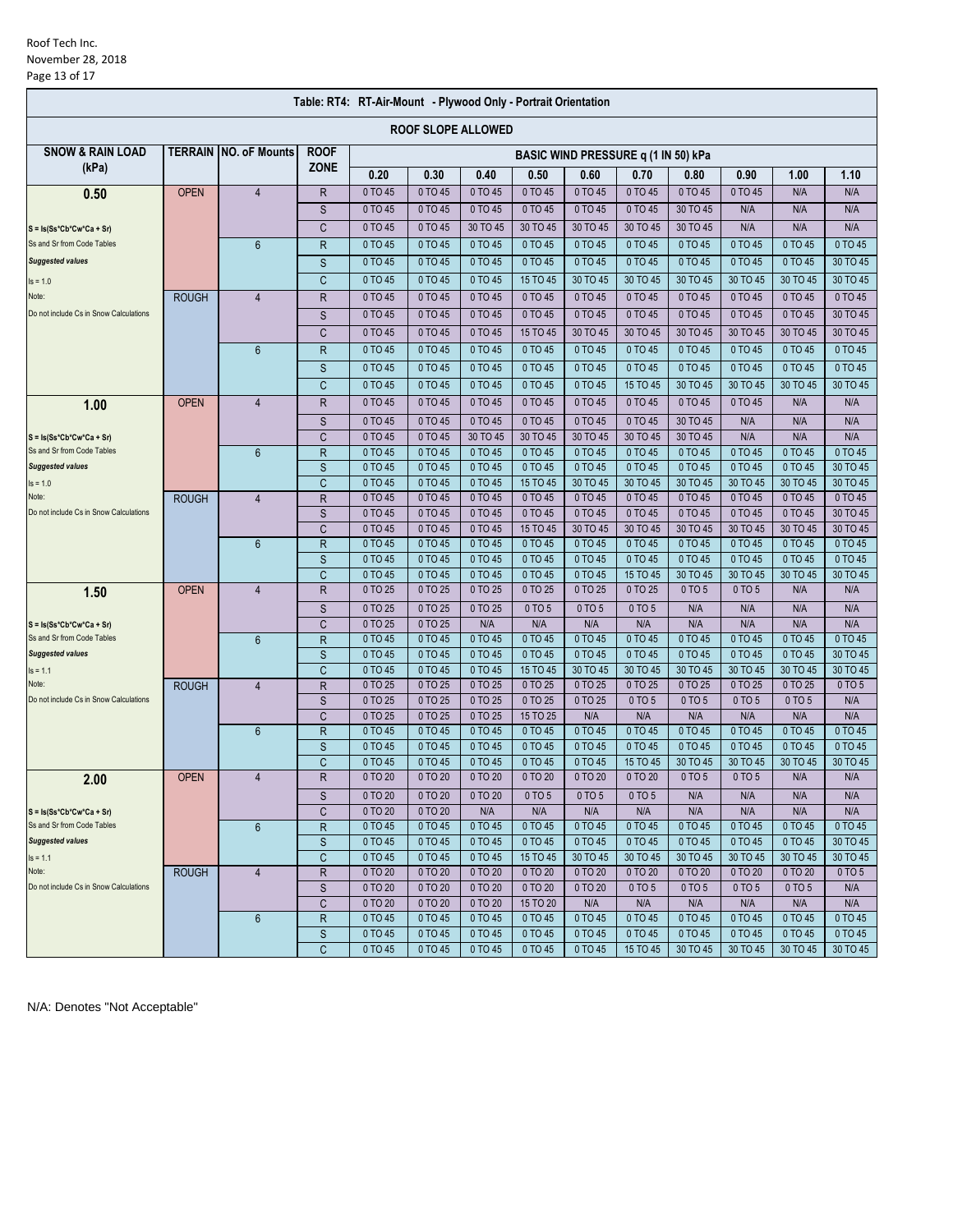| Table: RT4: RT-Air-Mount - Plywood Only - Portrait Orientation |              |                                       |                   |                                     |                    |                    |                     |                    |                      |                   |                   |                   |                |  |  |
|----------------------------------------------------------------|--------------|---------------------------------------|-------------------|-------------------------------------|--------------------|--------------------|---------------------|--------------------|----------------------|-------------------|-------------------|-------------------|----------------|--|--|
| <b>ROOF SLOPE ALLOWED</b>                                      |              |                                       |                   |                                     |                    |                    |                     |                    |                      |                   |                   |                   |                |  |  |
| <b>SNOW &amp; RAIN LOAD</b>                                    |              | <b>TERRAIN INO. oF Mounts</b>         | <b>ROOF</b>       | BASIC WIND PRESSURE q (1 IN 50) kPa |                    |                    |                     |                    |                      |                   |                   |                   |                |  |  |
| (kPa)                                                          |              |                                       | <b>ZONE</b>       | 0.20                                | 0.30               | 0.40               | 0.50                | 0.60               | 0.70                 | 0.80              | 0.90              | 1.00              | 1.10           |  |  |
| 2.50                                                           | <b>OPEN</b>  | $\overline{4}$                        | R                 | 0 TO 15                             | 0 TO 15            | 0 TO 15            | 0 TO 15             | 0 TO 15            | 0 TO 15              | 0 TO 5            | 0 TO 5            | N/A               | N/A            |  |  |
|                                                                |              |                                       | S                 | 0 TO 15                             | 0 TO 15            | 0 TO 15            | 0 TO 5              | 0 TO 5             | 0 TO 5               | N/A               | N/A               | N/A               | N/A            |  |  |
| $S = Is(Ss*Cb*Cw*Ca + Sr)$                                     |              |                                       | C                 | 0 TO 15                             | 0 TO 15            | N/A                | N/A                 | N/A                | N/A                  | N/A               | N/A               | N/A               | N/A            |  |  |
| Ss and Sr from Code Tables                                     |              | 6                                     | R                 | 0 TO 20                             | 0 TO 20            | 0 TO 20            | 0 TO 20             | 0 TO 20            | 0 TO 20              | 0 TO 20           | 0 TO 20           | 0 TO 20           | 0 TO 5         |  |  |
| <b>Suggested values</b>                                        |              |                                       | S                 | 0 TO 20                             | 0 TO 20            | 0 TO 20            | 0 TO 20             | 0 TO 20            | 0 TO 20              | 0 TO 5            | 0 TO 5            | 0 TO 5            | N/A            |  |  |
| $Is = 1.2$                                                     |              |                                       | C                 | 0 TO 20                             | 0 TO 20            | 0 TO 20            | 15 TO 20            | N/A                | N/A                  | N/A               | N/A               | N/A               | N/A            |  |  |
| Note:                                                          | <b>ROUGH</b> | $\overline{4}$                        | $\mathsf R$       | 0 TO 15                             | 0 TO 15            | 0 TO 15            | 0 TO 15             | 0 TO 15            | 0 TO 15              | 0 TO 15           | 0 TO 15           | 0 TO 15           | 0 TO 5         |  |  |
| Do not include Cs in Snow Calculations                         |              |                                       | S                 | 0 TO 15                             | 0 TO 15            | 0 TO 15            | 0 TO 15             | 0 TO 15            | 0 TO 5               | 0 TO 5            | 0 TO 5            | 0 TO 5            | N/A            |  |  |
|                                                                |              |                                       | C                 | 0 TO 15<br>0 TO 20                  | 0 TO 15<br>0 TO 20 | 0 TO 15<br>0 TO 20 | 15 TO 15<br>0 TO 20 | N/A<br>0 TO 20     | N/A<br>0 TO 20       | N/A<br>0 TO 20    | N/A<br>0 TO 20    | N/A<br>0 TO 20    | N/A<br>0 TO 20 |  |  |
|                                                                |              | $6\phantom{1}$                        | $\mathsf{R}$<br>S | 0 TO 20                             | 0 TO 20            | 0 TO 20            | 0 TO 20             | 0 TO 20            | 0 TO 20              | 0 TO 20           | 0 TO 20           | 0 TO 20           | 0 TO 5         |  |  |
|                                                                |              |                                       | C                 | 0 TO 20                             | 0 TO 20            | 0 TO 20            | 0 TO 20             | 0 TO 20            | 15 TO 20             | N/A               | N/A               | N/A               | N/A            |  |  |
| 3.00                                                           | <b>OPEN</b>  | 4                                     | $\mathsf R$       | N/A                                 | N/A                | N/A                | N/A                 | N/A                | N/A                  | N/A               | N/A               | N/A               | N/A            |  |  |
|                                                                |              |                                       | S                 | N/A                                 | N/A                | N/A                | N/A                 | N/A                | N/A                  | N/A               | N/A               | N/A               | N/A            |  |  |
| $S = Is(Ss*Cb*Cw*Ca + Sr)$                                     |              |                                       | C                 | N/A                                 | N/A                | N/A                | N/A                 | N/A                | N/A                  | N/A               | N/A               | N/A               | N/A            |  |  |
| Ss and Sr from Code Tables                                     |              | 6                                     | R                 | 0 TO 20                             | 0 TO 20            | 0 TO 20            | 0 TO 20             | 0 TO 20            | 0 TO 20              | 0 TO 20           | 0 TO 20           | 0 TO 20           | 0 TO 5         |  |  |
| <b>Suggested values</b>                                        |              |                                       | S                 | 0 TO 20                             | 0 TO 20            | 0 TO 20            | 0 TO 20             | 0 TO 20            | 0 TO 20              | 0 TO 5            | 0 TO 5            | 0 TO 5            | N/A            |  |  |
| $Is = 1.2$                                                     |              |                                       | C                 | 0 TO 20                             | 0 TO 20            | 0 TO 20            | 15 TO 20            | N/A                | N/A                  | N/A               | N/A               | N/A               | N/A            |  |  |
| Note:                                                          | <b>ROUGH</b> | $\overline{4}$                        | R                 | N/A                                 | N/A                | N/A                | N/A                 | N/A                | N/A                  | N/A               | N/A               | N/A               | N/A            |  |  |
| Do not include Cs in Snow Calculations                         |              |                                       | S                 | N/A                                 | N/A                | N/A                | N/A                 | N/A                | N/A                  | N/A               | N/A               | N/A               | N/A            |  |  |
|                                                                |              |                                       | C                 | N/A                                 | N/A                | N/A                | N/A                 | N/A                | N/A                  | N/A               | N/A               | N/A               | N/A            |  |  |
|                                                                |              | 6                                     | $\mathsf{R}$      | 0 TO 20                             | 0 TO 20            | 0 TO 20            | 0 TO 20             | 0 TO 20            | 0 TO 20              | 0 TO 20           | 0 TO 20           | 0 TO 20           | 0 TO 20        |  |  |
|                                                                |              |                                       | S                 | 0 TO 20                             | 0 TO 20            | 0 TO 20            | 0 TO 20             | 0 TO 20            | 0 TO 20              | 0 TO 20           | 0 TO 20           | 0 TO 20           | 0 TO 5         |  |  |
|                                                                |              |                                       | C                 | 0 TO 20                             | 0 TO 20            | 0 TO 20            | 0 TO 20             | 0 TO 20            | 15 TO 20             | N/A               | N/A               | N/A               | N/A            |  |  |
| 3.50                                                           | <b>OPEN</b>  | 4                                     | $\mathsf R$       | N/A                                 | N/A                | N/A                | N/A                 | N/A                | N/A                  | N/A               | N/A               | N/A               | N/A            |  |  |
|                                                                |              |                                       | S                 | N/A                                 | N/A                | N/A                | N/A                 | N/A                | N/A                  | N/A               | N/A               | N/A               | N/A            |  |  |
| $S = Is(Ss*Cb*Cw*Ca + Sr)$                                     |              | 6<br>$\overline{4}$<br>$6\phantom{1}$ | C                 | N/A                                 | N/A                | N/A                | N/A                 | N/A                | N/A                  | N/A               | N/A               | N/A               | N/A            |  |  |
| Ss and Sr from Code Tables<br><b>Suggested values</b>          |              |                                       | $\mathsf R$       | 0 TO 15<br>0 TO 15                  | 0 TO 15<br>0 TO 15 | 0 TO 15<br>0 TO 15 | 0 TO 15<br>0 TO 15  | 0 TO 15<br>0 TO 15 | $0$ TO 15<br>0 TO 15 | 0 TO 15<br>0 TO 5 | 0 TO 15<br>0 TO 5 | 0 TO 15<br>0 TO 5 | 0 TO 5<br>N/A  |  |  |
| $Is = 1.3$                                                     |              |                                       | S<br>C            | 0 TO 15                             | 0 TO 15            | 0 TO 15            | 15 TO 15            | N/A                | N/A                  | N/A               | N/A               | N/A               | N/A            |  |  |
| Note:                                                          | <b>ROUGH</b> |                                       | R                 | N/A                                 | N/A                | N/A                | N/A                 | N/A                | N/A                  | N/A               | N/A               | N/A               | N/A            |  |  |
| Do not include Cs in Snow Calculations                         |              |                                       | S                 | N/A                                 | N/A                | N/A                | N/A                 | N/A                | N/A                  | N/A               | N/A               | N/A               | N/A            |  |  |
|                                                                |              |                                       | C                 | N/A                                 | N/A                | N/A                | N/A                 | N/A                | N/A                  | N/A               | N/A               | N/A               | N/A            |  |  |
|                                                                |              |                                       | R                 | 0 TO 15                             | 0 TO 15            | 0 TO 15            | 0 TO 15             | 0 TO 15            | 0 TO 15              | 0 TO 15           | 0 TO 15           | 0 TO 15           | 0 TO 15        |  |  |
|                                                                |              |                                       | S                 | 0 TO 15                             | 0 TO 15            | 0 TO 15            | 0 TO 15             | 0 TO 15            | 0 TO 15              | 0 TO 15           | 0 TO 15           | 0 TO 15           | 0 TO 5         |  |  |
|                                                                |              |                                       | C                 | 0 TO 15                             | 0 TO 15            | 0 TO 15            | 0 TO 15             | 0 TO 15            | 15 TO 15             | N/A               | N/A               | N/A               | N/A            |  |  |
| 4.00                                                           | <b>OPEN</b>  | 4                                     | $\mathsf R$       | N/A                                 | N/A                | N/A                | N/A                 | N/A                | N/A                  | N/A               | N/A               | N/A               | N/A            |  |  |
|                                                                |              |                                       | S                 | N/A                                 | N/A                | N/A                | N/A                 | N/A                | N/A                  | N/A               | N/A               | N/A               | N/A            |  |  |
| $S = Is(Ss*Cb*Cw*Ca + Sr)$                                     |              |                                       | C                 | N/A                                 | N/A                | N/A                | N/A                 | N/A                | N/A                  | N/A               | N/A               | N/A               | N/A            |  |  |
| Ss and Sr from Code Tables                                     |              | $6\phantom{1}$                        | R                 | 0 TO 15                             | 0 TO 15            | 0 TO 15            | 0 TO 15             | 0 TO 15            | 0 TO 15              | 0 TO 15           | 0 TO 15           | 0 TO 15           | 0 TO 5         |  |  |
| <b>Suggested values</b>                                        |              |                                       | S                 | 0 TO 15                             | 0 TO 15            | 0 TO 15            | 0 TO 15             | 0 TO 15            | 0 TO 15              | 0 TO 5            | 0 TO 5            | 0 TO 5            | N/A            |  |  |
| $Is = 1.3$                                                     |              |                                       | C                 | 0 TO 15                             | 0 TO 15            | 0 TO 15            | 15 TO 15            | N/A                | N/A                  | N/A               | N/A               | N/A               | N/A            |  |  |
| Note:                                                          | <b>ROUGH</b> | $\overline{4}$                        | R                 | N/A                                 | N/A                | N/A                | N/A                 | N/A                | N/A                  | N/A               | N/A               | N/A               | N/A            |  |  |
| Do not include Cs in Snow Calculations                         |              |                                       | $\mathsf S$       | N/A                                 | N/A                | N/A                | N/A                 | N/A                | N/A                  | N/A               | N/A               | N/A               | N/A            |  |  |
|                                                                |              | 6                                     | C                 | N/A<br>0 TO 15                      | N/A<br>0 TO 15     | N/A<br>0 TO 15     | N/A<br>0 TO 15      | N/A<br>0 TO 15     | N/A<br>$0$ TO 15     | N/A<br>0 TO 15    | N/A<br>0 TO 15    | N/A<br>0 TO 15    | N/A<br>0 TO 15 |  |  |
|                                                                |              |                                       | R<br>$\mathsf S$  | 0 TO 15                             | 0 TO 15            | 0 TO 15            | 0 TO 15             | 0 TO 15            | 0 TO 15              | 0 TO 15           | 0 TO 15           | 0 TO 15           | 0 TO 5         |  |  |
|                                                                |              |                                       | $\mathsf{C}$      | 0 TO 15                             | 0 TO 15            | 0 TO 15            | 0 TO 15             | 0 TO 15            | 15 TO 15             | N/A               | N/A               | N/A               | N/A            |  |  |
|                                                                |              |                                       |                   |                                     |                    |                    |                     |                    |                      |                   |                   |                   |                |  |  |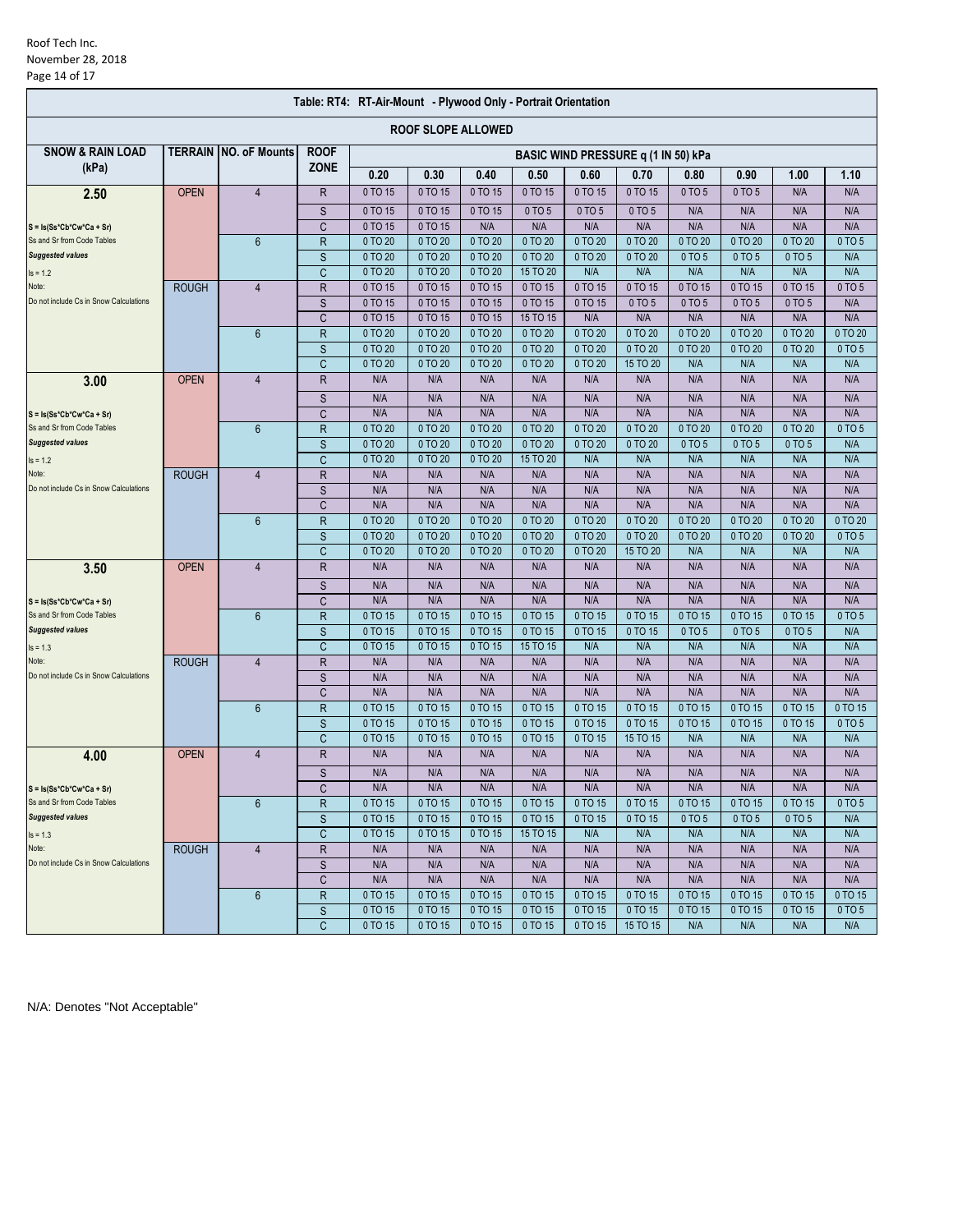| Table: RT5: RT-Air-Mount - OSB Only - Landscape Orientation |              |                               |                   |                                     |                      |                      |                      |                      |                     |                     |                      |            |            |  |  |  |
|-------------------------------------------------------------|--------------|-------------------------------|-------------------|-------------------------------------|----------------------|----------------------|----------------------|----------------------|---------------------|---------------------|----------------------|------------|------------|--|--|--|
| <b>ROOF SLOPE ALLOWED</b>                                   |              |                               |                   |                                     |                      |                      |                      |                      |                     |                     |                      |            |            |  |  |  |
| <b>SNOW &amp; RAIN LOAD</b>                                 |              | <b>TERRAIN INO. oF Mounts</b> | <b>ROOF</b>       | BASIC WIND PRESSURE q (1 IN 50) kPa |                      |                      |                      |                      |                     |                     |                      |            |            |  |  |  |
| (kPa)                                                       |              |                               | <b>ZONE</b>       | 0.20                                | 0.30                 | 0.40                 | 0.50                 | 0.60                 | 0.70                | 0.80                | 0.90                 | 1.00       | 1.10       |  |  |  |
| 0.50                                                        | <b>OPEN</b>  | $\overline{4}$                | $\mathsf R$       | 0 TO 45                             | 0 TO 45              | 0 TO 45              | 0 TO 45              | N/A                  | N/A                 | N/A                 | N/A                  | N/A        | N/A        |  |  |  |
|                                                             |              |                               | S                 | 0 TO 45                             | 0 TO 45              | 30 TO 45             | N/A                  | N/A                  | N/A                 | N/A                 | N/A                  | N/A        | N/A        |  |  |  |
| $S = Is(Ss*Cb*Cw*Ca + Sr)$                                  |              |                               | C                 | 30 TO 45                            | 30 TO 45             | 30 TO 45             | N/A                  | N/A                  | N/A                 | N/A                 | N/A                  | N/A        | N/A        |  |  |  |
| Ss and Sr from Code Tables                                  |              | 6                             | $\mathsf{R}$      | 0 TO 45                             | 0 TO 45              | 0 TO 45              | 0 TO 45              | 0 TO 45              | 0 TO 45             | N/A                 | N/A                  | N/A        | N/A        |  |  |  |
| <b>Suggested values</b>                                     |              |                               | S                 | 0 TO 45                             | 0 TO 45              | 0 TO 45              | 0 TO 45              | 30 TO 45             | N/A                 | N/A                 | N/A                  | N/A        | N/A        |  |  |  |
| $Is = 1.0$                                                  |              |                               | C                 | 0 TO 45                             | 30 TO 45             | 30 TO 45             | 30 TO 45             | 30 TO 45             | N/A                 | N/A                 | N/A                  | N/A        | N/A        |  |  |  |
| Note:                                                       | <b>ROUGH</b> | 4                             | R                 | 0 TO 45                             | 0 TO 45              | 0 TO 45              | 0 TO 45              | 0 TO 45              | 0 TO 45             | N/A                 | N/A                  | N/A        | N/A        |  |  |  |
| Do not include Cs in Snow Calculations                      |              |                               | S                 | 0 TO 45                             | 0 TO 45              | 0 TO 45              | 0 TO 45              | 30 TO 45             | N/A                 | N/A                 | N/A                  | N/A        | N/A        |  |  |  |
|                                                             |              |                               | C                 | 0 TO 45                             | 30 TO 45             | 30 TO 45             | 30 TO 45             | 30 TO 45             | N/A                 | N/A                 | N/A                  | N/A        | N/A        |  |  |  |
|                                                             |              | $6\phantom{1}$                | R                 | 0 TO 45                             | 0 TO 45              | 0 TO 45              | 0 TO 45              | 0 TO 45              | 0 TO 45             | 0 TO 45             | 0 TO 45              | 0 TO 45    | N/A        |  |  |  |
|                                                             |              |                               | S                 | 0 TO 45                             | 0 TO 45              | 0 TO 45              | 0 TO 45              | 0 TO 45              | 0 TO 45             | 0 TO 45             | 30 TO 40             | N/A        | N/A        |  |  |  |
|                                                             |              |                               | C                 | 0 TO 45                             | 0 TO 45              | 30 TO 45             | 30 TO 45             | 30 TO 45             | 30 TO 45            | 30 TO 45            | 30 TO 40             | N/A        | N/A        |  |  |  |
| 1.00                                                        | <b>OPEN</b>  | $\overline{4}$                | $\mathsf R$       | 0 TO 45                             | 0 TO 45              | 0 TO 45              | 0 TO 45              | N/A                  | N/A                 | N/A                 | N/A                  | N/A        | N/A        |  |  |  |
|                                                             |              |                               | S                 | 0 TO 45                             | 0 TO 45              | 30 TO 45             | N/A                  | N/A                  | N/A                 | N/A                 | N/A                  | N/A        | N/A        |  |  |  |
| $S = Is(Ss*Cb*Cw*Ca + Sr)$<br>Ss and Sr from Code Tables    |              |                               | C                 | 30 TO 45                            | 30 TO 45             | 30 TO 45             | N/A                  | N/A<br>0 TO 45       | N/A                 | N/A                 | N/A                  | N/A        | N/A        |  |  |  |
| <b>Suggested values</b>                                     |              | $6\phantom{1}$                | $\mathsf{R}$<br>S | 0 TO 45<br>0 TO 45                  | 0 TO 45<br>0 TO 45   | 0 TO 45<br>0 TO 45   | 0 TO 45<br>0 TO 45   | 30 TO 45             | 0 TO 45<br>N/A      | N/A<br>N/A          | N/A<br>N/A           | N/A<br>N/A | N/A<br>N/A |  |  |  |
| $Is = 1.0$                                                  |              |                               | C                 | 0 TO 45                             | 30 TO 45             | 30 TO 45             | 30 TO 45             | 30 TO 45             | N/A                 | N/A                 | N/A                  | N/A        | N/A        |  |  |  |
| Note:                                                       | <b>ROUGH</b> | $\overline{4}$                | R                 | 0 TO 45                             | 0 TO 45              | 0 TO 45              | 0 TO 45              | 0 TO 45              | 0 TO 45             | N/A                 | N/A                  | N/A        | N/A        |  |  |  |
| Do not include Cs in Snow Calculations                      |              |                               | S                 | 0 TO 45                             | 0 TO 45              | 0 TO 45              | 0 TO 45              | 30 TO 45             | N/A                 | N/A                 | N/A                  | N/A        | N/A        |  |  |  |
|                                                             |              |                               | C                 | 0 TO 45                             | 30 TO 45             | 30 TO 45             | 30 TO 45             | 30 TO 45             | N/A                 | N/A                 | N/A                  | N/A        | N/A        |  |  |  |
|                                                             |              | $6\phantom{1}$                | $\mathsf{R}$      | 0 TO 45                             | 0 TO 45              | 0 TO 45              | 0 TO 45              | 0 TO 45              | 0 TO 45             | 0 TO 45             | $0$ TO 45            | 0 TO 45    | N/A        |  |  |  |
|                                                             |              |                               | S<br>C            | 0 TO 45<br>0 TO 45                  | 0 TO 45<br>0 TO 45   | 0 TO 45<br>30 TO 45  | 0 TO 45<br>30 TO 45  | 0 TO 45<br>30 TO 45  | 0 TO 45<br>30 TO 45 | 0 TO 45<br>30 TO 45 | 30 TO 40<br>30 TO 40 | N/A<br>N/A | N/A<br>N/A |  |  |  |
| 1.50                                                        | <b>OPEN</b>  | $\overline{4}$                | $\mathsf R$       | 45 TO 45                            | 45 TO 45             | 45 TO 45             | 45 TO 45             | N/A                  | N/A                 | N/A                 | N/A                  | N/A        | N/A        |  |  |  |
|                                                             |              |                               | S                 | 45 TO 45                            | 45 TO 45             | 45 TO 45             | N/A                  | N/A                  | N/A                 | N/A                 | N/A                  | N/A        | N/A        |  |  |  |
| $S = Is(Ss*Cb*Cw*Ca + Sr)$                                  |              |                               | C                 | 45 TO 45                            | 45 TO 45             | 45 TO 45             | N/A                  | N/A                  | N/A                 | N/A                 | N/A                  | N/A        | N/A        |  |  |  |
| Ss and Sr from Code Tables                                  |              | $6\phantom{1}$                | R                 | 0 TO 45                             | 0 TO 45              | 0 TO 45              | 0 TO 45              | 0 TO 45              | 0 TO 45             | N/A                 | N/A                  | N/A        | N/A        |  |  |  |
| <b>Suggested values</b>                                     |              |                               | S                 | 0 TO 45                             | 0 TO 45              | 0 TO 45              | 0 TO 45              | 30 TO 45             | N/A                 | N/A                 | N/A                  | N/A        | N/A        |  |  |  |
| $Is = 1.1$                                                  |              |                               | $\mathsf{C}$      | 0 TO 45                             | 30 TO 45             | 30 TO 45             | 30 TO 45             | 30 TO 45             | N/A                 | N/A                 | N/A                  | N/A        | N/A        |  |  |  |
| Note:<br>Do not include Cs in Snow Calculations             | <b>ROUGH</b> | $\overline{4}$                | $\mathsf R$       | 45 TO 45                            | 45 TO 45<br>45 TO 45 | 45 TO 45<br>45 TO 45 | 45 TO 45             | 45 TO 45<br>45 TO 45 | 45 TO 45<br>N/A     | N/A<br>N/A          | N/A                  | N/A<br>N/A | N/A        |  |  |  |
|                                                             |              |                               | S<br>C            | 45 TO 45<br>45 TO 45                | 45 TO 45             | 45 TO 45             | 45 TO 45<br>45 TO 45 | 45 TO 45             | N/A                 | N/A                 | N/A<br>N/A           | N/A        | N/A<br>N/A |  |  |  |
|                                                             |              | $6\phantom{1}$                | $\mathsf{R}$      | 0 TO 45                             | 0 TO 45              | 0 TO 45              | 0 TO 45              | 0 TO 45              | 0 TO 45             | 0 TO 45             | 0 TO 45              | $0$ TO 45  | N/A        |  |  |  |
|                                                             |              |                               | S                 | 0 TO 45                             | 0 TO 45              | 0 TO 45              | 0 TO 45              | 0 TO 45              | 0 TO 45             | 0 TO 45             | 30 TO 40             | N/A        | N/A        |  |  |  |
|                                                             |              |                               | C                 | 0 TO 45                             | 0 TO 45              | 30 TO 45             | 30 TO 45             | 30 TO 45             | 30 TO 45            | 30 TO 45            | 30 TO 40             | N/A        | N/A        |  |  |  |
| 2.00                                                        | <b>OPEN</b>  | $\overline{4}$                | R                 | N/A                                 | N/A                  | N/A                  | N/A                  | N/A                  | N/A                 | N/A                 | N/A                  | N/A        | N/A        |  |  |  |
|                                                             |              |                               | S                 | N/A                                 | N/A                  | N/A                  | N/A                  | N/A                  | N/A                 | N/A                 | N/A                  | N/A        | N/A        |  |  |  |
| $S = Is(Ss*Cb*Cw*Ca + Sr)$                                  |              |                               | C                 | N/A                                 | N/A                  | N/A                  | N/A                  | N/A                  | N/A                 | N/A                 | N/A                  | N/A        | N/A        |  |  |  |
| Ss and Sr from Code Tables<br><b>Suggested values</b>       |              | $6\phantom{1}$                | $\mathsf{R}$      | 5 TO 45<br>5 TO 45                  | 5 TO 45<br>5 TO 45   | 5 TO 45<br>5 TO 45   | 5 TO 45<br>5 TO 45   | 5 TO 45<br>30 TO 45  | 5 TO 45             | N/A<br>N/A          | N/A<br>N/A           | N/A<br>N/A | N/A<br>N/A |  |  |  |
| $Is = 1.1$                                                  |              |                               | S<br>C            | 5 TO 45                             | 30 TO 45             | 30 TO 45             | 30 TO 45             | 30 TO 45             | N/A<br>N/A          | N/A                 | N/A                  | N/A        | N/A        |  |  |  |
| Note:                                                       | <b>ROUGH</b> | $\overline{4}$                | R                 | N/A                                 | N/A                  | N/A                  | N/A                  | N/A                  | N/A                 | N/A                 | N/A                  | N/A        | N/A        |  |  |  |
| Do not include Cs in Snow Calculations                      |              |                               | $\mathbb S$       | N/A                                 | N/A                  | N/A                  | N/A                  | N/A                  | N/A                 | N/A                 | N/A                  | N/A        | N/A        |  |  |  |
|                                                             |              |                               | C                 | N/A                                 | N/A                  | N/A                  | N/A                  | N/A                  | N/A                 | N/A                 | N/A                  | N/A        | N/A        |  |  |  |
|                                                             |              | $6\phantom{1}$                | $\mathsf{R}$      | 5 TO 45                             | 5 TO 45              | 5 TO 45              | 5 TO 45              | 5 TO 45              | 5 TO 45             | 5 TO 45             | 5 TO 45              | 5 TO 45    | N/A        |  |  |  |
|                                                             |              | $\overline{4}$                | $\mathsf S$       | 5 TO 45                             | 5 TO 45              | 5 TO 45              | 5 TO 45              | 5 TO 45              | 5 TO 45<br>30 TO 45 | 5 TO 45             | 30 TO 40             | N/A        | N/A        |  |  |  |
|                                                             | <b>OPEN</b>  |                               | C<br>${\sf R}$    | 5 TO 45<br>N/A                      | 5 TO 45<br>N/A       | 30 TO 45<br>N/A      | 30 TO 45<br>N/A      | 30 TO 45<br>N/A      | N/A                 | 30 TO 45<br>N/A     | 30 TO 40<br>N/A      | N/A<br>N/A | N/A<br>N/A |  |  |  |
| 2.50                                                        |              |                               |                   |                                     |                      |                      |                      |                      |                     |                     |                      |            |            |  |  |  |
| $S = Is(Ss*Cb*Cw*Ca + Sr)$                                  |              |                               | $\mathbb S$<br>C  | N/A<br>N/A                          | N/A<br>N/A           | N/A<br>N/A           | N/A<br>N/A           | N/A<br>N/A           | N/A<br>N/A          | N/A<br>N/A          | N/A<br>N/A           | N/A<br>N/A | N/A<br>N/A |  |  |  |
| Ss and Sr from Code Tables                                  |              | $6\phantom{1}$                | $\mathsf R$       | N/A                                 | N/A                  | N/A                  | N/A                  | N/A                  | N/A                 | N/A                 | N/A                  | N/A        | N/A        |  |  |  |
| <b>Suggested values</b>                                     |              |                               | $\mathsf S$       | N/A                                 | N/A                  | N/A                  | N/A                  | N/A                  | N/A                 | N/A                 | N/A                  | N/A        | N/A        |  |  |  |
| $Is = 1.2$                                                  |              |                               | C                 | N/A                                 | N/A                  | N/A                  | N/A                  | N/A                  | N/A                 | N/A                 | N/A                  | N/A        | N/A        |  |  |  |
| Note:                                                       | <b>ROUGH</b> | $\overline{4}$                | $\mathsf R$       | N/A                                 | N/A                  | N/A                  | N/A                  | N/A                  | N/A                 | N/A                 | N/A                  | N/A        | N/A        |  |  |  |
| Do not include Cs in Snow Calculations                      |              |                               | S                 | N/A                                 | N/A                  | N/A                  | N/A                  | N/A                  | N/A                 | N/A                 | N/A                  | N/A        | N/A        |  |  |  |
|                                                             |              | 6                             | C<br>$\mathsf R$  | N/A<br>N/A                          | N/A<br>N/A           | N/A<br>N/A           | N/A<br>N/A           | N/A<br>N/A           | N/A<br>N/A          | N/A<br>N/A          | N/A<br>N/A           | N/A<br>N/A | N/A<br>N/A |  |  |  |
|                                                             |              |                               | $\mathsf S$       | N/A                                 | N/A                  | N/A                  | N/A                  | N/A                  | N/A                 | N/A                 | N/A                  | N/A        | N/A        |  |  |  |
|                                                             |              |                               | C                 | N/A                                 | N/A                  | N/A                  | N/A                  | N/A                  | N/A                 | N/A                 | N/A                  | N/A        | N/A        |  |  |  |
|                                                             |              |                               |                   |                                     |                      |                      |                      |                      |                     |                     |                      |            |            |  |  |  |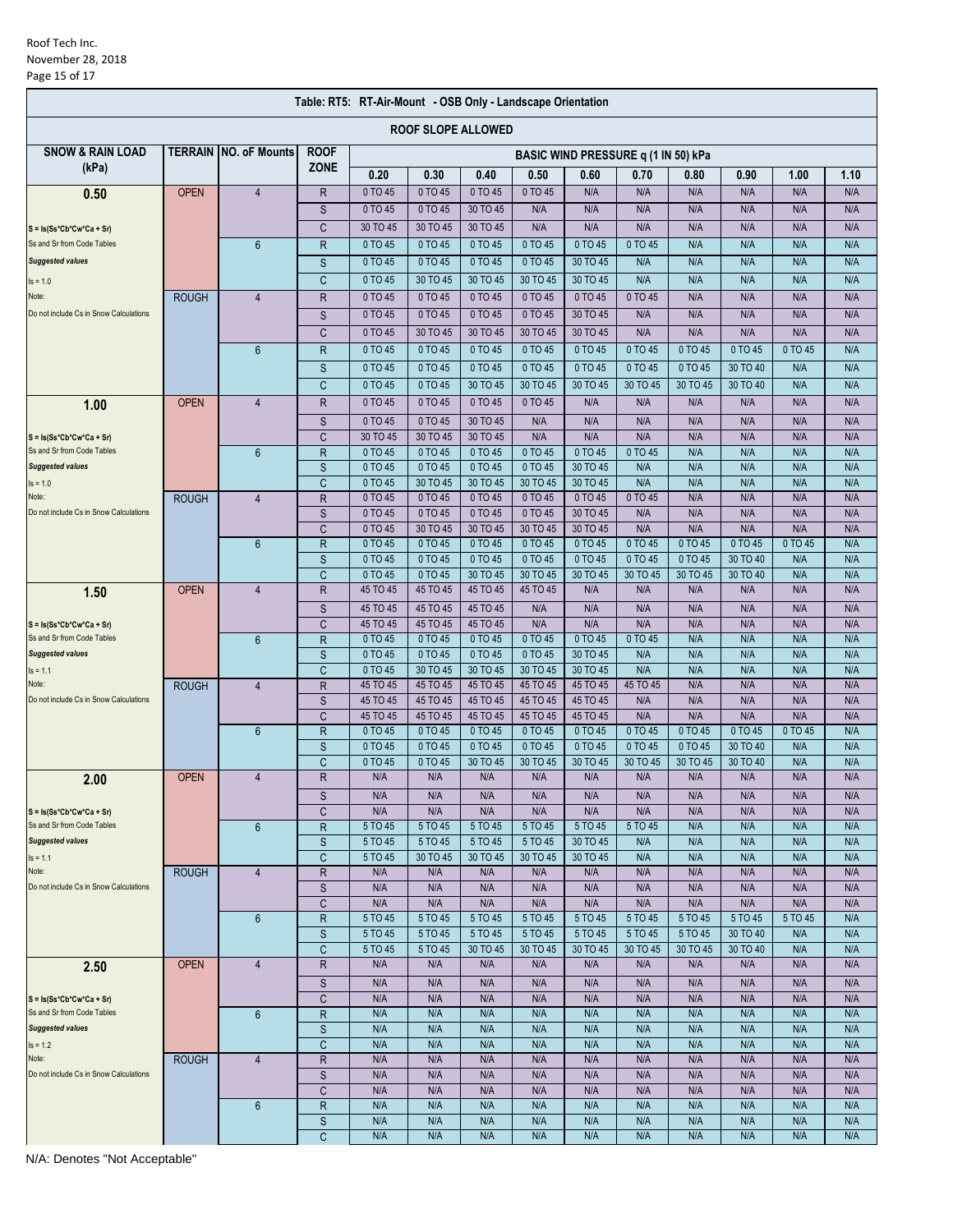| <b>ROOF SLOPE ALLOWED</b><br><b>SNOW &amp; RAIN LOAD</b><br><b>TERRAIN INO. oF Mounts</b><br><b>ROOF</b><br>BASIC WIND PRESSURE q (1 IN 50) kPa<br><b>ZONE</b><br>(kPa)<br>0.20<br>0.30<br>0.40<br>0.50<br>0.60<br>0.70<br>0.90<br>1.00<br>1.10<br>0.80<br>0 TO 45<br>0 TO 45<br><b>OPEN</b><br>$\overline{4}$<br>$\mathsf R$<br>0 TO 45<br>0 TO 45<br>0 TO 45<br>N/A<br>N/A<br>N/A<br>N/A<br>N/A<br>0.50<br>0 TO 45<br>S<br>0 TO 45<br>0 TO 45<br>30 TO 45<br>N/A<br>N/A<br>N/A<br>N/A<br>N/A<br>N/A<br>C<br>0 TO 45<br>30 TO 45<br>30 TO 45<br>30 TO 45<br>N/A<br>N/A<br>N/A<br>N/A<br>N/A<br>N/A<br>0 TO 45<br>0 TO 45<br>0 TO 45<br>N/A<br>0 TO 45<br>0 TO 45<br>0 TO 45<br>0 TO 45<br>0 TO 45<br>N/A<br>$6\phantom{1}$<br>$\mathsf R$<br>0 TO 45<br>S<br>0 TO 45<br>0 TO 45<br>0 TO 45<br>0 TO 45<br>30 TO 45<br>N/A<br>N/A<br>N/A<br>N/A<br>0 TO 45<br>0 TO 45<br>30 TO 45<br>30 TO 45<br>30 TO 45<br>30 TO 45<br>N/A<br>N/A<br>N/A<br>C<br>N/A<br>0 TO 45<br>0 TO 45<br>0 TO 45<br>0 TO 45<br>0 TO 45<br>0 TO 45<br>N/A<br>0 TO 45<br>0 TO 5<br>N/A<br><b>ROUGH</b><br>R<br>4<br>0 TO 45<br>0 TO 45<br>0 TO 45<br>0 TO 45<br>0 TO 45<br>30 TO 45<br>N/A<br>N/A<br>N/A<br>S<br>N/A<br>C<br>0 TO 45<br>0 TO 45<br>30 TO 45<br>30 TO 45<br>30 TO 45<br>30 TO 45<br>N/A<br>N/A<br>N/A<br>N/A<br>0 TO 45<br>0 TO 45<br>0 TO 45<br>0 TO 45<br>0 TO 45<br>0 TO 45<br>0 TO 45<br>0 TO 45<br>0 TO 45<br>0 TO 45<br>$6\phantom{1}$<br>R<br>0 TO 45<br>0 TO 45<br>0 TO 45<br>0 TO 45<br>0 TO 45<br>0 TO 45<br>0 TO 45<br>0 TO 45<br>30 TO 45<br>30 TO 45<br>S<br>C<br>0 TO 45<br>0 TO 45<br>30 TO 45<br>30 TO 45<br>30 TO 45<br>30 TO 45<br>30 TO 45<br>30 TO 45<br>30 TO 45<br>0 TO 45<br><b>OPEN</b><br>$\overline{4}$<br>$\mathsf R$<br>0 TO 45<br>0 TO 45<br>0 TO 45<br>0 TO 45<br>0 TO 45<br>N/A<br>N/A<br>N/A<br>N/A<br>N/A<br>1.00<br>0 TO 45<br>0 TO 45<br>0 TO 45<br>30 TO 45<br>N/A<br>N/A<br>N/A<br>N/A<br>N/A<br>N/A<br>S<br>0 TO 45<br>30 TO 45<br>30 TO 45<br>30 TO 45<br>N/A<br>N/A<br>N/A<br>N/A<br>N/A<br>N/A<br>$\mathsf C$<br>$S = Is(Ss*Cb*Cw*Ca + Sr)$<br>0 TO 45<br>0 TO 45<br>Ss and Sr from Code Tables<br>$\mathsf{R}$<br>0 TO 45<br>0 TO 45<br>0 TO 45<br>0 TO 45<br>N/A<br>$6\phantom{1}$<br>0 TO 45<br>0 TO 45<br>N/A<br><b>Suggested values</b><br>S<br>0 TO 45<br>0 TO 45<br>0 TO 45<br>0 TO 45<br>0 TO 45<br>30 TO 45<br>N/A<br>N/A<br>N/A<br>N/A<br>0 TO 45<br>30 TO 45<br>30 TO 45<br>30 TO 45<br>30 TO 45<br>N/A<br>N/A<br>N/A<br>C<br>0 TO 45<br>N/A<br>0 TO 45<br>0 TO 45<br>0 TO 45<br>0 TO 45<br>0 TO 45<br>0 TO 45<br>0 TO 45<br>0 TO 5<br>N/A<br>N/A<br><b>ROUGH</b><br>$\overline{4}$<br>R<br>0 TO 45<br>N/A<br>S<br>0 TO 45<br>0 TO 45<br>0 TO 45<br>0 TO 45<br>30 TO 45<br>N/A<br>N/A<br>N/A<br>C<br>N/A<br>0 TO 45<br>30 TO 45<br>30 TO 45<br>30 TO 45<br>N/A<br>N/A<br>N/A<br>0 TO 45<br>30 TO 45<br>0 TO 45<br>0 TO 45<br>0 TO 45<br>0 TO 45<br>0 TO 45<br>0 TO 45<br>$6\phantom{1}$<br>$\mathsf R$<br>0 TO 45<br>0 TO 45<br>0 TO 45<br>0 TO 45<br>S<br>0 TO 45<br>0 TO 45<br>0 TO 45<br>0 TO 45<br>0 TO 45<br>0 TO 45<br>0 TO 45<br>0 TO 45<br>30 TO 45<br>30 TO 45<br>$\mathsf{C}$<br>0 TO 45<br>0 TO 45<br>0 TO 45<br>30 TO 45<br>30 TO 45<br>30 TO 45<br>30 TO 45<br>30 TO 45<br>30 TO 45<br>30 TO 45<br><b>OPEN</b><br>$\overline{4}$<br>$\mathsf R$<br>N/A<br>N/A<br>N/A<br>N/A<br>N/A<br>N/A<br>N/A<br>N/A<br>N/A<br>N/A<br>1.50<br>N/A<br>N/A<br>N/A<br>N/A<br>N/A<br>N/A<br>N/A<br>N/A<br>N/A<br>N/A<br>S<br>N/A<br>N/A<br>N/A<br>N/A<br>N/A<br>N/A<br>N/A<br>N/A<br>N/A<br>C<br>N/A<br>0 TO 45<br>0 TO 45<br>0 TO 45<br>0 TO 45<br>$\overline{R}$<br>0 TO 45<br>0 TO 45<br>0 TO 45<br>0 TO 45<br>N/A<br>$6\phantom{1}$<br>N/A<br>S<br>0 TO 45<br>0 TO 45<br>0 TO 45<br>0 TO 45<br>0 TO 45<br>30 TO 45<br>N/A<br>N/A<br>N/A<br>N/A<br>$\mathsf{C}$<br>0 TO 45<br>0 TO 45<br>30 TO 45<br>30 TO 45<br>30 TO 45<br>30 TO 45<br>N/A<br>N/A<br>N/A<br>N/A<br>$\mathsf R$<br>N/A<br>N/A<br>N/A<br>N/A<br>N/A<br>N/A<br>N/A<br>N/A<br>N/A<br>N/A<br>Note:<br>$\overline{4}$<br><b>ROUGH</b><br>Do not include Cs in Snow Calculations<br>S<br>N/A<br>N/A<br>N/A<br>N/A<br>N/A<br>N/A<br>N/A<br>N/A<br>N/A<br>N/A<br>C<br>N/A<br>N/A<br>N/A<br>N/A<br>N/A<br>N/A<br>N/A<br>N/A<br>N/A<br>N/A<br>0 TO 45<br>0 TO 45<br>0 TO 45<br>0 TO 45<br>0 TO 45<br>$6\phantom{1}$<br>$\mathsf R$<br>0 TO 45<br>0 TO 45<br>0 TO 45<br>0 TO 45<br>0 TO 45<br>0 TO 45<br>30 TO 45<br>30 TO 45<br>S<br>0 TO 45<br>0 TO 45<br>0 TO 45<br>0 TO 45<br>0 TO 45<br>0 TO 45<br>0 TO 45<br>Ć<br>0 TO 45<br>0 TO 45<br>0 TO 45<br>30 TO 45<br>30 TO 45<br>30 TO 45<br>30 TO 45<br>30 TO 45<br>30 TO 45<br>30 TO 45<br>$\overline{4}$<br>R<br>N/A<br>N/A<br>N/A<br>N/A<br>N/A<br>N/A<br><b>OPEN</b><br>N/A<br>N/A<br>N/A<br>N/A<br>2.00<br>S<br>N/A<br>N/A<br>N/A<br>N/A<br>N/A<br>N/A<br>N/A<br>N/A<br>N/A<br>N/A<br>N/A<br>N/A<br>C<br>N/A<br>N/A<br>N/A<br>N/A<br>N/A<br>N/A<br>N/A<br>N/A<br>$S = Is(Ss*Cb*Cw*Ca + Sr)$<br>Ss and Sr from Code Tables<br>R<br>5 TO 20<br>5 TO 20<br>5 TO 20<br>5 TO 20<br>5 TO 20<br>5 TO 5<br>5 TO 5<br>5 TO 5<br>N/A<br>N/A<br>$6\phantom{1}$<br><b>Suggested values</b><br>S<br>5 TO 20<br>5 TO 20<br>5 TO 5<br>N/A<br>N/A<br>N/A<br>5 TO 20<br>5 TO 5<br>N/A<br>N/A<br>C<br>5 TO 20<br>5 TO 20<br>N/A<br>N/A<br>N/A<br>N/A<br>N/A<br>N/A<br>N/A<br>N/A<br>N/A<br>N/A<br>N/A<br>N/A<br>N/A<br>N/A<br>N/A<br><b>ROUGH</b><br>R<br>N/A<br>N/A<br>N/A<br>$\overline{4}$<br>N/A<br>N/A<br>N/A<br>N/A<br>N/A<br>N/A<br>S<br>N/A<br>N/A<br>N/A<br>N/A<br>C<br>N/A<br>N/A<br>N/A<br>N/A<br>N/A<br>N/A<br>N/A<br>N/A<br>N/A<br>N/A<br>$\mathsf{R}$<br>5 TO 20<br>5 TO 20<br>$6\phantom{1}$<br>5 TO 20<br>5 TO 20<br>5 TO 20<br>5 TO 20<br>5 TO 20<br>5 TO 20<br>5 TO 5<br>5 TO 5<br>$\mathsf S$<br>5 TO 20<br>5 TO 20<br>5 TO 20<br>5 TO 20<br>5 TO 20<br>5 TO 5<br>5 TO 5<br>5 TO 5<br>N/A<br>N/A<br>C<br>5 TO 20<br>5 TO 20<br>N/A<br>N/A<br>N/A<br>N/A<br>5 TO 20<br>N/A<br>N/A<br>N/A<br>$\mathsf R$<br><b>OPEN</b><br>$\overline{4}$<br>N/A<br>N/A<br>N/A<br>N/A<br>N/A<br>N/A<br>N/A<br>N/A<br>N/A<br>N/A<br>2.50<br>$\mathsf S$<br>N/A<br>N/A<br>N/A<br>N/A<br>N/A<br>N/A<br>N/A<br>N/A<br>N/A<br>N/A<br>C<br>N/A<br>N/A<br>N/A<br>N/A<br>N/A<br>N/A<br>N/A<br>N/A<br>N/A<br>N/A<br>N/A<br>N/A<br>N/A<br>N/A<br>N/A<br>N/A<br>N/A<br>N/A<br>N/A<br>N/A<br>6<br>$\mathsf R$<br>S<br>N/A<br>N/A<br>N/A<br>N/A<br>N/A<br>N/A<br>N/A<br>N/A<br>N/A<br>N/A<br>C<br>N/A<br>N/A<br>N/A<br>N/A<br>N/A<br>N/A<br>N/A<br>N/A<br>N/A<br>N/A<br>N/A<br>N/A<br>Note:<br>$\mathsf R$<br>N/A<br>N/A<br>N/A<br>N/A<br>N/A<br>N/A<br>N/A<br>N/A<br><b>ROUGH</b><br>$\overline{4}$<br>Do not include Cs in Snow Calculations<br>$\mathsf{S}$<br>N/A<br>N/A<br>N/A<br>N/A<br>N/A<br>N/A<br>N/A<br>N/A<br>N/A<br>N/A<br>C<br>N/A<br>N/A<br>N/A<br>N/A<br>N/A<br>N/A<br>N/A<br>N/A<br>N/A<br>N/A<br>$\mathsf R$<br>N/A<br>N/A<br>N/A<br>N/A<br>N/A<br>N/A<br>N/A<br>N/A<br>N/A<br>N/A<br>6<br>N/A<br>N/A<br>N/A<br>N/A<br>N/A<br>N/A<br>N/A<br>N/A<br>N/A<br>N/A<br>S<br>N/A<br>N/A<br>N/A<br>N/A<br>N/A<br>N/A<br>N/A<br>N/A<br>C<br>N/A<br>N/A | Table: RT6: RT-Air-Mount - OSB Only - Portrait Orientation |  |  |  |  |  |  |  |  |  |  |  |  |  |
|-------------------------------------------------------------------------------------------------------------------------------------------------------------------------------------------------------------------------------------------------------------------------------------------------------------------------------------------------------------------------------------------------------------------------------------------------------------------------------------------------------------------------------------------------------------------------------------------------------------------------------------------------------------------------------------------------------------------------------------------------------------------------------------------------------------------------------------------------------------------------------------------------------------------------------------------------------------------------------------------------------------------------------------------------------------------------------------------------------------------------------------------------------------------------------------------------------------------------------------------------------------------------------------------------------------------------------------------------------------------------------------------------------------------------------------------------------------------------------------------------------------------------------------------------------------------------------------------------------------------------------------------------------------------------------------------------------------------------------------------------------------------------------------------------------------------------------------------------------------------------------------------------------------------------------------------------------------------------------------------------------------------------------------------------------------------------------------------------------------------------------------------------------------------------------------------------------------------------------------------------------------------------------------------------------------------------------------------------------------------------------------------------------------------------------------------------------------------------------------------------------------------------------------------------------------------------------------------------------------------------------------------------------------------------------------------------------------------------------------------------------------------------------------------------------------------------------------------------------------------------------------------------------------------------------------------------------------------------------------------------------------------------------------------------------------------------------------------------------------------------------------------------------------------------------------------------------------------------------------------------------------------------------------------------------------------------------------------------------------------------------------------------------------------------------------------------------------------------------------------------------------------------------------------------------------------------------------------------------------------------------------------------------------------------------------------------------------------------------------------------------------------------------------------------------------------------------------------------------------------------------------------------------------------------------------------------------------------------------------------------------------------------------------------------------------------------------------------------------------------------------------------------------------------------------------------------------------------------------------------------------------------------------------------------------------------------------------------------------------------------------------------------------------------------------------------------------------------------------------------------------------------------------------------------------------------------------------------------------------------------------------------------------------------------------------------------------------------------------------------------------------------------------------------------------------------------------------------------------------------------------------------------------------------------------------------------------------------------------------------------------------------------------------------------------------------------------------------------------------------------------------------------------------------------------------------------------------------------------------------------------------------------------------------------------------------------------------------------------------------------------------------------------------------------------------------------------------------------------------------------------------------------------------------------------------------------------------------------------------------------------------------------------------------------------------------------------------------------------------------------------------------------------------------------------------------------------------------------------------------------------------------------------------------------------------------------------------------------------------------------------------------------------------------------------------------------------------------------------------------------------------------------------------------------------------------------------------------------------------------------------------------------------------------------------------------------------------------------------------------------------------------------------------------------------------------------------------------------------------------------------------------------------------------------------------------------------------------------------------------------------------------------------------------------------------------------------------------------------------------------------------------------------------------------------------------------------------------------------------------------------------------------------------------------------------------------------------------------------------------------------------------------------------------------------------------------------------|------------------------------------------------------------|--|--|--|--|--|--|--|--|--|--|--|--|--|
|                                                                                                                                                                                                                                                                                                                                                                                                                                                                                                                                                                                                                                                                                                                                                                                                                                                                                                                                                                                                                                                                                                                                                                                                                                                                                                                                                                                                                                                                                                                                                                                                                                                                                                                                                                                                                                                                                                                                                                                                                                                                                                                                                                                                                                                                                                                                                                                                                                                                                                                                                                                                                                                                                                                                                                                                                                                                                                                                                                                                                                                                                                                                                                                                                                                                                                                                                                                                                                                                                                                                                                                                                                                                                                                                                                                                                                                                                                                                                                                                                                                                                                                                                                                                                                                                                                                                                                                                                                                                                                                                                                                                                                                                                                                                                                                                                                                                                                                                                                                                                                                                                                                                                                                                                                                                                                                                                                                                                                                                                                                                                                                                                                                                                                                                                                                                                                                                                                                                                                                                                                                                                                                                                                                                                                                                                                                                                                                                                                                                                                                                                                                                                                                                                                                                                                                                                                                                                                                                                                                                                                                                                     |                                                            |  |  |  |  |  |  |  |  |  |  |  |  |  |
|                                                                                                                                                                                                                                                                                                                                                                                                                                                                                                                                                                                                                                                                                                                                                                                                                                                                                                                                                                                                                                                                                                                                                                                                                                                                                                                                                                                                                                                                                                                                                                                                                                                                                                                                                                                                                                                                                                                                                                                                                                                                                                                                                                                                                                                                                                                                                                                                                                                                                                                                                                                                                                                                                                                                                                                                                                                                                                                                                                                                                                                                                                                                                                                                                                                                                                                                                                                                                                                                                                                                                                                                                                                                                                                                                                                                                                                                                                                                                                                                                                                                                                                                                                                                                                                                                                                                                                                                                                                                                                                                                                                                                                                                                                                                                                                                                                                                                                                                                                                                                                                                                                                                                                                                                                                                                                                                                                                                                                                                                                                                                                                                                                                                                                                                                                                                                                                                                                                                                                                                                                                                                                                                                                                                                                                                                                                                                                                                                                                                                                                                                                                                                                                                                                                                                                                                                                                                                                                                                                                                                                                                                     |                                                            |  |  |  |  |  |  |  |  |  |  |  |  |  |
|                                                                                                                                                                                                                                                                                                                                                                                                                                                                                                                                                                                                                                                                                                                                                                                                                                                                                                                                                                                                                                                                                                                                                                                                                                                                                                                                                                                                                                                                                                                                                                                                                                                                                                                                                                                                                                                                                                                                                                                                                                                                                                                                                                                                                                                                                                                                                                                                                                                                                                                                                                                                                                                                                                                                                                                                                                                                                                                                                                                                                                                                                                                                                                                                                                                                                                                                                                                                                                                                                                                                                                                                                                                                                                                                                                                                                                                                                                                                                                                                                                                                                                                                                                                                                                                                                                                                                                                                                                                                                                                                                                                                                                                                                                                                                                                                                                                                                                                                                                                                                                                                                                                                                                                                                                                                                                                                                                                                                                                                                                                                                                                                                                                                                                                                                                                                                                                                                                                                                                                                                                                                                                                                                                                                                                                                                                                                                                                                                                                                                                                                                                                                                                                                                                                                                                                                                                                                                                                                                                                                                                                                                     |                                                            |  |  |  |  |  |  |  |  |  |  |  |  |  |
|                                                                                                                                                                                                                                                                                                                                                                                                                                                                                                                                                                                                                                                                                                                                                                                                                                                                                                                                                                                                                                                                                                                                                                                                                                                                                                                                                                                                                                                                                                                                                                                                                                                                                                                                                                                                                                                                                                                                                                                                                                                                                                                                                                                                                                                                                                                                                                                                                                                                                                                                                                                                                                                                                                                                                                                                                                                                                                                                                                                                                                                                                                                                                                                                                                                                                                                                                                                                                                                                                                                                                                                                                                                                                                                                                                                                                                                                                                                                                                                                                                                                                                                                                                                                                                                                                                                                                                                                                                                                                                                                                                                                                                                                                                                                                                                                                                                                                                                                                                                                                                                                                                                                                                                                                                                                                                                                                                                                                                                                                                                                                                                                                                                                                                                                                                                                                                                                                                                                                                                                                                                                                                                                                                                                                                                                                                                                                                                                                                                                                                                                                                                                                                                                                                                                                                                                                                                                                                                                                                                                                                                                                     |                                                            |  |  |  |  |  |  |  |  |  |  |  |  |  |
|                                                                                                                                                                                                                                                                                                                                                                                                                                                                                                                                                                                                                                                                                                                                                                                                                                                                                                                                                                                                                                                                                                                                                                                                                                                                                                                                                                                                                                                                                                                                                                                                                                                                                                                                                                                                                                                                                                                                                                                                                                                                                                                                                                                                                                                                                                                                                                                                                                                                                                                                                                                                                                                                                                                                                                                                                                                                                                                                                                                                                                                                                                                                                                                                                                                                                                                                                                                                                                                                                                                                                                                                                                                                                                                                                                                                                                                                                                                                                                                                                                                                                                                                                                                                                                                                                                                                                                                                                                                                                                                                                                                                                                                                                                                                                                                                                                                                                                                                                                                                                                                                                                                                                                                                                                                                                                                                                                                                                                                                                                                                                                                                                                                                                                                                                                                                                                                                                                                                                                                                                                                                                                                                                                                                                                                                                                                                                                                                                                                                                                                                                                                                                                                                                                                                                                                                                                                                                                                                                                                                                                                                                     |                                                            |  |  |  |  |  |  |  |  |  |  |  |  |  |
|                                                                                                                                                                                                                                                                                                                                                                                                                                                                                                                                                                                                                                                                                                                                                                                                                                                                                                                                                                                                                                                                                                                                                                                                                                                                                                                                                                                                                                                                                                                                                                                                                                                                                                                                                                                                                                                                                                                                                                                                                                                                                                                                                                                                                                                                                                                                                                                                                                                                                                                                                                                                                                                                                                                                                                                                                                                                                                                                                                                                                                                                                                                                                                                                                                                                                                                                                                                                                                                                                                                                                                                                                                                                                                                                                                                                                                                                                                                                                                                                                                                                                                                                                                                                                                                                                                                                                                                                                                                                                                                                                                                                                                                                                                                                                                                                                                                                                                                                                                                                                                                                                                                                                                                                                                                                                                                                                                                                                                                                                                                                                                                                                                                                                                                                                                                                                                                                                                                                                                                                                                                                                                                                                                                                                                                                                                                                                                                                                                                                                                                                                                                                                                                                                                                                                                                                                                                                                                                                                                                                                                                                                     | $S = Is(Ss*Cb*Cw*Ca + Sr)$                                 |  |  |  |  |  |  |  |  |  |  |  |  |  |
|                                                                                                                                                                                                                                                                                                                                                                                                                                                                                                                                                                                                                                                                                                                                                                                                                                                                                                                                                                                                                                                                                                                                                                                                                                                                                                                                                                                                                                                                                                                                                                                                                                                                                                                                                                                                                                                                                                                                                                                                                                                                                                                                                                                                                                                                                                                                                                                                                                                                                                                                                                                                                                                                                                                                                                                                                                                                                                                                                                                                                                                                                                                                                                                                                                                                                                                                                                                                                                                                                                                                                                                                                                                                                                                                                                                                                                                                                                                                                                                                                                                                                                                                                                                                                                                                                                                                                                                                                                                                                                                                                                                                                                                                                                                                                                                                                                                                                                                                                                                                                                                                                                                                                                                                                                                                                                                                                                                                                                                                                                                                                                                                                                                                                                                                                                                                                                                                                                                                                                                                                                                                                                                                                                                                                                                                                                                                                                                                                                                                                                                                                                                                                                                                                                                                                                                                                                                                                                                                                                                                                                                                                     | Ss and Sr from Code Tables                                 |  |  |  |  |  |  |  |  |  |  |  |  |  |
|                                                                                                                                                                                                                                                                                                                                                                                                                                                                                                                                                                                                                                                                                                                                                                                                                                                                                                                                                                                                                                                                                                                                                                                                                                                                                                                                                                                                                                                                                                                                                                                                                                                                                                                                                                                                                                                                                                                                                                                                                                                                                                                                                                                                                                                                                                                                                                                                                                                                                                                                                                                                                                                                                                                                                                                                                                                                                                                                                                                                                                                                                                                                                                                                                                                                                                                                                                                                                                                                                                                                                                                                                                                                                                                                                                                                                                                                                                                                                                                                                                                                                                                                                                                                                                                                                                                                                                                                                                                                                                                                                                                                                                                                                                                                                                                                                                                                                                                                                                                                                                                                                                                                                                                                                                                                                                                                                                                                                                                                                                                                                                                                                                                                                                                                                                                                                                                                                                                                                                                                                                                                                                                                                                                                                                                                                                                                                                                                                                                                                                                                                                                                                                                                                                                                                                                                                                                                                                                                                                                                                                                                                     | <b>Suggested values</b>                                    |  |  |  |  |  |  |  |  |  |  |  |  |  |
|                                                                                                                                                                                                                                                                                                                                                                                                                                                                                                                                                                                                                                                                                                                                                                                                                                                                                                                                                                                                                                                                                                                                                                                                                                                                                                                                                                                                                                                                                                                                                                                                                                                                                                                                                                                                                                                                                                                                                                                                                                                                                                                                                                                                                                                                                                                                                                                                                                                                                                                                                                                                                                                                                                                                                                                                                                                                                                                                                                                                                                                                                                                                                                                                                                                                                                                                                                                                                                                                                                                                                                                                                                                                                                                                                                                                                                                                                                                                                                                                                                                                                                                                                                                                                                                                                                                                                                                                                                                                                                                                                                                                                                                                                                                                                                                                                                                                                                                                                                                                                                                                                                                                                                                                                                                                                                                                                                                                                                                                                                                                                                                                                                                                                                                                                                                                                                                                                                                                                                                                                                                                                                                                                                                                                                                                                                                                                                                                                                                                                                                                                                                                                                                                                                                                                                                                                                                                                                                                                                                                                                                                                     | $Is = 1.0$                                                 |  |  |  |  |  |  |  |  |  |  |  |  |  |
|                                                                                                                                                                                                                                                                                                                                                                                                                                                                                                                                                                                                                                                                                                                                                                                                                                                                                                                                                                                                                                                                                                                                                                                                                                                                                                                                                                                                                                                                                                                                                                                                                                                                                                                                                                                                                                                                                                                                                                                                                                                                                                                                                                                                                                                                                                                                                                                                                                                                                                                                                                                                                                                                                                                                                                                                                                                                                                                                                                                                                                                                                                                                                                                                                                                                                                                                                                                                                                                                                                                                                                                                                                                                                                                                                                                                                                                                                                                                                                                                                                                                                                                                                                                                                                                                                                                                                                                                                                                                                                                                                                                                                                                                                                                                                                                                                                                                                                                                                                                                                                                                                                                                                                                                                                                                                                                                                                                                                                                                                                                                                                                                                                                                                                                                                                                                                                                                                                                                                                                                                                                                                                                                                                                                                                                                                                                                                                                                                                                                                                                                                                                                                                                                                                                                                                                                                                                                                                                                                                                                                                                                                     | Note:                                                      |  |  |  |  |  |  |  |  |  |  |  |  |  |
|                                                                                                                                                                                                                                                                                                                                                                                                                                                                                                                                                                                                                                                                                                                                                                                                                                                                                                                                                                                                                                                                                                                                                                                                                                                                                                                                                                                                                                                                                                                                                                                                                                                                                                                                                                                                                                                                                                                                                                                                                                                                                                                                                                                                                                                                                                                                                                                                                                                                                                                                                                                                                                                                                                                                                                                                                                                                                                                                                                                                                                                                                                                                                                                                                                                                                                                                                                                                                                                                                                                                                                                                                                                                                                                                                                                                                                                                                                                                                                                                                                                                                                                                                                                                                                                                                                                                                                                                                                                                                                                                                                                                                                                                                                                                                                                                                                                                                                                                                                                                                                                                                                                                                                                                                                                                                                                                                                                                                                                                                                                                                                                                                                                                                                                                                                                                                                                                                                                                                                                                                                                                                                                                                                                                                                                                                                                                                                                                                                                                                                                                                                                                                                                                                                                                                                                                                                                                                                                                                                                                                                                                                     | Do not include Cs in Snow Calculations                     |  |  |  |  |  |  |  |  |  |  |  |  |  |
|                                                                                                                                                                                                                                                                                                                                                                                                                                                                                                                                                                                                                                                                                                                                                                                                                                                                                                                                                                                                                                                                                                                                                                                                                                                                                                                                                                                                                                                                                                                                                                                                                                                                                                                                                                                                                                                                                                                                                                                                                                                                                                                                                                                                                                                                                                                                                                                                                                                                                                                                                                                                                                                                                                                                                                                                                                                                                                                                                                                                                                                                                                                                                                                                                                                                                                                                                                                                                                                                                                                                                                                                                                                                                                                                                                                                                                                                                                                                                                                                                                                                                                                                                                                                                                                                                                                                                                                                                                                                                                                                                                                                                                                                                                                                                                                                                                                                                                                                                                                                                                                                                                                                                                                                                                                                                                                                                                                                                                                                                                                                                                                                                                                                                                                                                                                                                                                                                                                                                                                                                                                                                                                                                                                                                                                                                                                                                                                                                                                                                                                                                                                                                                                                                                                                                                                                                                                                                                                                                                                                                                                                                     |                                                            |  |  |  |  |  |  |  |  |  |  |  |  |  |
|                                                                                                                                                                                                                                                                                                                                                                                                                                                                                                                                                                                                                                                                                                                                                                                                                                                                                                                                                                                                                                                                                                                                                                                                                                                                                                                                                                                                                                                                                                                                                                                                                                                                                                                                                                                                                                                                                                                                                                                                                                                                                                                                                                                                                                                                                                                                                                                                                                                                                                                                                                                                                                                                                                                                                                                                                                                                                                                                                                                                                                                                                                                                                                                                                                                                                                                                                                                                                                                                                                                                                                                                                                                                                                                                                                                                                                                                                                                                                                                                                                                                                                                                                                                                                                                                                                                                                                                                                                                                                                                                                                                                                                                                                                                                                                                                                                                                                                                                                                                                                                                                                                                                                                                                                                                                                                                                                                                                                                                                                                                                                                                                                                                                                                                                                                                                                                                                                                                                                                                                                                                                                                                                                                                                                                                                                                                                                                                                                                                                                                                                                                                                                                                                                                                                                                                                                                                                                                                                                                                                                                                                                     |                                                            |  |  |  |  |  |  |  |  |  |  |  |  |  |
|                                                                                                                                                                                                                                                                                                                                                                                                                                                                                                                                                                                                                                                                                                                                                                                                                                                                                                                                                                                                                                                                                                                                                                                                                                                                                                                                                                                                                                                                                                                                                                                                                                                                                                                                                                                                                                                                                                                                                                                                                                                                                                                                                                                                                                                                                                                                                                                                                                                                                                                                                                                                                                                                                                                                                                                                                                                                                                                                                                                                                                                                                                                                                                                                                                                                                                                                                                                                                                                                                                                                                                                                                                                                                                                                                                                                                                                                                                                                                                                                                                                                                                                                                                                                                                                                                                                                                                                                                                                                                                                                                                                                                                                                                                                                                                                                                                                                                                                                                                                                                                                                                                                                                                                                                                                                                                                                                                                                                                                                                                                                                                                                                                                                                                                                                                                                                                                                                                                                                                                                                                                                                                                                                                                                                                                                                                                                                                                                                                                                                                                                                                                                                                                                                                                                                                                                                                                                                                                                                                                                                                                                                     |                                                            |  |  |  |  |  |  |  |  |  |  |  |  |  |
|                                                                                                                                                                                                                                                                                                                                                                                                                                                                                                                                                                                                                                                                                                                                                                                                                                                                                                                                                                                                                                                                                                                                                                                                                                                                                                                                                                                                                                                                                                                                                                                                                                                                                                                                                                                                                                                                                                                                                                                                                                                                                                                                                                                                                                                                                                                                                                                                                                                                                                                                                                                                                                                                                                                                                                                                                                                                                                                                                                                                                                                                                                                                                                                                                                                                                                                                                                                                                                                                                                                                                                                                                                                                                                                                                                                                                                                                                                                                                                                                                                                                                                                                                                                                                                                                                                                                                                                                                                                                                                                                                                                                                                                                                                                                                                                                                                                                                                                                                                                                                                                                                                                                                                                                                                                                                                                                                                                                                                                                                                                                                                                                                                                                                                                                                                                                                                                                                                                                                                                                                                                                                                                                                                                                                                                                                                                                                                                                                                                                                                                                                                                                                                                                                                                                                                                                                                                                                                                                                                                                                                                                                     |                                                            |  |  |  |  |  |  |  |  |  |  |  |  |  |
|                                                                                                                                                                                                                                                                                                                                                                                                                                                                                                                                                                                                                                                                                                                                                                                                                                                                                                                                                                                                                                                                                                                                                                                                                                                                                                                                                                                                                                                                                                                                                                                                                                                                                                                                                                                                                                                                                                                                                                                                                                                                                                                                                                                                                                                                                                                                                                                                                                                                                                                                                                                                                                                                                                                                                                                                                                                                                                                                                                                                                                                                                                                                                                                                                                                                                                                                                                                                                                                                                                                                                                                                                                                                                                                                                                                                                                                                                                                                                                                                                                                                                                                                                                                                                                                                                                                                                                                                                                                                                                                                                                                                                                                                                                                                                                                                                                                                                                                                                                                                                                                                                                                                                                                                                                                                                                                                                                                                                                                                                                                                                                                                                                                                                                                                                                                                                                                                                                                                                                                                                                                                                                                                                                                                                                                                                                                                                                                                                                                                                                                                                                                                                                                                                                                                                                                                                                                                                                                                                                                                                                                                                     |                                                            |  |  |  |  |  |  |  |  |  |  |  |  |  |
|                                                                                                                                                                                                                                                                                                                                                                                                                                                                                                                                                                                                                                                                                                                                                                                                                                                                                                                                                                                                                                                                                                                                                                                                                                                                                                                                                                                                                                                                                                                                                                                                                                                                                                                                                                                                                                                                                                                                                                                                                                                                                                                                                                                                                                                                                                                                                                                                                                                                                                                                                                                                                                                                                                                                                                                                                                                                                                                                                                                                                                                                                                                                                                                                                                                                                                                                                                                                                                                                                                                                                                                                                                                                                                                                                                                                                                                                                                                                                                                                                                                                                                                                                                                                                                                                                                                                                                                                                                                                                                                                                                                                                                                                                                                                                                                                                                                                                                                                                                                                                                                                                                                                                                                                                                                                                                                                                                                                                                                                                                                                                                                                                                                                                                                                                                                                                                                                                                                                                                                                                                                                                                                                                                                                                                                                                                                                                                                                                                                                                                                                                                                                                                                                                                                                                                                                                                                                                                                                                                                                                                                                                     |                                                            |  |  |  |  |  |  |  |  |  |  |  |  |  |
|                                                                                                                                                                                                                                                                                                                                                                                                                                                                                                                                                                                                                                                                                                                                                                                                                                                                                                                                                                                                                                                                                                                                                                                                                                                                                                                                                                                                                                                                                                                                                                                                                                                                                                                                                                                                                                                                                                                                                                                                                                                                                                                                                                                                                                                                                                                                                                                                                                                                                                                                                                                                                                                                                                                                                                                                                                                                                                                                                                                                                                                                                                                                                                                                                                                                                                                                                                                                                                                                                                                                                                                                                                                                                                                                                                                                                                                                                                                                                                                                                                                                                                                                                                                                                                                                                                                                                                                                                                                                                                                                                                                                                                                                                                                                                                                                                                                                                                                                                                                                                                                                                                                                                                                                                                                                                                                                                                                                                                                                                                                                                                                                                                                                                                                                                                                                                                                                                                                                                                                                                                                                                                                                                                                                                                                                                                                                                                                                                                                                                                                                                                                                                                                                                                                                                                                                                                                                                                                                                                                                                                                                                     |                                                            |  |  |  |  |  |  |  |  |  |  |  |  |  |
|                                                                                                                                                                                                                                                                                                                                                                                                                                                                                                                                                                                                                                                                                                                                                                                                                                                                                                                                                                                                                                                                                                                                                                                                                                                                                                                                                                                                                                                                                                                                                                                                                                                                                                                                                                                                                                                                                                                                                                                                                                                                                                                                                                                                                                                                                                                                                                                                                                                                                                                                                                                                                                                                                                                                                                                                                                                                                                                                                                                                                                                                                                                                                                                                                                                                                                                                                                                                                                                                                                                                                                                                                                                                                                                                                                                                                                                                                                                                                                                                                                                                                                                                                                                                                                                                                                                                                                                                                                                                                                                                                                                                                                                                                                                                                                                                                                                                                                                                                                                                                                                                                                                                                                                                                                                                                                                                                                                                                                                                                                                                                                                                                                                                                                                                                                                                                                                                                                                                                                                                                                                                                                                                                                                                                                                                                                                                                                                                                                                                                                                                                                                                                                                                                                                                                                                                                                                                                                                                                                                                                                                                                     |                                                            |  |  |  |  |  |  |  |  |  |  |  |  |  |
|                                                                                                                                                                                                                                                                                                                                                                                                                                                                                                                                                                                                                                                                                                                                                                                                                                                                                                                                                                                                                                                                                                                                                                                                                                                                                                                                                                                                                                                                                                                                                                                                                                                                                                                                                                                                                                                                                                                                                                                                                                                                                                                                                                                                                                                                                                                                                                                                                                                                                                                                                                                                                                                                                                                                                                                                                                                                                                                                                                                                                                                                                                                                                                                                                                                                                                                                                                                                                                                                                                                                                                                                                                                                                                                                                                                                                                                                                                                                                                                                                                                                                                                                                                                                                                                                                                                                                                                                                                                                                                                                                                                                                                                                                                                                                                                                                                                                                                                                                                                                                                                                                                                                                                                                                                                                                                                                                                                                                                                                                                                                                                                                                                                                                                                                                                                                                                                                                                                                                                                                                                                                                                                                                                                                                                                                                                                                                                                                                                                                                                                                                                                                                                                                                                                                                                                                                                                                                                                                                                                                                                                                                     | $Is = 1.0$                                                 |  |  |  |  |  |  |  |  |  |  |  |  |  |
|                                                                                                                                                                                                                                                                                                                                                                                                                                                                                                                                                                                                                                                                                                                                                                                                                                                                                                                                                                                                                                                                                                                                                                                                                                                                                                                                                                                                                                                                                                                                                                                                                                                                                                                                                                                                                                                                                                                                                                                                                                                                                                                                                                                                                                                                                                                                                                                                                                                                                                                                                                                                                                                                                                                                                                                                                                                                                                                                                                                                                                                                                                                                                                                                                                                                                                                                                                                                                                                                                                                                                                                                                                                                                                                                                                                                                                                                                                                                                                                                                                                                                                                                                                                                                                                                                                                                                                                                                                                                                                                                                                                                                                                                                                                                                                                                                                                                                                                                                                                                                                                                                                                                                                                                                                                                                                                                                                                                                                                                                                                                                                                                                                                                                                                                                                                                                                                                                                                                                                                                                                                                                                                                                                                                                                                                                                                                                                                                                                                                                                                                                                                                                                                                                                                                                                                                                                                                                                                                                                                                                                                                                     | Note:                                                      |  |  |  |  |  |  |  |  |  |  |  |  |  |
|                                                                                                                                                                                                                                                                                                                                                                                                                                                                                                                                                                                                                                                                                                                                                                                                                                                                                                                                                                                                                                                                                                                                                                                                                                                                                                                                                                                                                                                                                                                                                                                                                                                                                                                                                                                                                                                                                                                                                                                                                                                                                                                                                                                                                                                                                                                                                                                                                                                                                                                                                                                                                                                                                                                                                                                                                                                                                                                                                                                                                                                                                                                                                                                                                                                                                                                                                                                                                                                                                                                                                                                                                                                                                                                                                                                                                                                                                                                                                                                                                                                                                                                                                                                                                                                                                                                                                                                                                                                                                                                                                                                                                                                                                                                                                                                                                                                                                                                                                                                                                                                                                                                                                                                                                                                                                                                                                                                                                                                                                                                                                                                                                                                                                                                                                                                                                                                                                                                                                                                                                                                                                                                                                                                                                                                                                                                                                                                                                                                                                                                                                                                                                                                                                                                                                                                                                                                                                                                                                                                                                                                                                     | Do not include Cs in Snow Calculations                     |  |  |  |  |  |  |  |  |  |  |  |  |  |
|                                                                                                                                                                                                                                                                                                                                                                                                                                                                                                                                                                                                                                                                                                                                                                                                                                                                                                                                                                                                                                                                                                                                                                                                                                                                                                                                                                                                                                                                                                                                                                                                                                                                                                                                                                                                                                                                                                                                                                                                                                                                                                                                                                                                                                                                                                                                                                                                                                                                                                                                                                                                                                                                                                                                                                                                                                                                                                                                                                                                                                                                                                                                                                                                                                                                                                                                                                                                                                                                                                                                                                                                                                                                                                                                                                                                                                                                                                                                                                                                                                                                                                                                                                                                                                                                                                                                                                                                                                                                                                                                                                                                                                                                                                                                                                                                                                                                                                                                                                                                                                                                                                                                                                                                                                                                                                                                                                                                                                                                                                                                                                                                                                                                                                                                                                                                                                                                                                                                                                                                                                                                                                                                                                                                                                                                                                                                                                                                                                                                                                                                                                                                                                                                                                                                                                                                                                                                                                                                                                                                                                                                                     |                                                            |  |  |  |  |  |  |  |  |  |  |  |  |  |
|                                                                                                                                                                                                                                                                                                                                                                                                                                                                                                                                                                                                                                                                                                                                                                                                                                                                                                                                                                                                                                                                                                                                                                                                                                                                                                                                                                                                                                                                                                                                                                                                                                                                                                                                                                                                                                                                                                                                                                                                                                                                                                                                                                                                                                                                                                                                                                                                                                                                                                                                                                                                                                                                                                                                                                                                                                                                                                                                                                                                                                                                                                                                                                                                                                                                                                                                                                                                                                                                                                                                                                                                                                                                                                                                                                                                                                                                                                                                                                                                                                                                                                                                                                                                                                                                                                                                                                                                                                                                                                                                                                                                                                                                                                                                                                                                                                                                                                                                                                                                                                                                                                                                                                                                                                                                                                                                                                                                                                                                                                                                                                                                                                                                                                                                                                                                                                                                                                                                                                                                                                                                                                                                                                                                                                                                                                                                                                                                                                                                                                                                                                                                                                                                                                                                                                                                                                                                                                                                                                                                                                                                                     |                                                            |  |  |  |  |  |  |  |  |  |  |  |  |  |
|                                                                                                                                                                                                                                                                                                                                                                                                                                                                                                                                                                                                                                                                                                                                                                                                                                                                                                                                                                                                                                                                                                                                                                                                                                                                                                                                                                                                                                                                                                                                                                                                                                                                                                                                                                                                                                                                                                                                                                                                                                                                                                                                                                                                                                                                                                                                                                                                                                                                                                                                                                                                                                                                                                                                                                                                                                                                                                                                                                                                                                                                                                                                                                                                                                                                                                                                                                                                                                                                                                                                                                                                                                                                                                                                                                                                                                                                                                                                                                                                                                                                                                                                                                                                                                                                                                                                                                                                                                                                                                                                                                                                                                                                                                                                                                                                                                                                                                                                                                                                                                                                                                                                                                                                                                                                                                                                                                                                                                                                                                                                                                                                                                                                                                                                                                                                                                                                                                                                                                                                                                                                                                                                                                                                                                                                                                                                                                                                                                                                                                                                                                                                                                                                                                                                                                                                                                                                                                                                                                                                                                                                                     |                                                            |  |  |  |  |  |  |  |  |  |  |  |  |  |
|                                                                                                                                                                                                                                                                                                                                                                                                                                                                                                                                                                                                                                                                                                                                                                                                                                                                                                                                                                                                                                                                                                                                                                                                                                                                                                                                                                                                                                                                                                                                                                                                                                                                                                                                                                                                                                                                                                                                                                                                                                                                                                                                                                                                                                                                                                                                                                                                                                                                                                                                                                                                                                                                                                                                                                                                                                                                                                                                                                                                                                                                                                                                                                                                                                                                                                                                                                                                                                                                                                                                                                                                                                                                                                                                                                                                                                                                                                                                                                                                                                                                                                                                                                                                                                                                                                                                                                                                                                                                                                                                                                                                                                                                                                                                                                                                                                                                                                                                                                                                                                                                                                                                                                                                                                                                                                                                                                                                                                                                                                                                                                                                                                                                                                                                                                                                                                                                                                                                                                                                                                                                                                                                                                                                                                                                                                                                                                                                                                                                                                                                                                                                                                                                                                                                                                                                                                                                                                                                                                                                                                                                                     |                                                            |  |  |  |  |  |  |  |  |  |  |  |  |  |
|                                                                                                                                                                                                                                                                                                                                                                                                                                                                                                                                                                                                                                                                                                                                                                                                                                                                                                                                                                                                                                                                                                                                                                                                                                                                                                                                                                                                                                                                                                                                                                                                                                                                                                                                                                                                                                                                                                                                                                                                                                                                                                                                                                                                                                                                                                                                                                                                                                                                                                                                                                                                                                                                                                                                                                                                                                                                                                                                                                                                                                                                                                                                                                                                                                                                                                                                                                                                                                                                                                                                                                                                                                                                                                                                                                                                                                                                                                                                                                                                                                                                                                                                                                                                                                                                                                                                                                                                                                                                                                                                                                                                                                                                                                                                                                                                                                                                                                                                                                                                                                                                                                                                                                                                                                                                                                                                                                                                                                                                                                                                                                                                                                                                                                                                                                                                                                                                                                                                                                                                                                                                                                                                                                                                                                                                                                                                                                                                                                                                                                                                                                                                                                                                                                                                                                                                                                                                                                                                                                                                                                                                                     |                                                            |  |  |  |  |  |  |  |  |  |  |  |  |  |
|                                                                                                                                                                                                                                                                                                                                                                                                                                                                                                                                                                                                                                                                                                                                                                                                                                                                                                                                                                                                                                                                                                                                                                                                                                                                                                                                                                                                                                                                                                                                                                                                                                                                                                                                                                                                                                                                                                                                                                                                                                                                                                                                                                                                                                                                                                                                                                                                                                                                                                                                                                                                                                                                                                                                                                                                                                                                                                                                                                                                                                                                                                                                                                                                                                                                                                                                                                                                                                                                                                                                                                                                                                                                                                                                                                                                                                                                                                                                                                                                                                                                                                                                                                                                                                                                                                                                                                                                                                                                                                                                                                                                                                                                                                                                                                                                                                                                                                                                                                                                                                                                                                                                                                                                                                                                                                                                                                                                                                                                                                                                                                                                                                                                                                                                                                                                                                                                                                                                                                                                                                                                                                                                                                                                                                                                                                                                                                                                                                                                                                                                                                                                                                                                                                                                                                                                                                                                                                                                                                                                                                                                                     | $S = Is(Ss*Cb*Cw*Ca + Sr)$                                 |  |  |  |  |  |  |  |  |  |  |  |  |  |
|                                                                                                                                                                                                                                                                                                                                                                                                                                                                                                                                                                                                                                                                                                                                                                                                                                                                                                                                                                                                                                                                                                                                                                                                                                                                                                                                                                                                                                                                                                                                                                                                                                                                                                                                                                                                                                                                                                                                                                                                                                                                                                                                                                                                                                                                                                                                                                                                                                                                                                                                                                                                                                                                                                                                                                                                                                                                                                                                                                                                                                                                                                                                                                                                                                                                                                                                                                                                                                                                                                                                                                                                                                                                                                                                                                                                                                                                                                                                                                                                                                                                                                                                                                                                                                                                                                                                                                                                                                                                                                                                                                                                                                                                                                                                                                                                                                                                                                                                                                                                                                                                                                                                                                                                                                                                                                                                                                                                                                                                                                                                                                                                                                                                                                                                                                                                                                                                                                                                                                                                                                                                                                                                                                                                                                                                                                                                                                                                                                                                                                                                                                                                                                                                                                                                                                                                                                                                                                                                                                                                                                                                                     | Ss and Sr from Code Tables                                 |  |  |  |  |  |  |  |  |  |  |  |  |  |
|                                                                                                                                                                                                                                                                                                                                                                                                                                                                                                                                                                                                                                                                                                                                                                                                                                                                                                                                                                                                                                                                                                                                                                                                                                                                                                                                                                                                                                                                                                                                                                                                                                                                                                                                                                                                                                                                                                                                                                                                                                                                                                                                                                                                                                                                                                                                                                                                                                                                                                                                                                                                                                                                                                                                                                                                                                                                                                                                                                                                                                                                                                                                                                                                                                                                                                                                                                                                                                                                                                                                                                                                                                                                                                                                                                                                                                                                                                                                                                                                                                                                                                                                                                                                                                                                                                                                                                                                                                                                                                                                                                                                                                                                                                                                                                                                                                                                                                                                                                                                                                                                                                                                                                                                                                                                                                                                                                                                                                                                                                                                                                                                                                                                                                                                                                                                                                                                                                                                                                                                                                                                                                                                                                                                                                                                                                                                                                                                                                                                                                                                                                                                                                                                                                                                                                                                                                                                                                                                                                                                                                                                                     | <b>Suggested values</b>                                    |  |  |  |  |  |  |  |  |  |  |  |  |  |
|                                                                                                                                                                                                                                                                                                                                                                                                                                                                                                                                                                                                                                                                                                                                                                                                                                                                                                                                                                                                                                                                                                                                                                                                                                                                                                                                                                                                                                                                                                                                                                                                                                                                                                                                                                                                                                                                                                                                                                                                                                                                                                                                                                                                                                                                                                                                                                                                                                                                                                                                                                                                                                                                                                                                                                                                                                                                                                                                                                                                                                                                                                                                                                                                                                                                                                                                                                                                                                                                                                                                                                                                                                                                                                                                                                                                                                                                                                                                                                                                                                                                                                                                                                                                                                                                                                                                                                                                                                                                                                                                                                                                                                                                                                                                                                                                                                                                                                                                                                                                                                                                                                                                                                                                                                                                                                                                                                                                                                                                                                                                                                                                                                                                                                                                                                                                                                                                                                                                                                                                                                                                                                                                                                                                                                                                                                                                                                                                                                                                                                                                                                                                                                                                                                                                                                                                                                                                                                                                                                                                                                                                                     | $Is = 1.1$                                                 |  |  |  |  |  |  |  |  |  |  |  |  |  |
|                                                                                                                                                                                                                                                                                                                                                                                                                                                                                                                                                                                                                                                                                                                                                                                                                                                                                                                                                                                                                                                                                                                                                                                                                                                                                                                                                                                                                                                                                                                                                                                                                                                                                                                                                                                                                                                                                                                                                                                                                                                                                                                                                                                                                                                                                                                                                                                                                                                                                                                                                                                                                                                                                                                                                                                                                                                                                                                                                                                                                                                                                                                                                                                                                                                                                                                                                                                                                                                                                                                                                                                                                                                                                                                                                                                                                                                                                                                                                                                                                                                                                                                                                                                                                                                                                                                                                                                                                                                                                                                                                                                                                                                                                                                                                                                                                                                                                                                                                                                                                                                                                                                                                                                                                                                                                                                                                                                                                                                                                                                                                                                                                                                                                                                                                                                                                                                                                                                                                                                                                                                                                                                                                                                                                                                                                                                                                                                                                                                                                                                                                                                                                                                                                                                                                                                                                                                                                                                                                                                                                                                                                     |                                                            |  |  |  |  |  |  |  |  |  |  |  |  |  |
|                                                                                                                                                                                                                                                                                                                                                                                                                                                                                                                                                                                                                                                                                                                                                                                                                                                                                                                                                                                                                                                                                                                                                                                                                                                                                                                                                                                                                                                                                                                                                                                                                                                                                                                                                                                                                                                                                                                                                                                                                                                                                                                                                                                                                                                                                                                                                                                                                                                                                                                                                                                                                                                                                                                                                                                                                                                                                                                                                                                                                                                                                                                                                                                                                                                                                                                                                                                                                                                                                                                                                                                                                                                                                                                                                                                                                                                                                                                                                                                                                                                                                                                                                                                                                                                                                                                                                                                                                                                                                                                                                                                                                                                                                                                                                                                                                                                                                                                                                                                                                                                                                                                                                                                                                                                                                                                                                                                                                                                                                                                                                                                                                                                                                                                                                                                                                                                                                                                                                                                                                                                                                                                                                                                                                                                                                                                                                                                                                                                                                                                                                                                                                                                                                                                                                                                                                                                                                                                                                                                                                                                                                     |                                                            |  |  |  |  |  |  |  |  |  |  |  |  |  |
|                                                                                                                                                                                                                                                                                                                                                                                                                                                                                                                                                                                                                                                                                                                                                                                                                                                                                                                                                                                                                                                                                                                                                                                                                                                                                                                                                                                                                                                                                                                                                                                                                                                                                                                                                                                                                                                                                                                                                                                                                                                                                                                                                                                                                                                                                                                                                                                                                                                                                                                                                                                                                                                                                                                                                                                                                                                                                                                                                                                                                                                                                                                                                                                                                                                                                                                                                                                                                                                                                                                                                                                                                                                                                                                                                                                                                                                                                                                                                                                                                                                                                                                                                                                                                                                                                                                                                                                                                                                                                                                                                                                                                                                                                                                                                                                                                                                                                                                                                                                                                                                                                                                                                                                                                                                                                                                                                                                                                                                                                                                                                                                                                                                                                                                                                                                                                                                                                                                                                                                                                                                                                                                                                                                                                                                                                                                                                                                                                                                                                                                                                                                                                                                                                                                                                                                                                                                                                                                                                                                                                                                                                     |                                                            |  |  |  |  |  |  |  |  |  |  |  |  |  |
|                                                                                                                                                                                                                                                                                                                                                                                                                                                                                                                                                                                                                                                                                                                                                                                                                                                                                                                                                                                                                                                                                                                                                                                                                                                                                                                                                                                                                                                                                                                                                                                                                                                                                                                                                                                                                                                                                                                                                                                                                                                                                                                                                                                                                                                                                                                                                                                                                                                                                                                                                                                                                                                                                                                                                                                                                                                                                                                                                                                                                                                                                                                                                                                                                                                                                                                                                                                                                                                                                                                                                                                                                                                                                                                                                                                                                                                                                                                                                                                                                                                                                                                                                                                                                                                                                                                                                                                                                                                                                                                                                                                                                                                                                                                                                                                                                                                                                                                                                                                                                                                                                                                                                                                                                                                                                                                                                                                                                                                                                                                                                                                                                                                                                                                                                                                                                                                                                                                                                                                                                                                                                                                                                                                                                                                                                                                                                                                                                                                                                                                                                                                                                                                                                                                                                                                                                                                                                                                                                                                                                                                                                     |                                                            |  |  |  |  |  |  |  |  |  |  |  |  |  |
|                                                                                                                                                                                                                                                                                                                                                                                                                                                                                                                                                                                                                                                                                                                                                                                                                                                                                                                                                                                                                                                                                                                                                                                                                                                                                                                                                                                                                                                                                                                                                                                                                                                                                                                                                                                                                                                                                                                                                                                                                                                                                                                                                                                                                                                                                                                                                                                                                                                                                                                                                                                                                                                                                                                                                                                                                                                                                                                                                                                                                                                                                                                                                                                                                                                                                                                                                                                                                                                                                                                                                                                                                                                                                                                                                                                                                                                                                                                                                                                                                                                                                                                                                                                                                                                                                                                                                                                                                                                                                                                                                                                                                                                                                                                                                                                                                                                                                                                                                                                                                                                                                                                                                                                                                                                                                                                                                                                                                                                                                                                                                                                                                                                                                                                                                                                                                                                                                                                                                                                                                                                                                                                                                                                                                                                                                                                                                                                                                                                                                                                                                                                                                                                                                                                                                                                                                                                                                                                                                                                                                                                                                     |                                                            |  |  |  |  |  |  |  |  |  |  |  |  |  |
|                                                                                                                                                                                                                                                                                                                                                                                                                                                                                                                                                                                                                                                                                                                                                                                                                                                                                                                                                                                                                                                                                                                                                                                                                                                                                                                                                                                                                                                                                                                                                                                                                                                                                                                                                                                                                                                                                                                                                                                                                                                                                                                                                                                                                                                                                                                                                                                                                                                                                                                                                                                                                                                                                                                                                                                                                                                                                                                                                                                                                                                                                                                                                                                                                                                                                                                                                                                                                                                                                                                                                                                                                                                                                                                                                                                                                                                                                                                                                                                                                                                                                                                                                                                                                                                                                                                                                                                                                                                                                                                                                                                                                                                                                                                                                                                                                                                                                                                                                                                                                                                                                                                                                                                                                                                                                                                                                                                                                                                                                                                                                                                                                                                                                                                                                                                                                                                                                                                                                                                                                                                                                                                                                                                                                                                                                                                                                                                                                                                                                                                                                                                                                                                                                                                                                                                                                                                                                                                                                                                                                                                                                     |                                                            |  |  |  |  |  |  |  |  |  |  |  |  |  |
|                                                                                                                                                                                                                                                                                                                                                                                                                                                                                                                                                                                                                                                                                                                                                                                                                                                                                                                                                                                                                                                                                                                                                                                                                                                                                                                                                                                                                                                                                                                                                                                                                                                                                                                                                                                                                                                                                                                                                                                                                                                                                                                                                                                                                                                                                                                                                                                                                                                                                                                                                                                                                                                                                                                                                                                                                                                                                                                                                                                                                                                                                                                                                                                                                                                                                                                                                                                                                                                                                                                                                                                                                                                                                                                                                                                                                                                                                                                                                                                                                                                                                                                                                                                                                                                                                                                                                                                                                                                                                                                                                                                                                                                                                                                                                                                                                                                                                                                                                                                                                                                                                                                                                                                                                                                                                                                                                                                                                                                                                                                                                                                                                                                                                                                                                                                                                                                                                                                                                                                                                                                                                                                                                                                                                                                                                                                                                                                                                                                                                                                                                                                                                                                                                                                                                                                                                                                                                                                                                                                                                                                                                     |                                                            |  |  |  |  |  |  |  |  |  |  |  |  |  |
|                                                                                                                                                                                                                                                                                                                                                                                                                                                                                                                                                                                                                                                                                                                                                                                                                                                                                                                                                                                                                                                                                                                                                                                                                                                                                                                                                                                                                                                                                                                                                                                                                                                                                                                                                                                                                                                                                                                                                                                                                                                                                                                                                                                                                                                                                                                                                                                                                                                                                                                                                                                                                                                                                                                                                                                                                                                                                                                                                                                                                                                                                                                                                                                                                                                                                                                                                                                                                                                                                                                                                                                                                                                                                                                                                                                                                                                                                                                                                                                                                                                                                                                                                                                                                                                                                                                                                                                                                                                                                                                                                                                                                                                                                                                                                                                                                                                                                                                                                                                                                                                                                                                                                                                                                                                                                                                                                                                                                                                                                                                                                                                                                                                                                                                                                                                                                                                                                                                                                                                                                                                                                                                                                                                                                                                                                                                                                                                                                                                                                                                                                                                                                                                                                                                                                                                                                                                                                                                                                                                                                                                                                     |                                                            |  |  |  |  |  |  |  |  |  |  |  |  |  |
|                                                                                                                                                                                                                                                                                                                                                                                                                                                                                                                                                                                                                                                                                                                                                                                                                                                                                                                                                                                                                                                                                                                                                                                                                                                                                                                                                                                                                                                                                                                                                                                                                                                                                                                                                                                                                                                                                                                                                                                                                                                                                                                                                                                                                                                                                                                                                                                                                                                                                                                                                                                                                                                                                                                                                                                                                                                                                                                                                                                                                                                                                                                                                                                                                                                                                                                                                                                                                                                                                                                                                                                                                                                                                                                                                                                                                                                                                                                                                                                                                                                                                                                                                                                                                                                                                                                                                                                                                                                                                                                                                                                                                                                                                                                                                                                                                                                                                                                                                                                                                                                                                                                                                                                                                                                                                                                                                                                                                                                                                                                                                                                                                                                                                                                                                                                                                                                                                                                                                                                                                                                                                                                                                                                                                                                                                                                                                                                                                                                                                                                                                                                                                                                                                                                                                                                                                                                                                                                                                                                                                                                                                     |                                                            |  |  |  |  |  |  |  |  |  |  |  |  |  |
|                                                                                                                                                                                                                                                                                                                                                                                                                                                                                                                                                                                                                                                                                                                                                                                                                                                                                                                                                                                                                                                                                                                                                                                                                                                                                                                                                                                                                                                                                                                                                                                                                                                                                                                                                                                                                                                                                                                                                                                                                                                                                                                                                                                                                                                                                                                                                                                                                                                                                                                                                                                                                                                                                                                                                                                                                                                                                                                                                                                                                                                                                                                                                                                                                                                                                                                                                                                                                                                                                                                                                                                                                                                                                                                                                                                                                                                                                                                                                                                                                                                                                                                                                                                                                                                                                                                                                                                                                                                                                                                                                                                                                                                                                                                                                                                                                                                                                                                                                                                                                                                                                                                                                                                                                                                                                                                                                                                                                                                                                                                                                                                                                                                                                                                                                                                                                                                                                                                                                                                                                                                                                                                                                                                                                                                                                                                                                                                                                                                                                                                                                                                                                                                                                                                                                                                                                                                                                                                                                                                                                                                                                     | $Is = 1.1$                                                 |  |  |  |  |  |  |  |  |  |  |  |  |  |
|                                                                                                                                                                                                                                                                                                                                                                                                                                                                                                                                                                                                                                                                                                                                                                                                                                                                                                                                                                                                                                                                                                                                                                                                                                                                                                                                                                                                                                                                                                                                                                                                                                                                                                                                                                                                                                                                                                                                                                                                                                                                                                                                                                                                                                                                                                                                                                                                                                                                                                                                                                                                                                                                                                                                                                                                                                                                                                                                                                                                                                                                                                                                                                                                                                                                                                                                                                                                                                                                                                                                                                                                                                                                                                                                                                                                                                                                                                                                                                                                                                                                                                                                                                                                                                                                                                                                                                                                                                                                                                                                                                                                                                                                                                                                                                                                                                                                                                                                                                                                                                                                                                                                                                                                                                                                                                                                                                                                                                                                                                                                                                                                                                                                                                                                                                                                                                                                                                                                                                                                                                                                                                                                                                                                                                                                                                                                                                                                                                                                                                                                                                                                                                                                                                                                                                                                                                                                                                                                                                                                                                                                                     | Note:                                                      |  |  |  |  |  |  |  |  |  |  |  |  |  |
|                                                                                                                                                                                                                                                                                                                                                                                                                                                                                                                                                                                                                                                                                                                                                                                                                                                                                                                                                                                                                                                                                                                                                                                                                                                                                                                                                                                                                                                                                                                                                                                                                                                                                                                                                                                                                                                                                                                                                                                                                                                                                                                                                                                                                                                                                                                                                                                                                                                                                                                                                                                                                                                                                                                                                                                                                                                                                                                                                                                                                                                                                                                                                                                                                                                                                                                                                                                                                                                                                                                                                                                                                                                                                                                                                                                                                                                                                                                                                                                                                                                                                                                                                                                                                                                                                                                                                                                                                                                                                                                                                                                                                                                                                                                                                                                                                                                                                                                                                                                                                                                                                                                                                                                                                                                                                                                                                                                                                                                                                                                                                                                                                                                                                                                                                                                                                                                                                                                                                                                                                                                                                                                                                                                                                                                                                                                                                                                                                                                                                                                                                                                                                                                                                                                                                                                                                                                                                                                                                                                                                                                                                     | Do not include Cs in Snow Calculations                     |  |  |  |  |  |  |  |  |  |  |  |  |  |
|                                                                                                                                                                                                                                                                                                                                                                                                                                                                                                                                                                                                                                                                                                                                                                                                                                                                                                                                                                                                                                                                                                                                                                                                                                                                                                                                                                                                                                                                                                                                                                                                                                                                                                                                                                                                                                                                                                                                                                                                                                                                                                                                                                                                                                                                                                                                                                                                                                                                                                                                                                                                                                                                                                                                                                                                                                                                                                                                                                                                                                                                                                                                                                                                                                                                                                                                                                                                                                                                                                                                                                                                                                                                                                                                                                                                                                                                                                                                                                                                                                                                                                                                                                                                                                                                                                                                                                                                                                                                                                                                                                                                                                                                                                                                                                                                                                                                                                                                                                                                                                                                                                                                                                                                                                                                                                                                                                                                                                                                                                                                                                                                                                                                                                                                                                                                                                                                                                                                                                                                                                                                                                                                                                                                                                                                                                                                                                                                                                                                                                                                                                                                                                                                                                                                                                                                                                                                                                                                                                                                                                                                                     |                                                            |  |  |  |  |  |  |  |  |  |  |  |  |  |
|                                                                                                                                                                                                                                                                                                                                                                                                                                                                                                                                                                                                                                                                                                                                                                                                                                                                                                                                                                                                                                                                                                                                                                                                                                                                                                                                                                                                                                                                                                                                                                                                                                                                                                                                                                                                                                                                                                                                                                                                                                                                                                                                                                                                                                                                                                                                                                                                                                                                                                                                                                                                                                                                                                                                                                                                                                                                                                                                                                                                                                                                                                                                                                                                                                                                                                                                                                                                                                                                                                                                                                                                                                                                                                                                                                                                                                                                                                                                                                                                                                                                                                                                                                                                                                                                                                                                                                                                                                                                                                                                                                                                                                                                                                                                                                                                                                                                                                                                                                                                                                                                                                                                                                                                                                                                                                                                                                                                                                                                                                                                                                                                                                                                                                                                                                                                                                                                                                                                                                                                                                                                                                                                                                                                                                                                                                                                                                                                                                                                                                                                                                                                                                                                                                                                                                                                                                                                                                                                                                                                                                                                                     |                                                            |  |  |  |  |  |  |  |  |  |  |  |  |  |
|                                                                                                                                                                                                                                                                                                                                                                                                                                                                                                                                                                                                                                                                                                                                                                                                                                                                                                                                                                                                                                                                                                                                                                                                                                                                                                                                                                                                                                                                                                                                                                                                                                                                                                                                                                                                                                                                                                                                                                                                                                                                                                                                                                                                                                                                                                                                                                                                                                                                                                                                                                                                                                                                                                                                                                                                                                                                                                                                                                                                                                                                                                                                                                                                                                                                                                                                                                                                                                                                                                                                                                                                                                                                                                                                                                                                                                                                                                                                                                                                                                                                                                                                                                                                                                                                                                                                                                                                                                                                                                                                                                                                                                                                                                                                                                                                                                                                                                                                                                                                                                                                                                                                                                                                                                                                                                                                                                                                                                                                                                                                                                                                                                                                                                                                                                                                                                                                                                                                                                                                                                                                                                                                                                                                                                                                                                                                                                                                                                                                                                                                                                                                                                                                                                                                                                                                                                                                                                                                                                                                                                                                                     |                                                            |  |  |  |  |  |  |  |  |  |  |  |  |  |
|                                                                                                                                                                                                                                                                                                                                                                                                                                                                                                                                                                                                                                                                                                                                                                                                                                                                                                                                                                                                                                                                                                                                                                                                                                                                                                                                                                                                                                                                                                                                                                                                                                                                                                                                                                                                                                                                                                                                                                                                                                                                                                                                                                                                                                                                                                                                                                                                                                                                                                                                                                                                                                                                                                                                                                                                                                                                                                                                                                                                                                                                                                                                                                                                                                                                                                                                                                                                                                                                                                                                                                                                                                                                                                                                                                                                                                                                                                                                                                                                                                                                                                                                                                                                                                                                                                                                                                                                                                                                                                                                                                                                                                                                                                                                                                                                                                                                                                                                                                                                                                                                                                                                                                                                                                                                                                                                                                                                                                                                                                                                                                                                                                                                                                                                                                                                                                                                                                                                                                                                                                                                                                                                                                                                                                                                                                                                                                                                                                                                                                                                                                                                                                                                                                                                                                                                                                                                                                                                                                                                                                                                                     |                                                            |  |  |  |  |  |  |  |  |  |  |  |  |  |
|                                                                                                                                                                                                                                                                                                                                                                                                                                                                                                                                                                                                                                                                                                                                                                                                                                                                                                                                                                                                                                                                                                                                                                                                                                                                                                                                                                                                                                                                                                                                                                                                                                                                                                                                                                                                                                                                                                                                                                                                                                                                                                                                                                                                                                                                                                                                                                                                                                                                                                                                                                                                                                                                                                                                                                                                                                                                                                                                                                                                                                                                                                                                                                                                                                                                                                                                                                                                                                                                                                                                                                                                                                                                                                                                                                                                                                                                                                                                                                                                                                                                                                                                                                                                                                                                                                                                                                                                                                                                                                                                                                                                                                                                                                                                                                                                                                                                                                                                                                                                                                                                                                                                                                                                                                                                                                                                                                                                                                                                                                                                                                                                                                                                                                                                                                                                                                                                                                                                                                                                                                                                                                                                                                                                                                                                                                                                                                                                                                                                                                                                                                                                                                                                                                                                                                                                                                                                                                                                                                                                                                                                                     |                                                            |  |  |  |  |  |  |  |  |  |  |  |  |  |
|                                                                                                                                                                                                                                                                                                                                                                                                                                                                                                                                                                                                                                                                                                                                                                                                                                                                                                                                                                                                                                                                                                                                                                                                                                                                                                                                                                                                                                                                                                                                                                                                                                                                                                                                                                                                                                                                                                                                                                                                                                                                                                                                                                                                                                                                                                                                                                                                                                                                                                                                                                                                                                                                                                                                                                                                                                                                                                                                                                                                                                                                                                                                                                                                                                                                                                                                                                                                                                                                                                                                                                                                                                                                                                                                                                                                                                                                                                                                                                                                                                                                                                                                                                                                                                                                                                                                                                                                                                                                                                                                                                                                                                                                                                                                                                                                                                                                                                                                                                                                                                                                                                                                                                                                                                                                                                                                                                                                                                                                                                                                                                                                                                                                                                                                                                                                                                                                                                                                                                                                                                                                                                                                                                                                                                                                                                                                                                                                                                                                                                                                                                                                                                                                                                                                                                                                                                                                                                                                                                                                                                                                                     | $S = Is(Ss*Cb*Cw*Ca + Sr)$                                 |  |  |  |  |  |  |  |  |  |  |  |  |  |
|                                                                                                                                                                                                                                                                                                                                                                                                                                                                                                                                                                                                                                                                                                                                                                                                                                                                                                                                                                                                                                                                                                                                                                                                                                                                                                                                                                                                                                                                                                                                                                                                                                                                                                                                                                                                                                                                                                                                                                                                                                                                                                                                                                                                                                                                                                                                                                                                                                                                                                                                                                                                                                                                                                                                                                                                                                                                                                                                                                                                                                                                                                                                                                                                                                                                                                                                                                                                                                                                                                                                                                                                                                                                                                                                                                                                                                                                                                                                                                                                                                                                                                                                                                                                                                                                                                                                                                                                                                                                                                                                                                                                                                                                                                                                                                                                                                                                                                                                                                                                                                                                                                                                                                                                                                                                                                                                                                                                                                                                                                                                                                                                                                                                                                                                                                                                                                                                                                                                                                                                                                                                                                                                                                                                                                                                                                                                                                                                                                                                                                                                                                                                                                                                                                                                                                                                                                                                                                                                                                                                                                                                                     | Ss and Sr from Code Tables                                 |  |  |  |  |  |  |  |  |  |  |  |  |  |
|                                                                                                                                                                                                                                                                                                                                                                                                                                                                                                                                                                                                                                                                                                                                                                                                                                                                                                                                                                                                                                                                                                                                                                                                                                                                                                                                                                                                                                                                                                                                                                                                                                                                                                                                                                                                                                                                                                                                                                                                                                                                                                                                                                                                                                                                                                                                                                                                                                                                                                                                                                                                                                                                                                                                                                                                                                                                                                                                                                                                                                                                                                                                                                                                                                                                                                                                                                                                                                                                                                                                                                                                                                                                                                                                                                                                                                                                                                                                                                                                                                                                                                                                                                                                                                                                                                                                                                                                                                                                                                                                                                                                                                                                                                                                                                                                                                                                                                                                                                                                                                                                                                                                                                                                                                                                                                                                                                                                                                                                                                                                                                                                                                                                                                                                                                                                                                                                                                                                                                                                                                                                                                                                                                                                                                                                                                                                                                                                                                                                                                                                                                                                                                                                                                                                                                                                                                                                                                                                                                                                                                                                                     | <b>Suggested values</b>                                    |  |  |  |  |  |  |  |  |  |  |  |  |  |
|                                                                                                                                                                                                                                                                                                                                                                                                                                                                                                                                                                                                                                                                                                                                                                                                                                                                                                                                                                                                                                                                                                                                                                                                                                                                                                                                                                                                                                                                                                                                                                                                                                                                                                                                                                                                                                                                                                                                                                                                                                                                                                                                                                                                                                                                                                                                                                                                                                                                                                                                                                                                                                                                                                                                                                                                                                                                                                                                                                                                                                                                                                                                                                                                                                                                                                                                                                                                                                                                                                                                                                                                                                                                                                                                                                                                                                                                                                                                                                                                                                                                                                                                                                                                                                                                                                                                                                                                                                                                                                                                                                                                                                                                                                                                                                                                                                                                                                                                                                                                                                                                                                                                                                                                                                                                                                                                                                                                                                                                                                                                                                                                                                                                                                                                                                                                                                                                                                                                                                                                                                                                                                                                                                                                                                                                                                                                                                                                                                                                                                                                                                                                                                                                                                                                                                                                                                                                                                                                                                                                                                                                                     | $Is = 1.2$                                                 |  |  |  |  |  |  |  |  |  |  |  |  |  |
|                                                                                                                                                                                                                                                                                                                                                                                                                                                                                                                                                                                                                                                                                                                                                                                                                                                                                                                                                                                                                                                                                                                                                                                                                                                                                                                                                                                                                                                                                                                                                                                                                                                                                                                                                                                                                                                                                                                                                                                                                                                                                                                                                                                                                                                                                                                                                                                                                                                                                                                                                                                                                                                                                                                                                                                                                                                                                                                                                                                                                                                                                                                                                                                                                                                                                                                                                                                                                                                                                                                                                                                                                                                                                                                                                                                                                                                                                                                                                                                                                                                                                                                                                                                                                                                                                                                                                                                                                                                                                                                                                                                                                                                                                                                                                                                                                                                                                                                                                                                                                                                                                                                                                                                                                                                                                                                                                                                                                                                                                                                                                                                                                                                                                                                                                                                                                                                                                                                                                                                                                                                                                                                                                                                                                                                                                                                                                                                                                                                                                                                                                                                                                                                                                                                                                                                                                                                                                                                                                                                                                                                                                     |                                                            |  |  |  |  |  |  |  |  |  |  |  |  |  |
|                                                                                                                                                                                                                                                                                                                                                                                                                                                                                                                                                                                                                                                                                                                                                                                                                                                                                                                                                                                                                                                                                                                                                                                                                                                                                                                                                                                                                                                                                                                                                                                                                                                                                                                                                                                                                                                                                                                                                                                                                                                                                                                                                                                                                                                                                                                                                                                                                                                                                                                                                                                                                                                                                                                                                                                                                                                                                                                                                                                                                                                                                                                                                                                                                                                                                                                                                                                                                                                                                                                                                                                                                                                                                                                                                                                                                                                                                                                                                                                                                                                                                                                                                                                                                                                                                                                                                                                                                                                                                                                                                                                                                                                                                                                                                                                                                                                                                                                                                                                                                                                                                                                                                                                                                                                                                                                                                                                                                                                                                                                                                                                                                                                                                                                                                                                                                                                                                                                                                                                                                                                                                                                                                                                                                                                                                                                                                                                                                                                                                                                                                                                                                                                                                                                                                                                                                                                                                                                                                                                                                                                                                     |                                                            |  |  |  |  |  |  |  |  |  |  |  |  |  |
|                                                                                                                                                                                                                                                                                                                                                                                                                                                                                                                                                                                                                                                                                                                                                                                                                                                                                                                                                                                                                                                                                                                                                                                                                                                                                                                                                                                                                                                                                                                                                                                                                                                                                                                                                                                                                                                                                                                                                                                                                                                                                                                                                                                                                                                                                                                                                                                                                                                                                                                                                                                                                                                                                                                                                                                                                                                                                                                                                                                                                                                                                                                                                                                                                                                                                                                                                                                                                                                                                                                                                                                                                                                                                                                                                                                                                                                                                                                                                                                                                                                                                                                                                                                                                                                                                                                                                                                                                                                                                                                                                                                                                                                                                                                                                                                                                                                                                                                                                                                                                                                                                                                                                                                                                                                                                                                                                                                                                                                                                                                                                                                                                                                                                                                                                                                                                                                                                                                                                                                                                                                                                                                                                                                                                                                                                                                                                                                                                                                                                                                                                                                                                                                                                                                                                                                                                                                                                                                                                                                                                                                                                     |                                                            |  |  |  |  |  |  |  |  |  |  |  |  |  |
|                                                                                                                                                                                                                                                                                                                                                                                                                                                                                                                                                                                                                                                                                                                                                                                                                                                                                                                                                                                                                                                                                                                                                                                                                                                                                                                                                                                                                                                                                                                                                                                                                                                                                                                                                                                                                                                                                                                                                                                                                                                                                                                                                                                                                                                                                                                                                                                                                                                                                                                                                                                                                                                                                                                                                                                                                                                                                                                                                                                                                                                                                                                                                                                                                                                                                                                                                                                                                                                                                                                                                                                                                                                                                                                                                                                                                                                                                                                                                                                                                                                                                                                                                                                                                                                                                                                                                                                                                                                                                                                                                                                                                                                                                                                                                                                                                                                                                                                                                                                                                                                                                                                                                                                                                                                                                                                                                                                                                                                                                                                                                                                                                                                                                                                                                                                                                                                                                                                                                                                                                                                                                                                                                                                                                                                                                                                                                                                                                                                                                                                                                                                                                                                                                                                                                                                                                                                                                                                                                                                                                                                                                     |                                                            |  |  |  |  |  |  |  |  |  |  |  |  |  |
|                                                                                                                                                                                                                                                                                                                                                                                                                                                                                                                                                                                                                                                                                                                                                                                                                                                                                                                                                                                                                                                                                                                                                                                                                                                                                                                                                                                                                                                                                                                                                                                                                                                                                                                                                                                                                                                                                                                                                                                                                                                                                                                                                                                                                                                                                                                                                                                                                                                                                                                                                                                                                                                                                                                                                                                                                                                                                                                                                                                                                                                                                                                                                                                                                                                                                                                                                                                                                                                                                                                                                                                                                                                                                                                                                                                                                                                                                                                                                                                                                                                                                                                                                                                                                                                                                                                                                                                                                                                                                                                                                                                                                                                                                                                                                                                                                                                                                                                                                                                                                                                                                                                                                                                                                                                                                                                                                                                                                                                                                                                                                                                                                                                                                                                                                                                                                                                                                                                                                                                                                                                                                                                                                                                                                                                                                                                                                                                                                                                                                                                                                                                                                                                                                                                                                                                                                                                                                                                                                                                                                                                                                     |                                                            |  |  |  |  |  |  |  |  |  |  |  |  |  |